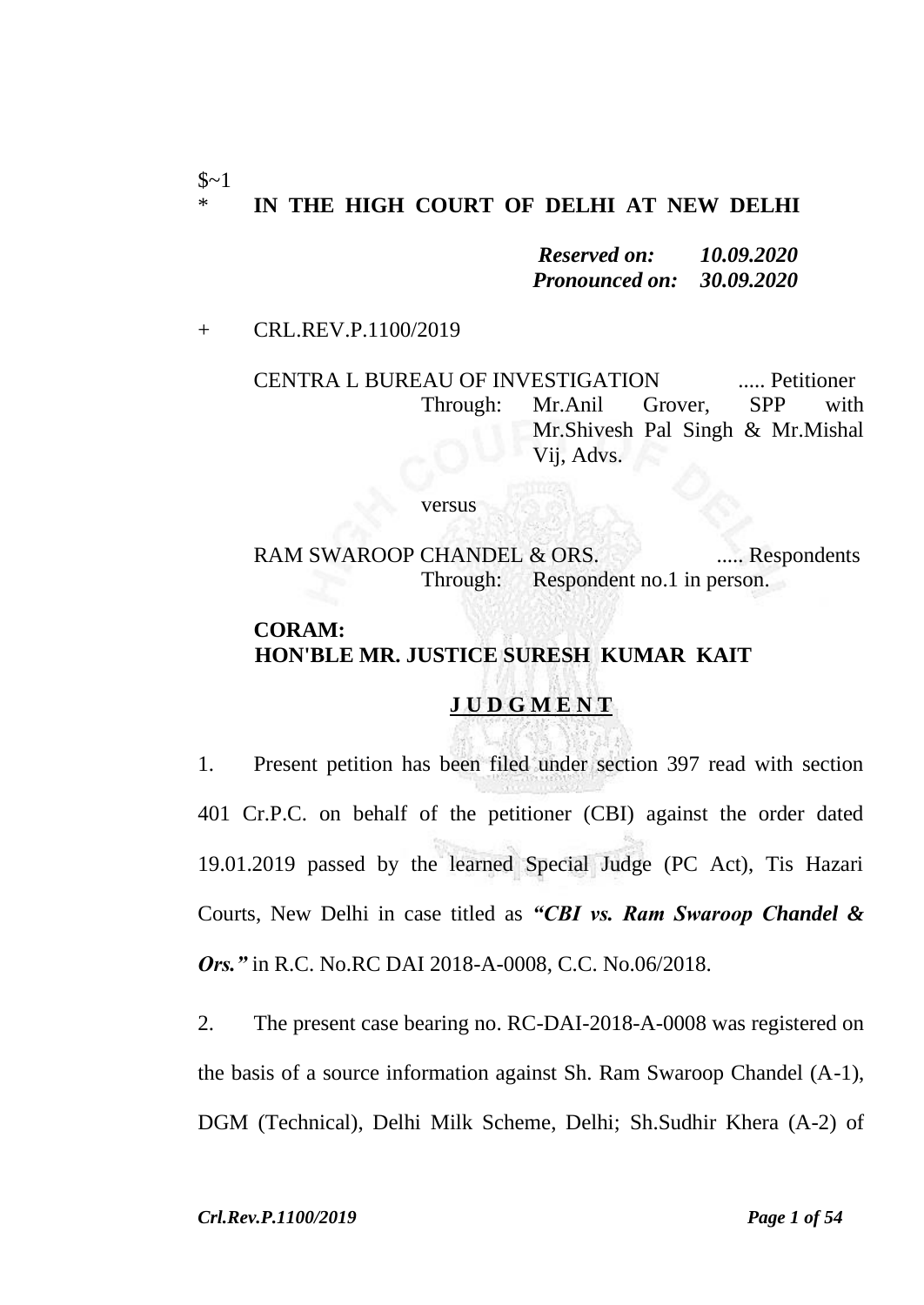M/s Tasty Dairy Specialities Ltd.; Sh. Ashok Kumar (A-3) of M/s Aman Dairy and unknown others under Sections 120-B IPC read with Section 7 and 12 of the Prevention of Corruption Act 1988. As per the allegations, Ram Swaroop Chandel (A-1) who was as DGM (Technical)/Manager Procurement, Delhi Milk Scheme, Delhi and used to supervise the procurement of milk through various agencies/ federations in U.P., Punjab, Haryana & Rajasthan besides local co-operative societies. The said accused was indulging in corrupt and illegal activities in connivance with various private parties to whom DMS has awarded contract supply of milk. Further, as per the allegations M/s. Tasty Dairy, Specialities Limited, owned/managed by Sh. Arpit Mehra, located at D-3, UPSIDC Industrial Area, Jainpur, Kanpur Dehat, U.P and Aman Dairy owned/ managed by Ashok Kumar (A-3) of Alwar are amongst two of the suppliers of milk to Delhi Milk Scheme (DMS). It is also alleged that Sudhir Khera (A-2) was associated with Tasty Dairy Specialities Limited and besides pursuing the matters of Tasty Dairy Specialities Limited, he has also been regularly liasioning on behalf of Sh. Ram Swaroop Chandel with other dairy owners including Sh. Ashok Kumar of Aman Dairy. Sudhir Khera (A-2) has been demanding illegal gratification for Ram Swaroop Chandel (A-1) in lieu of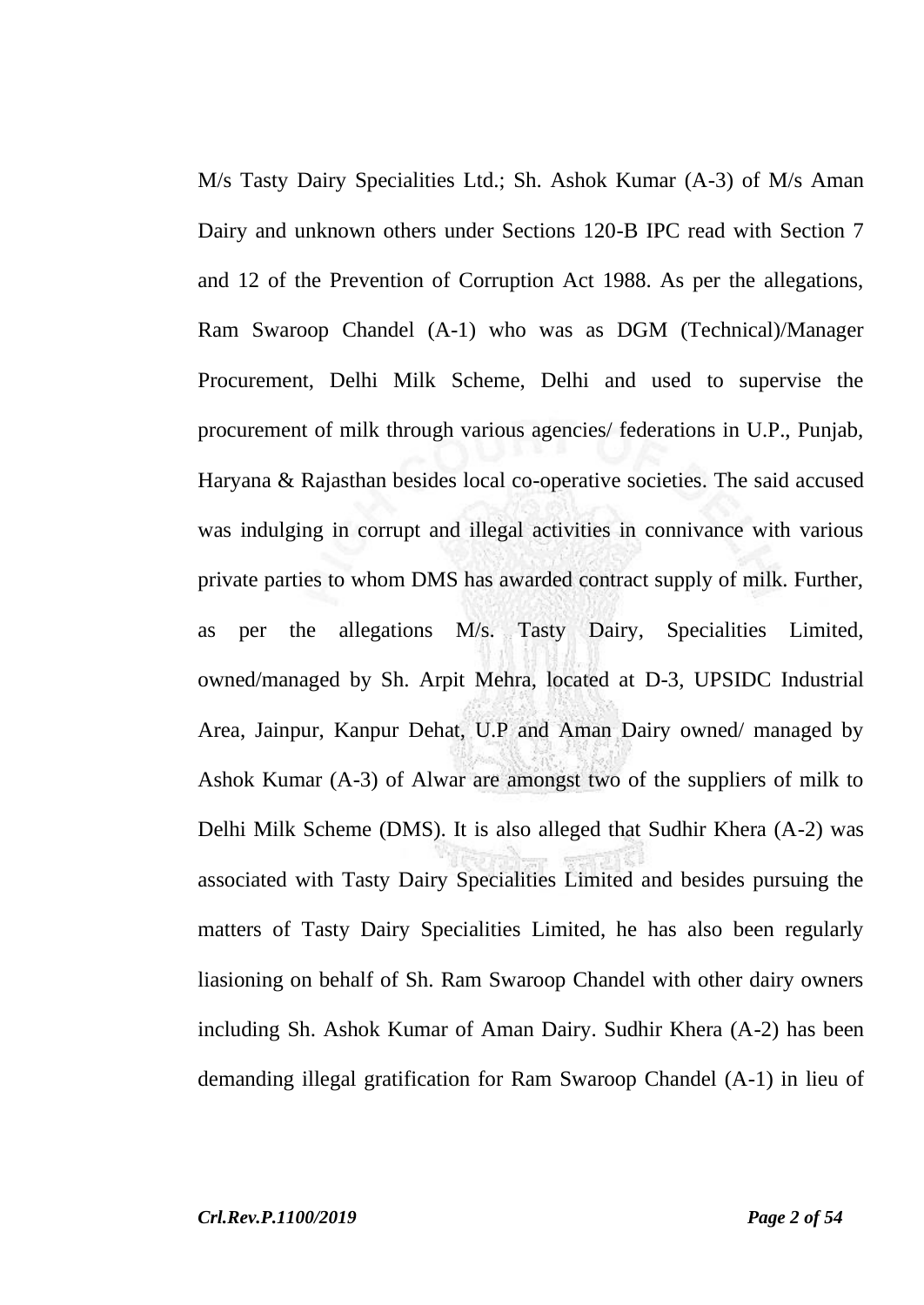acceptance of substandard milk, facilitating hassle free acceptance of milk in DMS, getting excess supply approved for passing the pending bills and for awarding further milk supply contract to Ashok Kumar (A-3) of M/s Aman Dairies in the upcoming tenders of March 2018. Further, Sudhir Khera (A-2) retained a portion of the illegal gratification so collected from the milk suppliers for himself and balance amount of bribe was kept for Ram Swaroop Chandel as per his demand who periodically collected the aforesaid illegal gratification from Sudhir Khera, with whom he had official dealings. In furtherance to the conspiracy, illegal gratification has been provided to Sudhir Khera (A-2) by Ashok Kumar (A-3) of Aman Dairy on 27.02.2018 for making further payment to Ram Swaroop Chandel (A-1) in Delhi. A source information was received that Sudhir Khera (A-2) is likely to further deliver the installment of the illegal gratification collected from Ashok Kumar (A-3) of M/s Aman Dairy to Ram Swaroop Chandel (A-1) on 27.02.2018 at evening in Moti Nagar area of Delhi.

3. After registration of the case, a team of CBI officials and independent witnesses was constituted for laying the trap on 27.02.2018. At about 5:00 PM the trap was laid and Ram Swaroop Chandel (A-1) and Sudhir Khera (A-2) were apprehended and arrested from Moti Nagar, New Delhi. From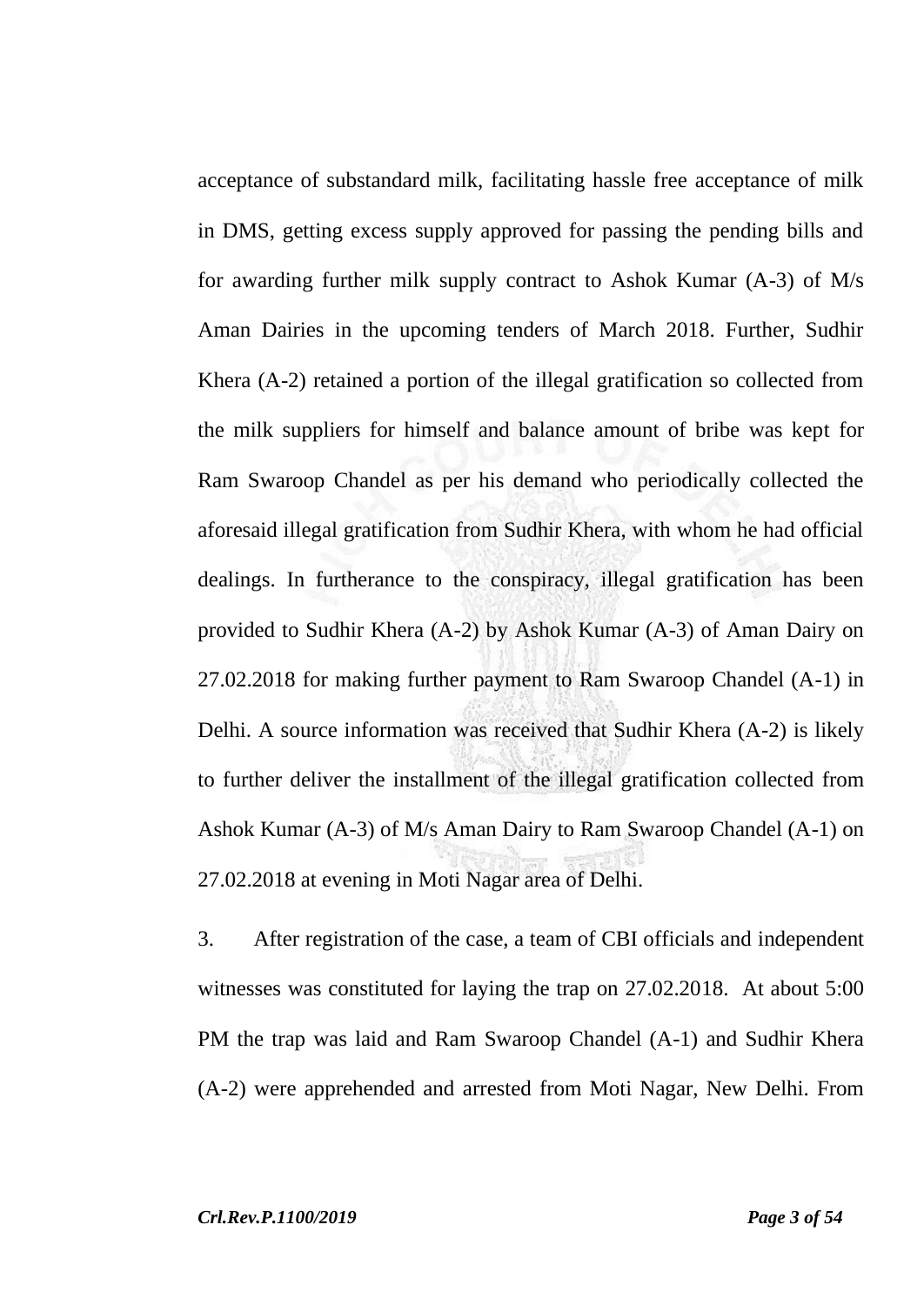the possession of Ram Swaroop Chandel (A-1), Rs.86,000/- (Rupees Eighty Six Thousand only) were recovered and Sudhir Khera (A-2) disclosed that he paid commission to accused Ram Swaroop Chandel after which the said amount was seized. During interrogation, Sudhir Khera (A-2) also disclosed that he was having some money with him as part of his commission which he had received from Ashok Kumar (A-3). Pursuant to his disclosure, a sum of Rs.26,500/- was recovered from his purse which amount was duly seized. Ashok Kumar (A-3) was thereafter apprehend and he admitted having paid Rs.1,12,500/- to Sudhir Khera (A-2) on 27.02.2018 near Naraina Industrial Area, Delhi for further payment to Ram Swaroop Chandel (A-1) as illegal gratification.

4. The case of the prosecution is that during the investigations, the telephonic conversations held between the accused persons i.e. Ram Swaroop Chandel (mobile nos. 9968275046, 9910554671 & 817635488), Sudhir Khera (mobile nos. 9810483843 and 7683059641) and Ashok Kumar (mobile no. 9928533501) were recorded and intercepted. According to the prosecution, the investigations conducted so far established that Ram Swaroop Chandel (A-1) was exerting undue pressure on Manager (Procurement) and other staff for showing undue favours to milk tankers of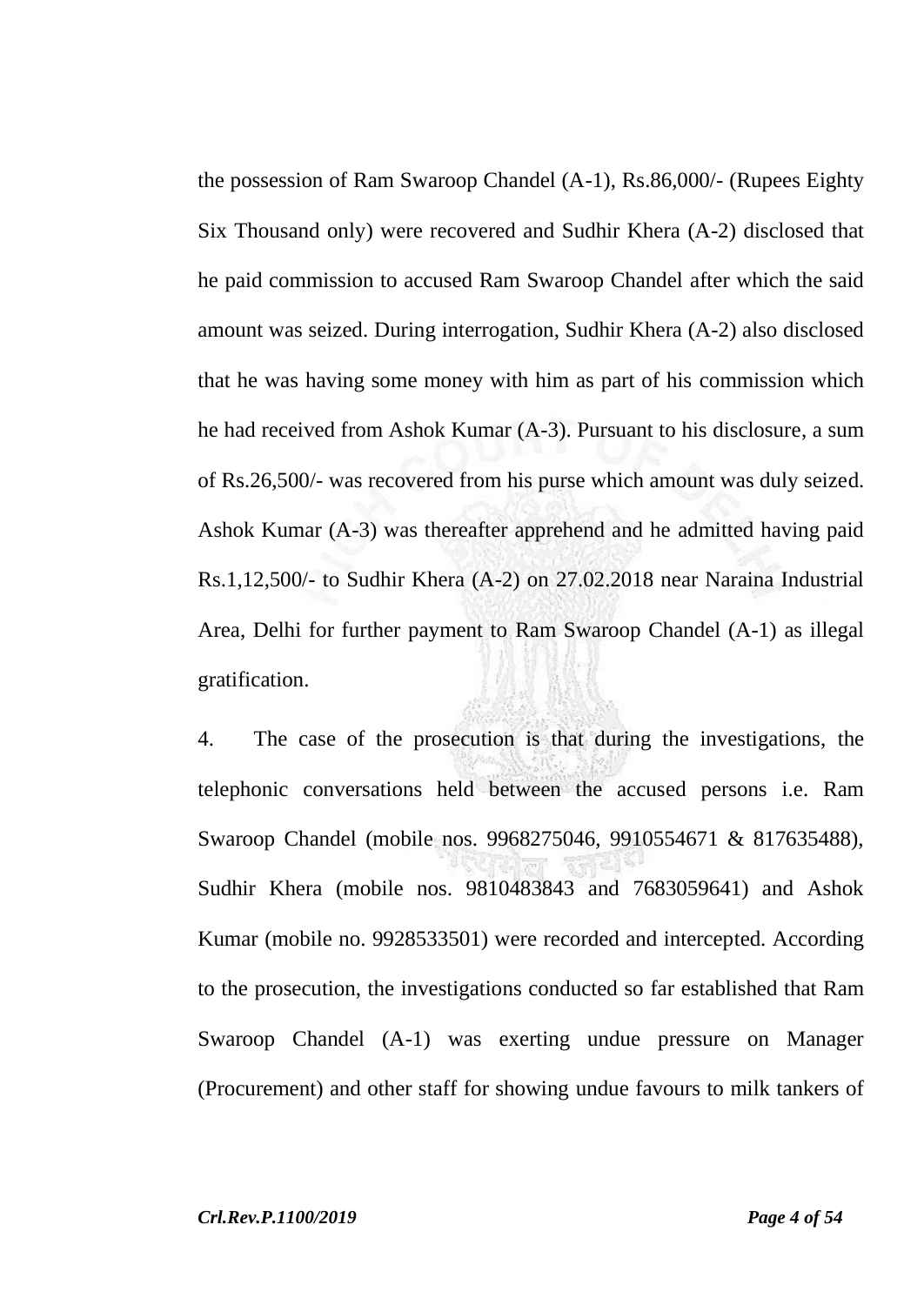M/s Aman Dairy. As per the allegations, the conversation between Ram Swaroop Chandel (A-1) and Ashok Kumar (A-3) shows that the former is found advising/guiding the latter how to fill up the upcoming tender and Ram Swaroop Chandel (A-1) has conveyed about the extension of milk supply contract for a period of ninety days w.e.f. 01.01.2018 to Sudhir Khera (A-2) before an order for the same was issued. Ram Swaroop Chandel (A-1), Sudhir Khera (A-2) and Ashok Kumar (A-3) entered into criminal conspiracy, in pursuance to which Ashok Kumar (A-3) delivered the bribe amount of Rs.1,12,500/- to Sudhir Khera (A-2) who retained his commission of Rs.26,500/- out of the said bribe amount and thereafter delivered the remaining bribe amount of Rs.86,000/- to Ram Swaroop Chandel (A-1), which was recovered during the trap proceedings from accused persons. The case of the prosecution is that the bribe amount was paid to Ram Swaroop Chandel (A-1) for showing undue favour to milk suppliers i.e. M/s Aman Dairy and M/s Tasty Dairy Specialities Limited for supply of milk to DMS and further extension of milk supply contract. Thus, registered the present case under Section 120-B IPC read with Section  $7/12/13(2)$  r/w  $13(1)(d)$  of the Prevention of Corruption Act 1988 and substantive offences thereof.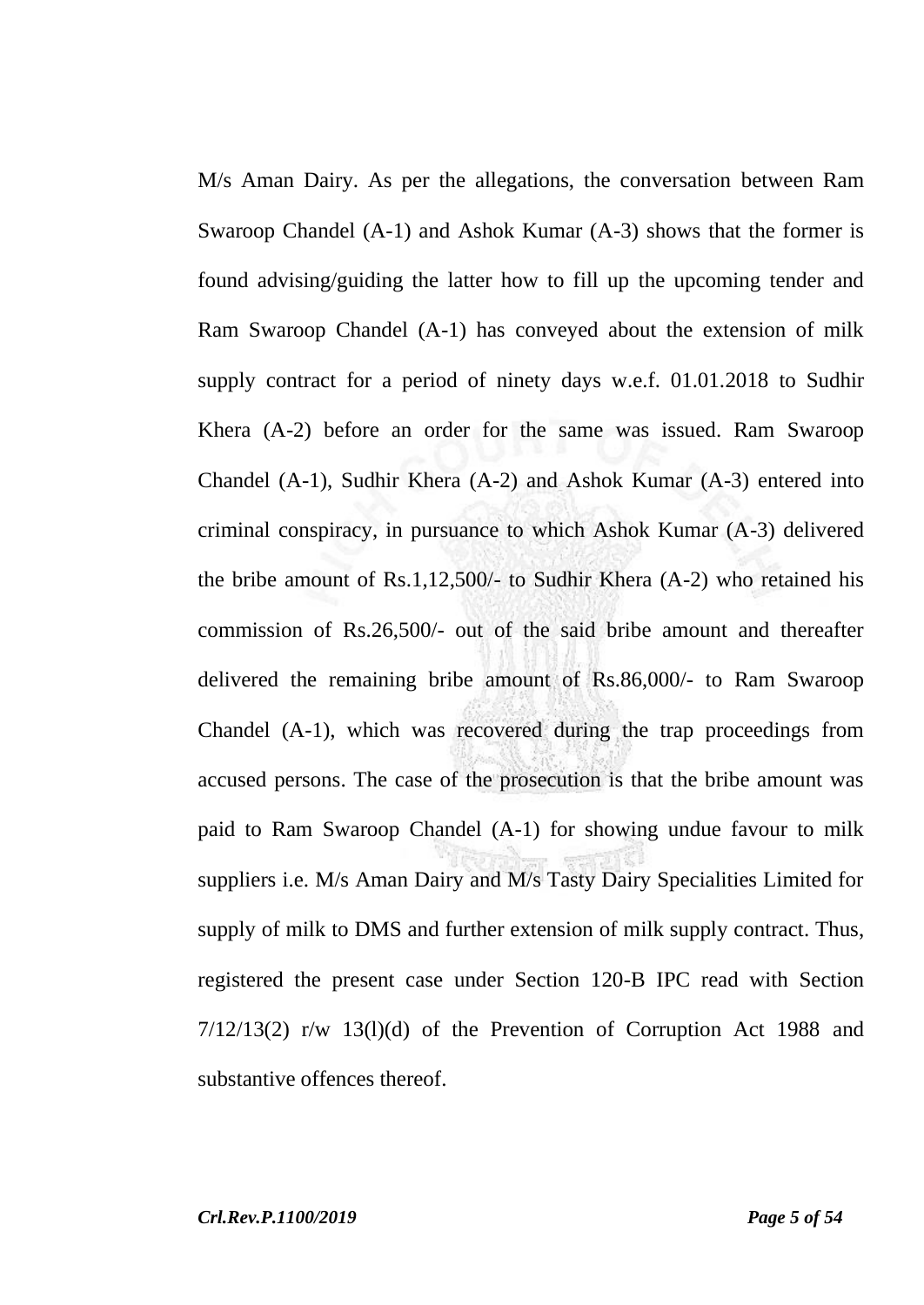5. Learned counsel appearing on behalf of the petitioner CBI submitted that the impugned judgment is contrary to law, evidence placed on record of the case and there is sufficient oral and documentary evidence which is cogent, reliable and consistent to establish the charge of offence punishable under section 120-B IPC and section 7, 12 and 13(2) r/w 13(1) (d) of PC Act, 1988 and substantive offences thereof against the Respondents/ accused. However, the Ld. Special judge wrongly construed the provisions of section 13(2) r/w 13(l)(d) of PC Act, 1988, which pertain to criminal misconduct by a public servant wherein he, by corrupt or illegal means or by abusing his official position as a public servant or while hold office as a public servant, obtains for himself or for any person, any valuable thing/pecuniary advantage.

6. Further submitted that Ld. Special judge had failed to appreciate that the case was filed on the basis of source information and the bribe giver is also accused in the case. The recovery of the bribe amount, during trap from the accused public servant Ram Swaroop Chandel, DGM(T), DMS, is not doubtful as same is supported by the telephonic conversation produced in the form of transcription before the Court and in the form of electronic evidence. The reasoning of Ld. Special judge that no DA case was made out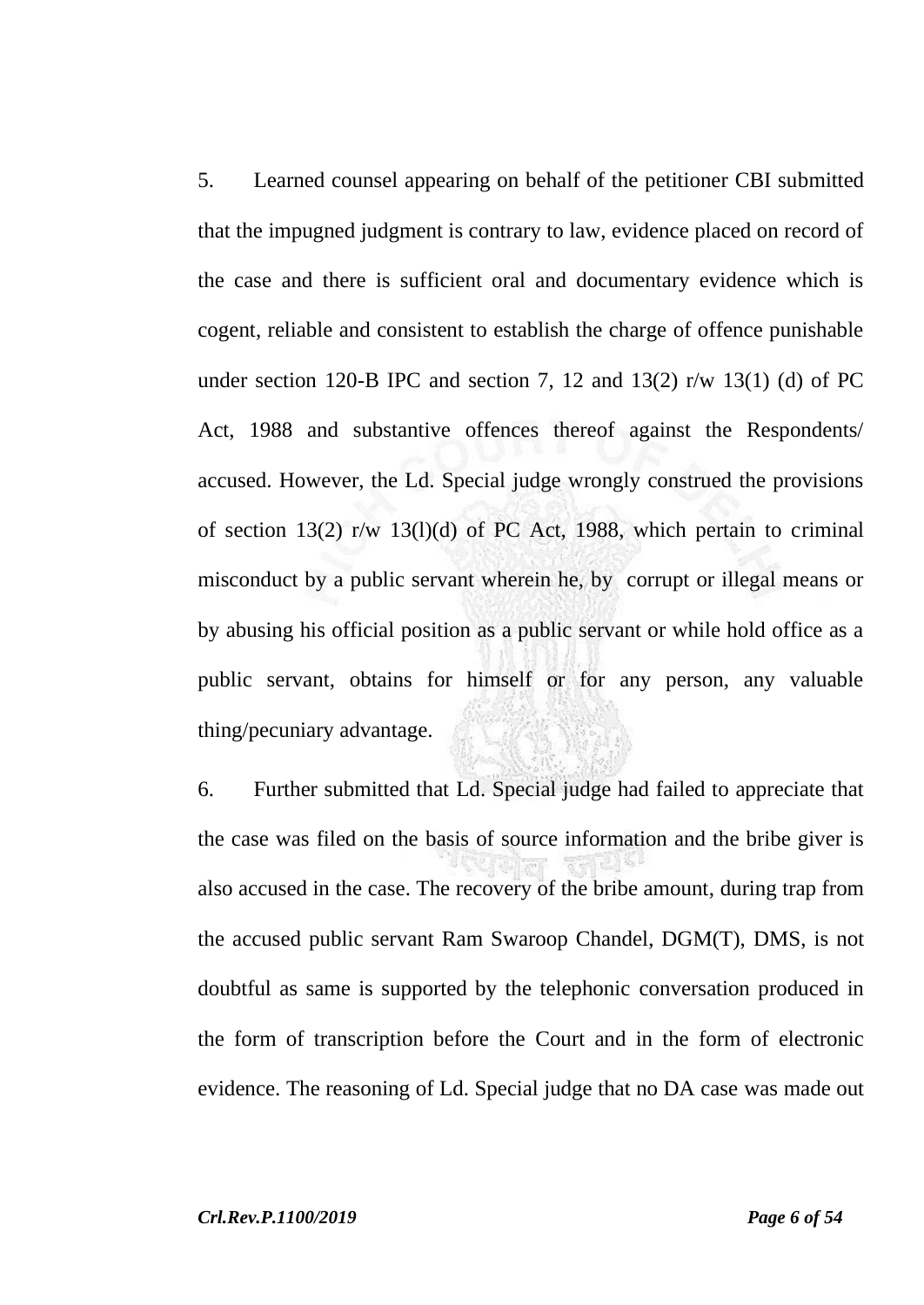after the house search of accused Shri Ram Swaroop Chandel, is not sustainable and is in fact irrelevant. The Court had wrongly rejected/disbelieved the evidence of LW-4 Shri Deepak Kumar Chaudhary, LW-5 Shri Jitender Kumar and LW-7 Dr. Chetan Prakash, regarding the influence exercised by Ram Swaroop Chandel (A-1) to give undue benefit to Ashok Kumar (A-3).

7. Learned counsel for the petitioner further submitted that the recovery of the bribe amount in presence of the independent witnesses was wrongly disbelieved by the Court without giving the prosecution any opportunity to produce these witnesses during trial. The disclosure and recovery of the bribe amount was at the same time and there was no time to get voluntarily disclosure from the accused person. The reasoning given by the Court that no recovery was made out from Ashok Kumar (A-3) is not sustainable on the facts and circumstances of the present case, due to the reason that he was the bribe giver and had handed over the bribe amount to Sudhir Khera (A-2), who was caught during the trap while delivering the bribe amount to Ram Swaroop Chandel (A-1). The circumstances which led to nonpreparation of recovery memo on the spot have been properly explained by the Investigating Officer in recovery memo dated 27.02.2018 as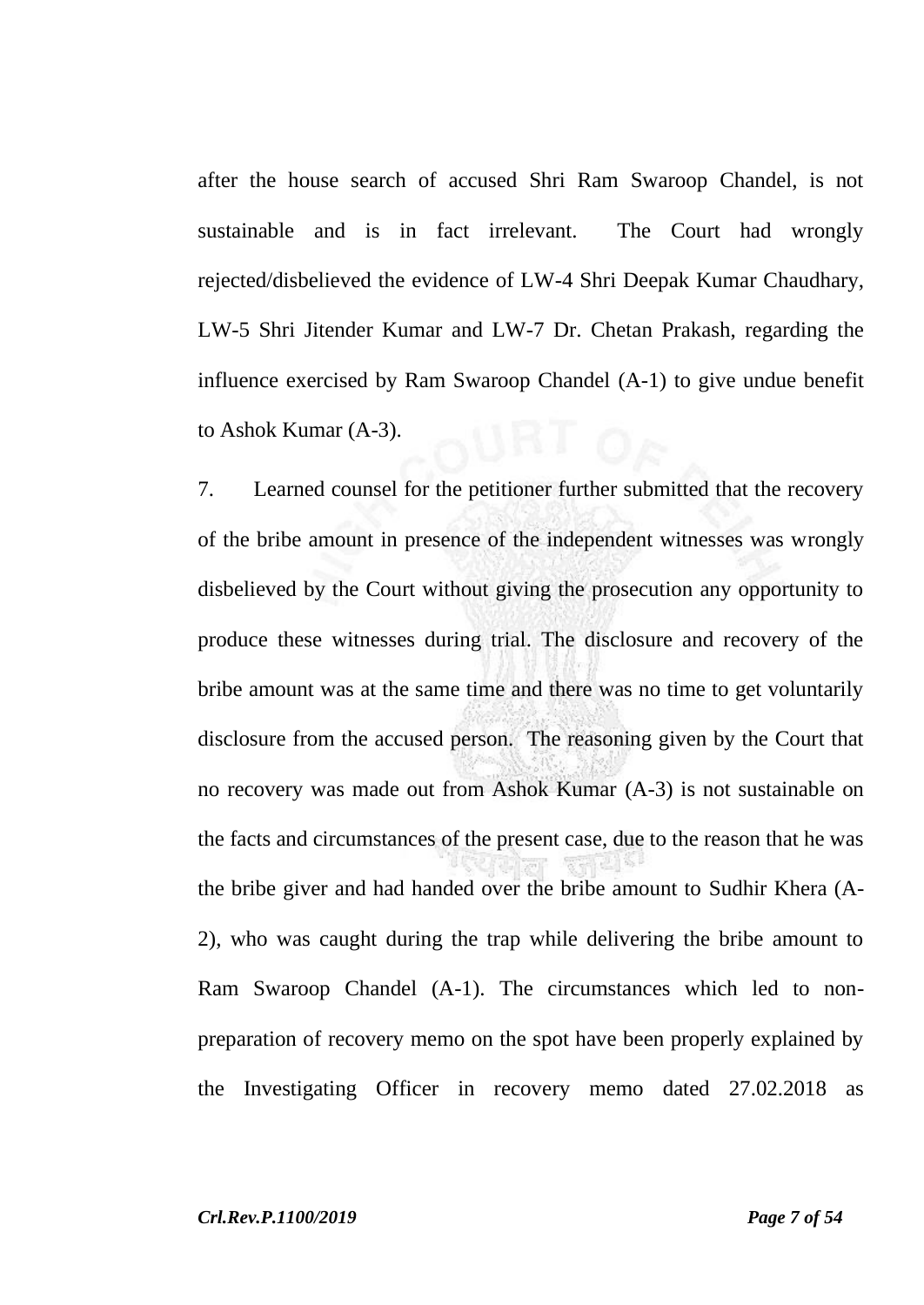immediately after recovery of the bribe amount, Ram Swaroop Chandel (A-1) lost his control and started hurling abuses at the CBI team and used force in a bid to get himself free. He was appropriately controlled by using legal force. Since, it was a busy market place and large crowd started gathering, hence it was not conducive to remain there, and therefore, it was decided to leave the spot for the safety of CBI trap team and accused persons.

8. In addition to above, non-collection of CCTV footage, does not in any way cast any doubt on prosecution evidence. The CCTV footage is only supporting evidence. Moreover, the non-examination of known persons of Ram Swaroop Chandel (A-1) is not fatal to the case of prosecution. But the reasoning of the Court that no departmental enquiry/complaint was filed against the accused person, is not sustainable and is in fact irrelevant.

9. Learned counsel submitted, that it is settled law that the Court is not supposed to make roving enquiry at the stage of framing of charge. The judge is not to delve into detailed evidence but it is sufficient for framing of charge if there is strong suspicion of accused persons having committed the crime. The same has been decided by the Hon'ble Supreme Court, in the case of State of *Bihar v. Ramesh Singh: (1977) 4 SCC 39*, wherein it was observed that at the stage of framing of charge, it is not obligatory for the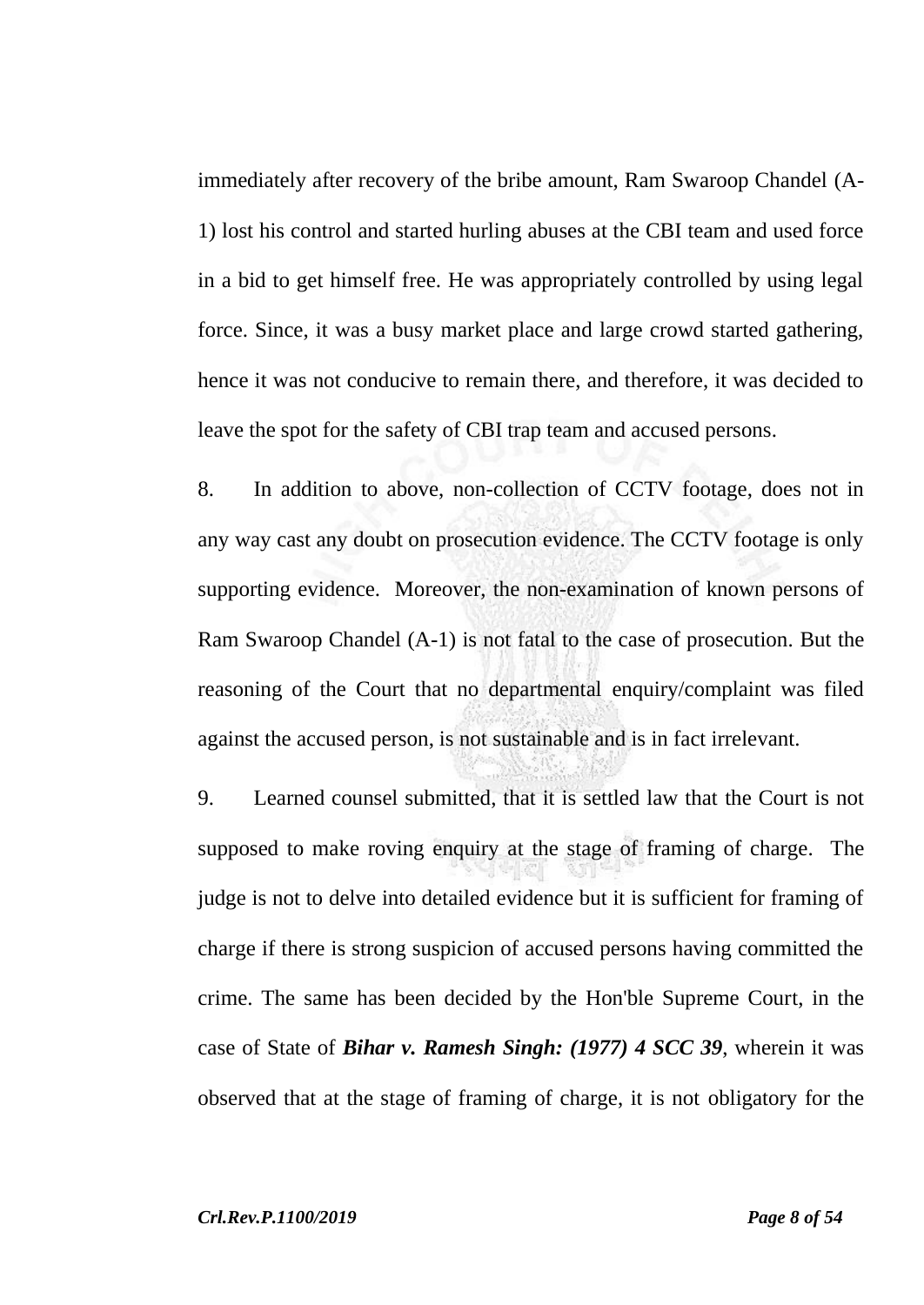Judge to consider in any detail and weigh in a sensitive balance whether the facts, if proved, would be incompatible with the innocence of the accused or not. At that stage, the Court is not to see whether there is sufficient ground for conviction of the accused or whether the trial is sure to end in his conviction. Strong suspicion, at the initial stage of framing of charge, is sufficient to frame the charge. The aforesaid view was also followed in the case of *State of Orissa vs. Debendra Nath Padhi: AIR 2005 SC 359*.

10. While concluding arguments, learned counsel submitted that in the present case, the evidence on record as produced by the CBI, clearly makes out a case against the respondents under section 120-B IPC and section 7, 12 and 13(2) r/w 13(1) (d) of PC Act, 1988. However, the impugned order, to the extent assailed in the present revision, is contrary to law as having been passed in complete disregard of the settled legal principles and therefore, deserves to be set aside as such. **THEIS** 

11. On the other hand, Ram Swaroop Chandel (A-1), who had moved an application before the Trial Court for discharge, appeared in person and submitted that the present F.I.R. was got registered under connivance and collusion with corrupt officials of Delhi Milk Scheme, against whom he had raised voice for their illegal activities and financial irregularities causing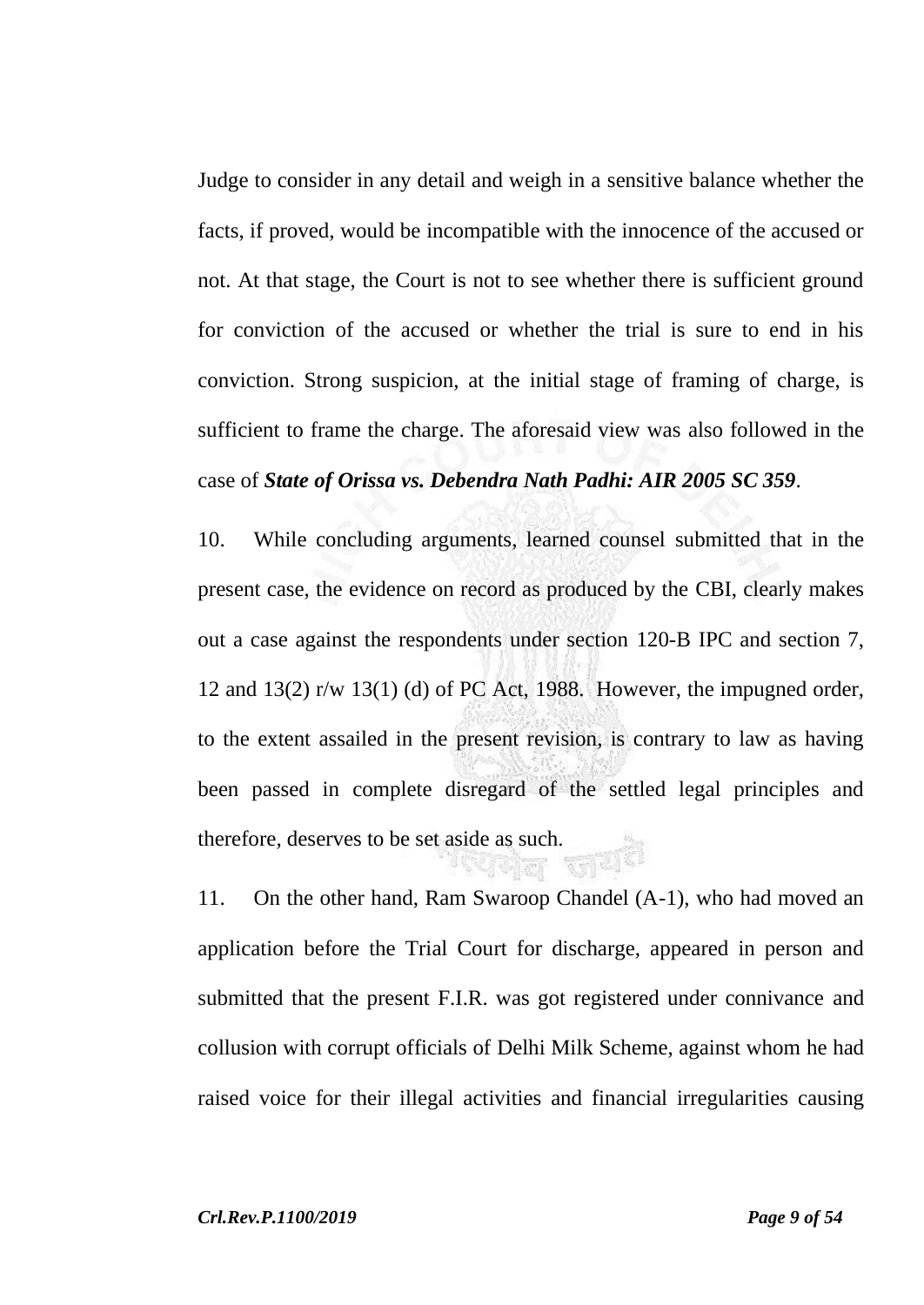thereby financial loss to the Government of India. He has been upright and dead honest person, at his end proceeded for appropriate actions against such corrupt officials by way of several representations and in-fact the accused paid price for acting as a whistle blower against ongoing misappropriate and malafide functioning of senior officials of Delhi Milk Scheme. Thus, he became victim of aforesaid collusion and got involved in the present FIR without any rhyme and reason, which resulted into his arrest and detention.

12. Regarding the allegation that respondent no.1 (A-1) was exerting undue pressure on Manager (Procurement) and other staff for showing undue favours to milk tankers of M/s Aman Dairy, is concerned, said respondent has argued that as per the guidelines of Organization and the duty assigned to him was to ensure hassle free and running of milk plant at its maximum capacity and supply of the milk and milk products to its end users. However, there is no incriminating evidence which would *prima facie* show the undue influence over staff of the DMS for malafide intentions of accused (A-1). Moreover, it was for the interest of the organization to get preference of milk tankers having higher fat because of its high profitability and that was only possible if all such tankers parked inside the central dairy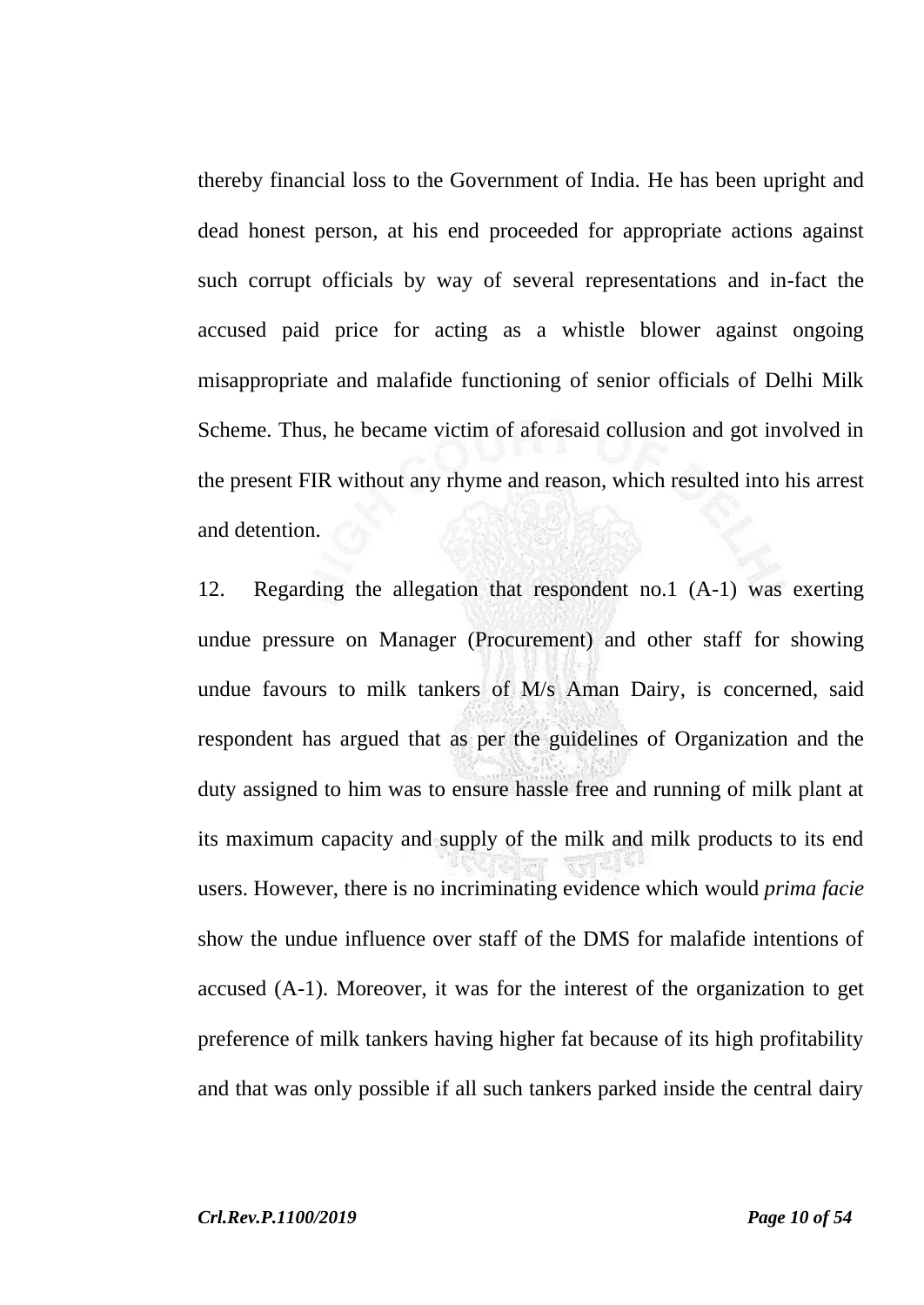are in the knowledge of the Quality Control Staffs as well as the Weigh Bridge Staff.

13. Insofar as the allegation that the conversation between Sudhir Khera (A-2) and Ashok Kumar (A-3) dated 01.02.2018 shows that Sudhir Khera (A-2) discussed with Ashok Kumar (A-3) that the two firms i.e. Tasty Dairy and Aman Dairy had the blessings of the accused public servant. Mr.Chandel (A-1) has argued that in the commercial organizations like DMS and more particularly the nature of job, the accused is assigned for required higher degree of proficiency and efficiency to evaluate the purchases of raw materials like milk, milk products, etc. from cost point of view and further feedback from the market and for that purpose, there is a need of cordial relations with the suppliers/ stake holders/ vendors. He had maintained cordial relation with all the existing milk suppliers including Tasty Dairy and Aman Dairy without having any point of partiality within the suppliers. He has not given any undue benefits more particularly in context of financial benefits to M/s. Tasty Dairy and M/s. Aman Dairy thereby causing any single loss of penny to the organization/ Government of India. Rather, the organization (DMS) has earned more profit by way of getting additional fat as well as saving of handling/ processing losses.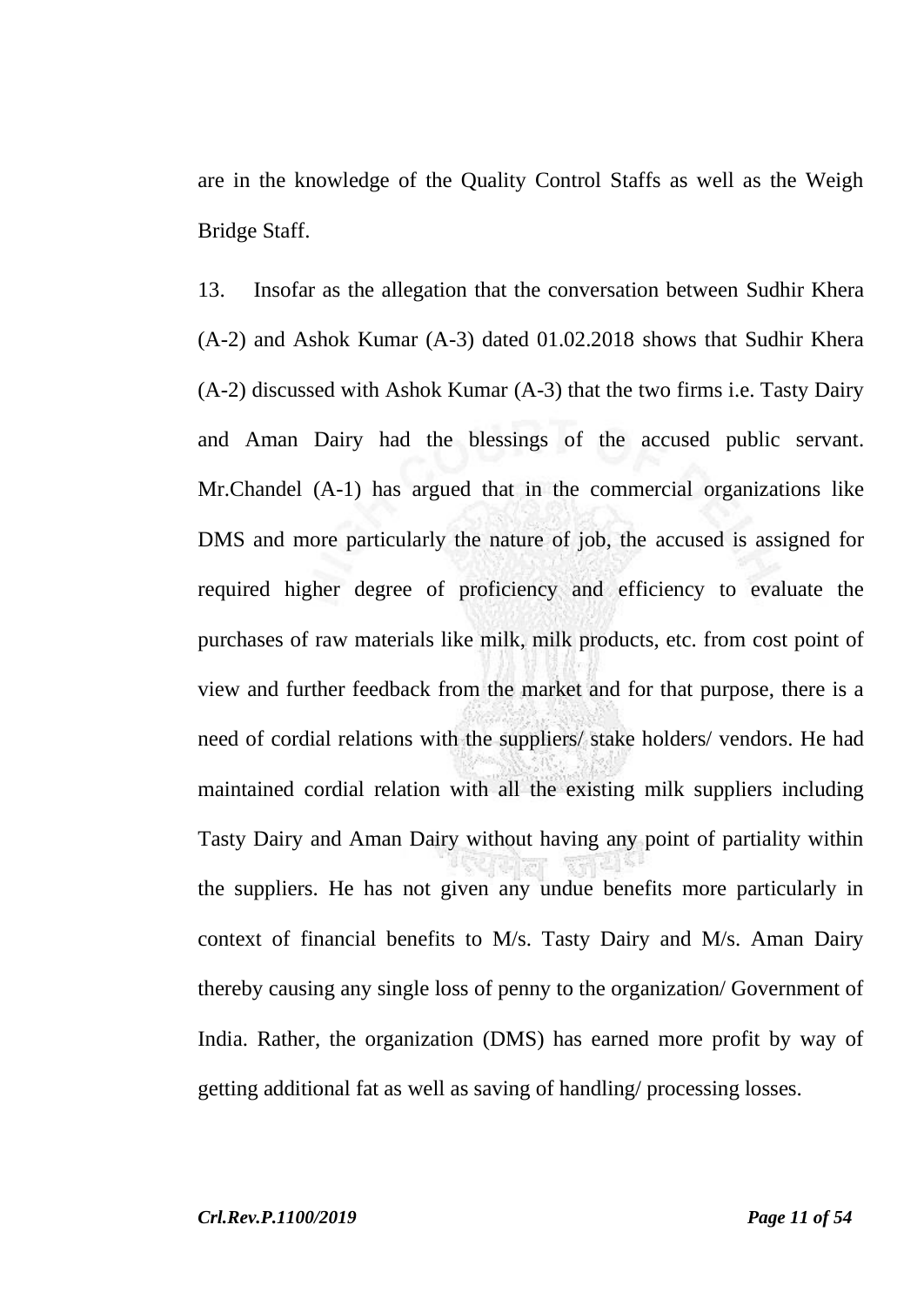14. Insofar as the allegation that in the conversation between respondent no.1, Ram Swaroop Chandel (A-1) and Ashok Kumar (A-3), the former is found advising/ guiding the latter how to fill up the upcoming tender, is concerned, Mr.Chandel argued that being in a government department, it is essential as well as mandatory for the officer (s), who have been associated with decision making process to guide the vendors/stake holders/suppliers to supply milk and to actively participate in the tender process so that the organization could get the required milk vendors/ suppliers as per the requirement of quality milk having higher contents of Fat/SNF (Solid Not Fat). Such type of guidance are very common in the commercial organization(s) like DMS so that the vendors/suppliers could get opportunity to sell their quality products and on the other hand, the organization could get best possible quality raw materials as per its daily requirement. Woole sold

15. With regard to the allegation that Ram Swaroop Chandel (A-1) has conveyed about the extension of milk supply contract for a period of ninety days w.e.f. 01.01.2018 to accused Sudhir Khera before an order for the same was issued, it is argued that purchases of milk and other products in DMS, are through e-procurement tendering process and in the existing system,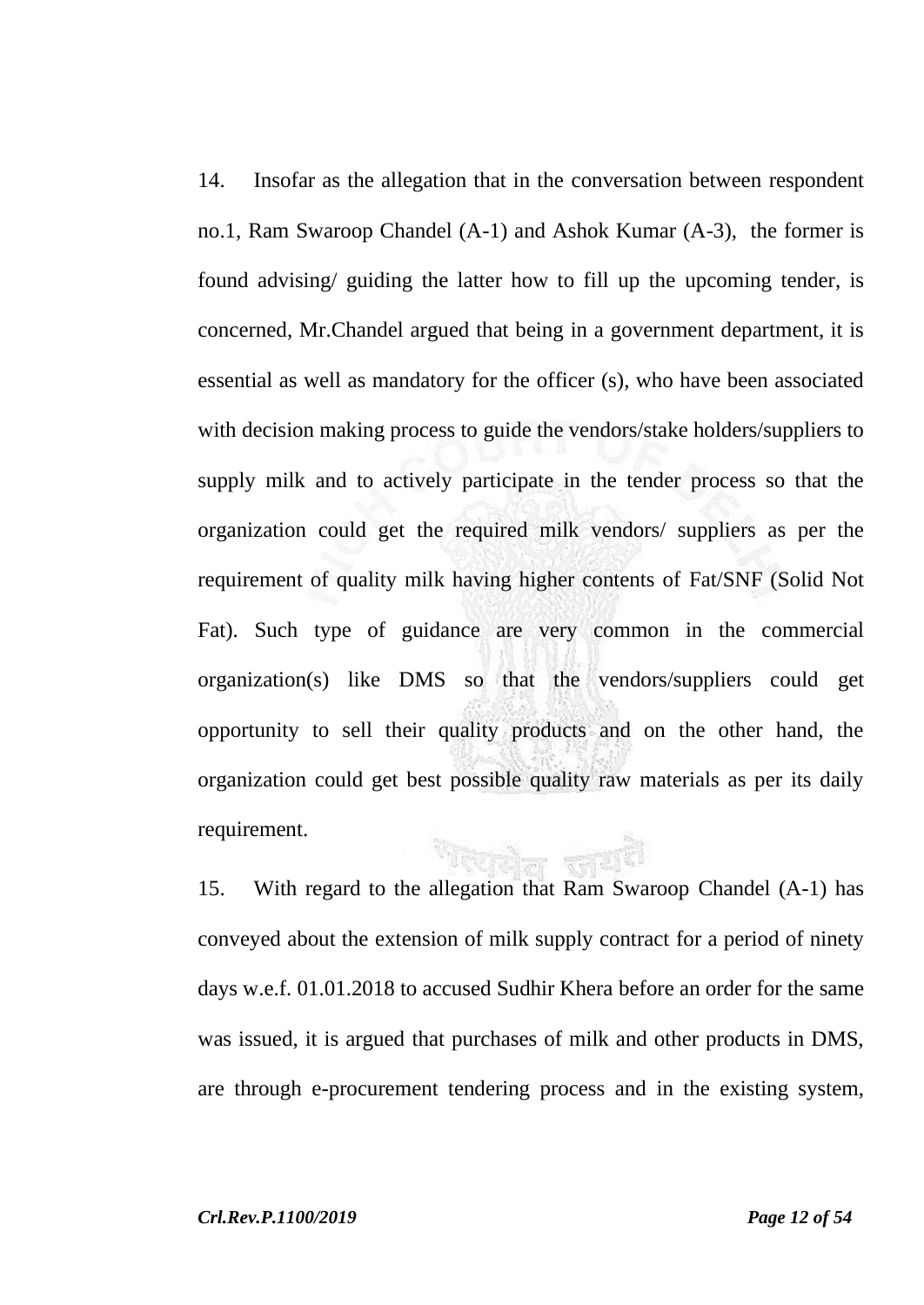there was no alternative except to extend the existing tender of milk suppliers since tender for the year 2018 (i.e. January to December) was not finalized due to administrative reasons and it was well known fact to every officials of DMS that extension shall be granted to all the existing milk suppliers for the year 2018 which was not a secret or confidential matter.

9. Insofar as the allegations of conspiracy and alleged telephonic conversation are concerned, he (A-1) argued that the search was conducted at the spot on 27.02.2018 near Milan Cinema, Moti Nagar during which only currency notes of Rs.4,630/- was found from his possession and the search memo was prepared accordingly which bear the signature of witnesses as well as the accused. However, the alleged recovery of Rs.86,000/- from the possession of the accused is false, manufactured and the improved version of the investigating agency since the documents showing alleged recovery of Rs.86,000/- does not bear signature of the accused whereas the search memo mentioning the details of Rs.4,630/- bear the signature of the accused. Thus, two distinct and different recovery memos for same search is negating each other more particularly for the reason that the subsequent recovery memo find no mention of recovery of Rs.4,630/- and the entire story false flat in the eyes of law.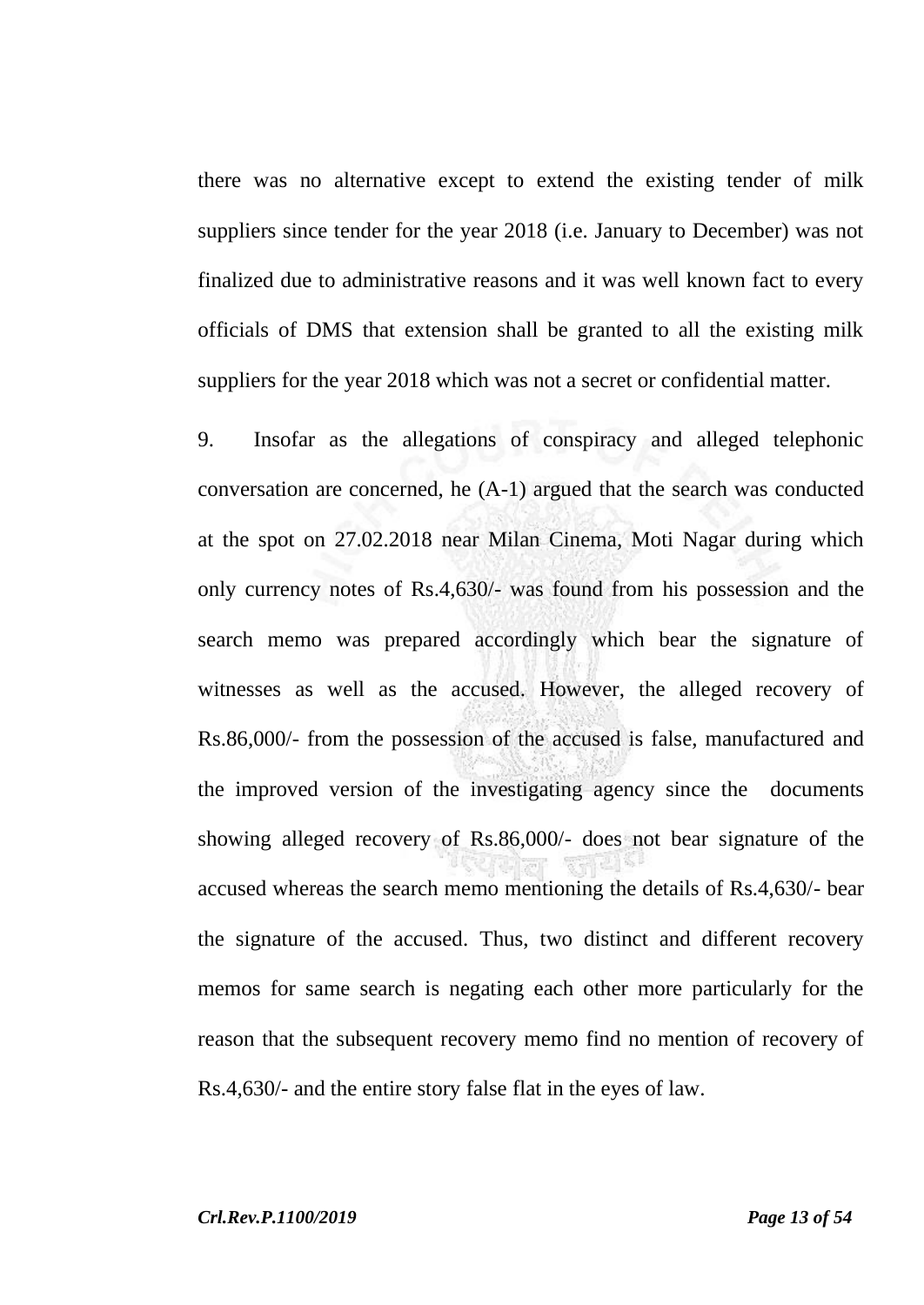10. Regarding the transcript of telephonic conversation filed along with the charge sheet is concerned, Mr.Chandel (A-1) has argued that there is no whisper of the demand and acceptance of money in the said transcripts. On reading of the transcripts do not provide remote apprehension that alleged demand and acceptance of money ever taken place and has fairly conceded that he requested to provide good quality Milk Cake and *mawa* to be used in upcoming festival of Holi at his own cost.

16. Finally argued that the present FIR along with charge sheet does not have sufficient evidence to substantiate the offence as alleged and the present case is based upon suspicion which miserably failed to cast reasonable doubt against the integrity as well as alleged corrupt practice on part of the accused R.S. Chandel (A-1). Thus, the evidence filed along with the charge sheet, if treated as authentic, does not corroborate the alleged offence and is insufficient for the purpose to conduct further trial.

17. I have heard arguments on behalf of the learned SPP for the CBI and respondent in person at length and perused the impugned order and material available on record.

18. It is not in dispute that the demand of illegal gratification is sine qua non to constitute the offence under Section 7 of the Prevention of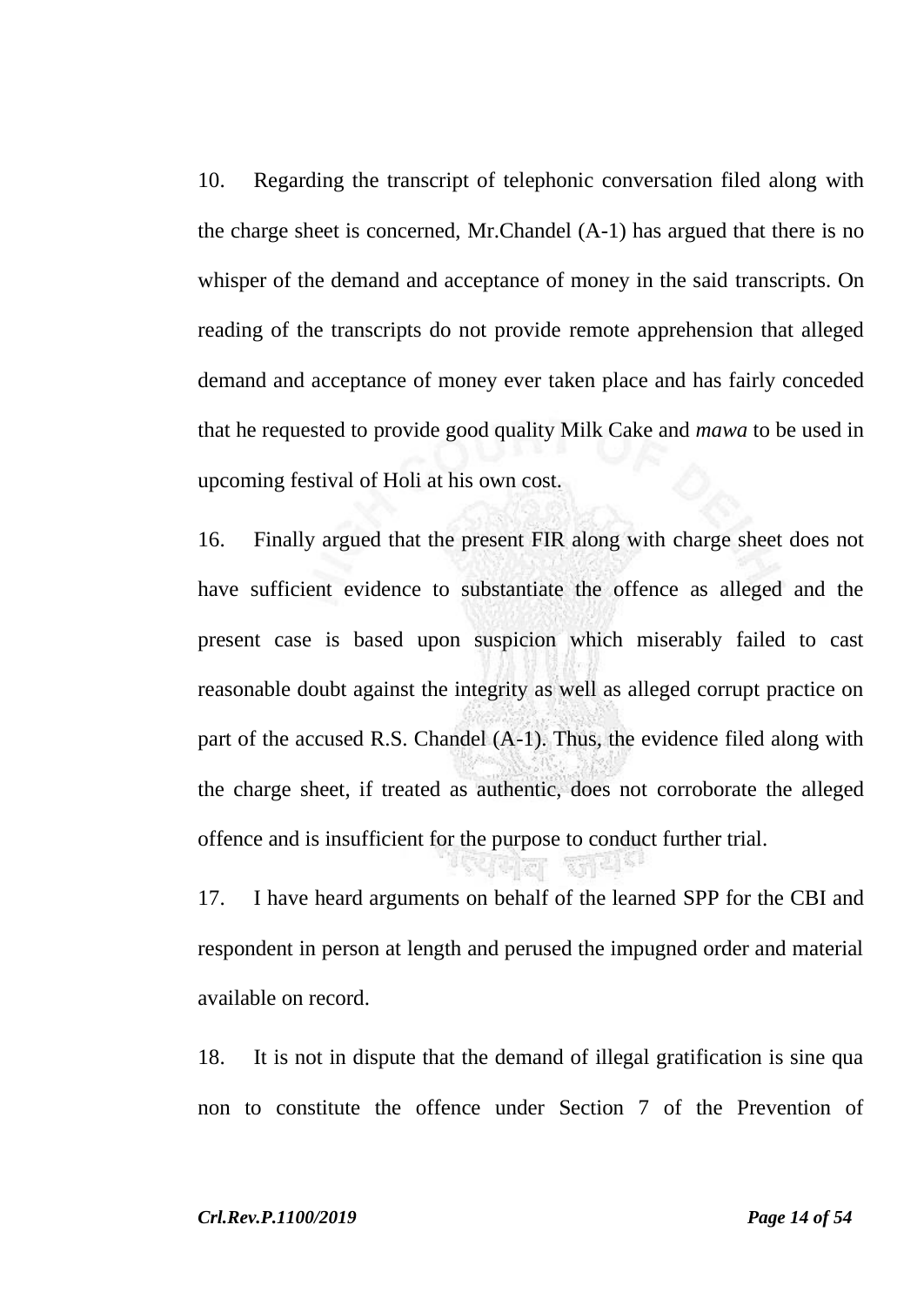Corruption Act and mere possession and recovery of currency notes from the accused without proof of demand will not bring home the offence under Section 7 of the Prevention of Corruption Act, unless it is proved beyond all reasonable doubt that the accused voluntarily accepted the money knowing it to be bribe. The demand of illegal gratification has to be specific and the proof of demand of illegal gratification is the gravamen of the offence under Sections 7and  $13(1)(d)(i)$ &(ii) of the Prevention of Corruption Act, 1988 and in absence of the same the charge under the said provisions would fail. Mere acceptance of any amount allegedly by way of illegal gratification or recovery thereof, dehors the proof of demand, *ipso facto*, would thus not be sufficient to bring home the charge under these two sections of the Act.

19. In the case of *B. Jayaraj vs. State of A.P.: (2014) 13 SCC 55*, the Hon'ble Supreme Court has observed as under:

> *"……..7. In so far as the offence under Section 7 is concerned, it is a settled position in law that demand of illegal gratification is sine qua non to constitute the said offence and mere recovery of currency notes cannot constitute the offence under Section 7 unless it is proved beyond all reasonable doubt that the accused voluntarily accepted the money knowing it to be a bribe. The above position has been succinctly laid down in several judgments of this Court. By way of illustration reference may be made to the decision in C.M. Sharma Vs. State of A.P. and C.M. Girish Babu Vs. C.B.I.*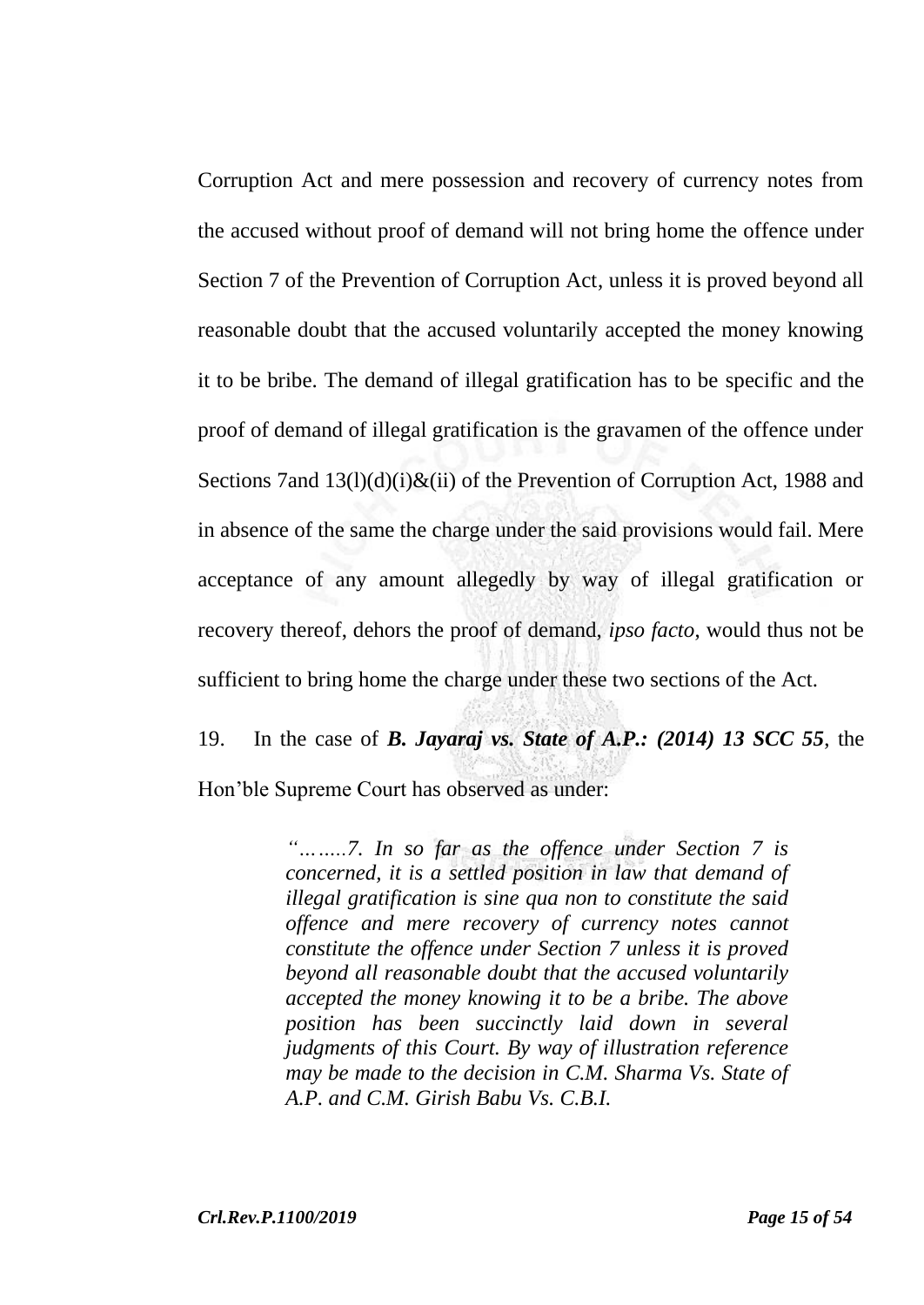*8. In the present case, the complainant did not support the prosecution case in so far as demand by the accused is concerned. The prosecution has not examined any other witness, present at the time when the money was allegedly handed over to the accused by the complainant, to prove that the same was pursuant to any demand made by the accused. When the complainant himself had disowned what he had stated in the initial complaint (Exbt.P-11) before LW-9, and there is no other evidence to prove that the accused had made any demand, the evidence of PW-1 and the contents of Exhibit P-11 cannot be relied upon to come to the conclusion that the above material furnishes proof of the demand allegedly made by the accused. We are, therefore, inclined to hold that the learned trial court as well as the High Court was not correct in holding the demand alleged to be made by the accused as proved. The only other material available is the recovery of the tainted currency notes from the possession of the accused. In fact such possession is admitted by the accused himself. Mere possession and recovery of the currency notes from the accused without proof of demand will not bring home the offence under Section 7. The above also will be conclusive in so far as the offence under Section 13(1)(d)(i)(ii) is concerned as in the absence of any proof of demand for illegal gratification, the use of corrupt or illegal means or abuse of position as a public servant to obtain any valuable thing or pecuniary advantage cannot be held to be established.*

*9. In so far as the presumption permissible to be drawn under Section 20 of the Act is concerned, such presumption can only be in respect of the offence under Section 7 and not the offences under Section 13(1)(d)(i)(ii) of the Act. In any event, it is only on proof of acceptance of illegal gratification that presumption can be drawn under Section 20 of the Act that such gratification was received for doing or forbearing to do any official act. Proof of acceptance of illegal*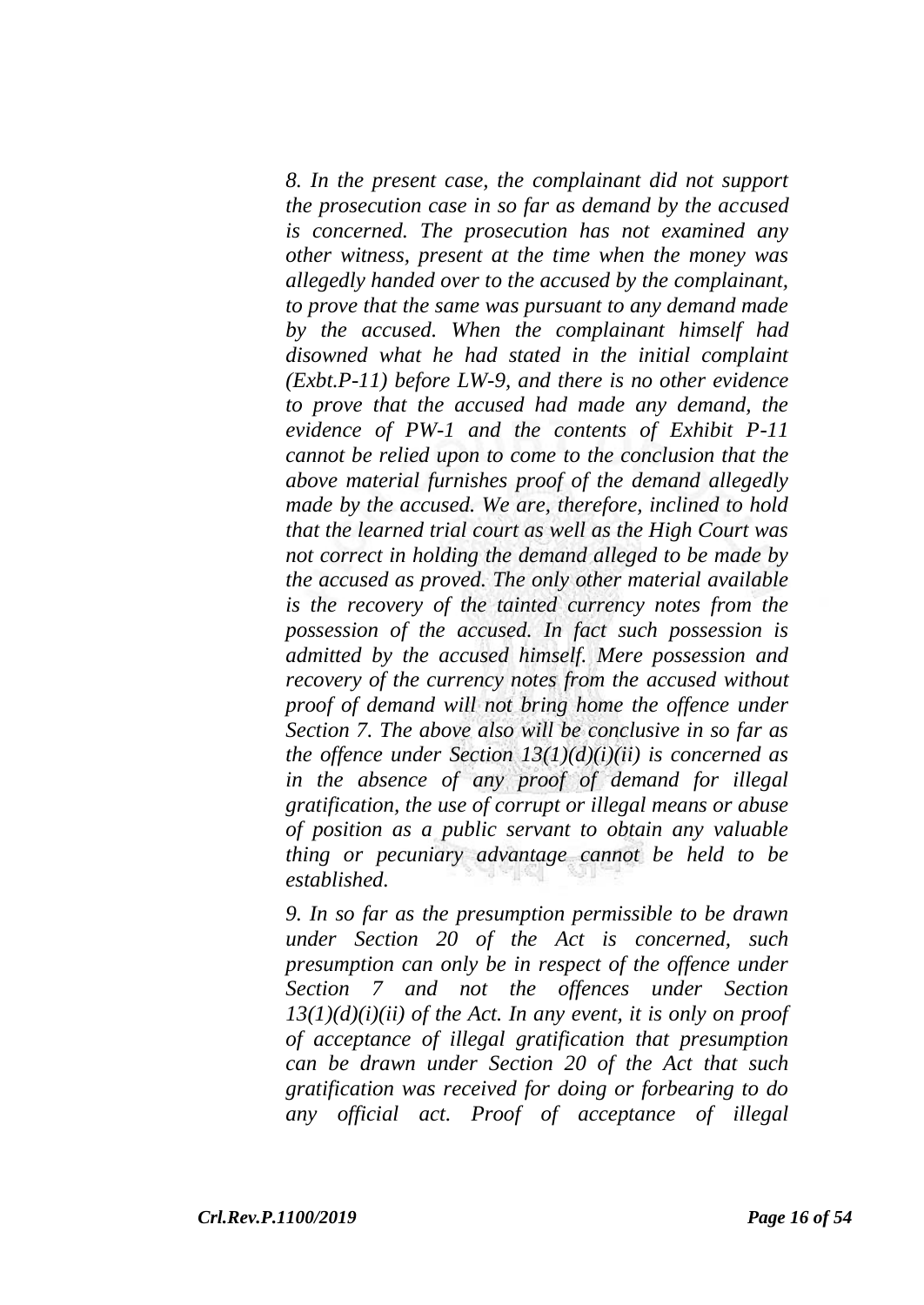*gratification can follow only if there is proof of demand. As the same is lacking in the present case the primary facts on the basis of which the legal presumption under Section 20 can be drawn are wholly absent……..."*

### 20. In the case of *P. Satyanarayana Murthy vs. Distt. Insp. of Police &*

*Anr*. in *Criminal Appeal No.31 of 2009 decided on 14.09.2015*, the Hon'ble

Supreme Court has observed as under:

*"………19. In State of Kerala and another vs. C.P. Rao (2011) 6 SCC 450, this Court, reiterating its earlier dictum, vis-à-vis the same offences, held that mere recovery by itself, would not prove the charge against the accused and in absence of any evidence to prove payment of bribe or to show that the accused had voluntarily accepted the money knowing it to be bribe, conviction cannot be sustained.*

*20. In a recent enunciation by this Court to discern the imperative pre-requisites of Sections 7 and 13 of the Act, it has been underlined in B. Jayaraj (supra) in unequivocal terms, that mere possession and recovery of currency notes from an accused without proof of demand would not establish an offence under Sections 7 as well as 13(1)(d)(i)&(ii) of the Act. It has been propounded that in the absence of any proof of demand for illegal gratification, the use of corrupt or illegal means or abuse of position as a public servant to obtain any valuable thing or pecuniary advantage cannot be held to be proved. The proof of demand, thus, has been held to be an indispensable essentiality and of permeating mandate for an offence under Sections 7 and 13 of the Act. Qua Section 20 of the Act, which permits a presumption as envisaged therein, it has been held that while it is extendable only to an offence under Section 7 and not to those under Section 13(1)(d)(i)&(ii) of the Act, it is*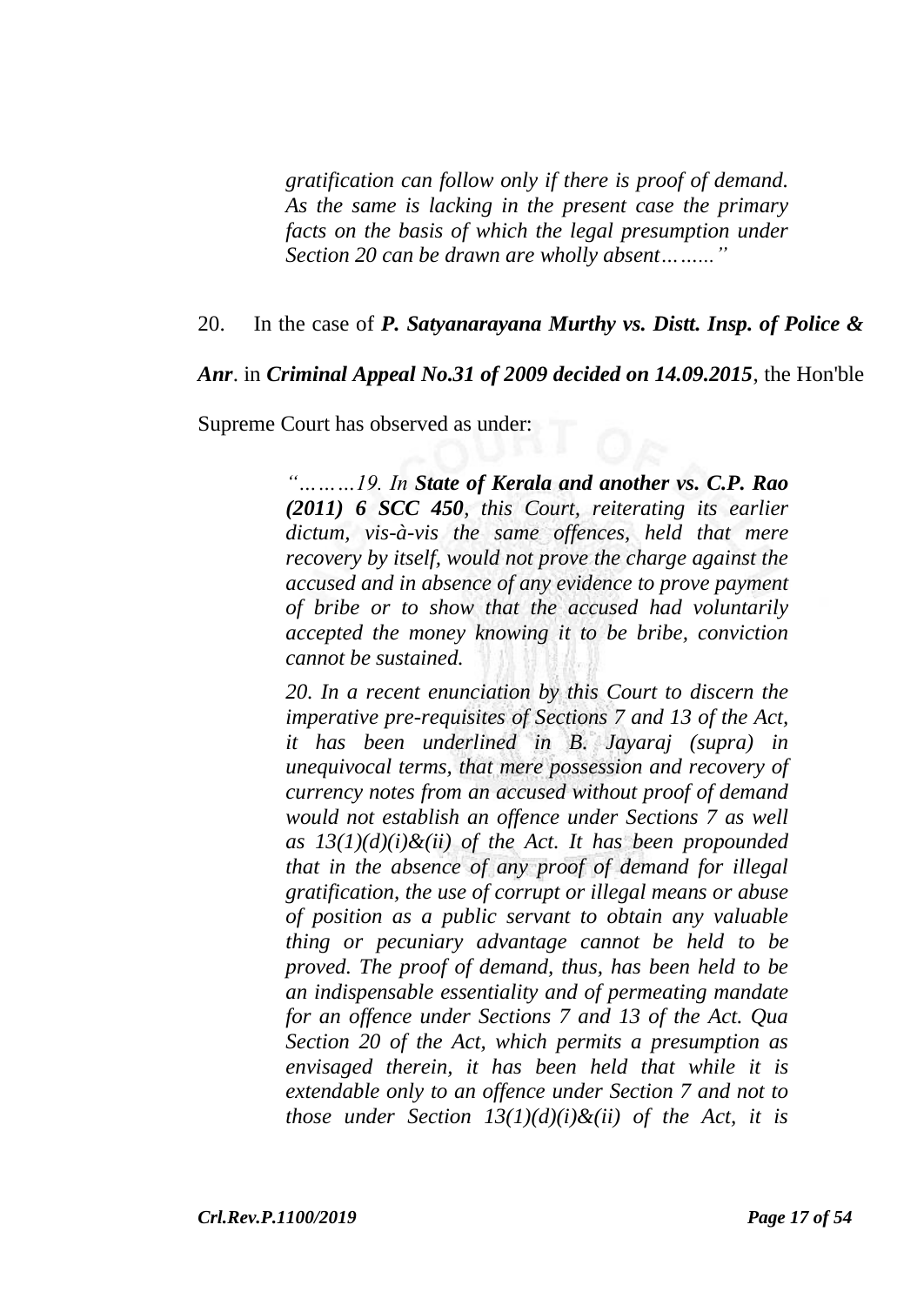*contingent as well on the proof of acceptance of illegal gratification for doing or forbearing to do any official act. Such proof of acceptance of illegal gratification, it was emphasized, could follow only if there was proof of demand. Axiomatically, it was held that in absence of proof of demand, such legal presumption under Section 20 of the Act would also not arise.*

*21. The proof of demand of illegal gratification, thus, is the gravamen of the offence under Sections 7 and 13(1)(d)(i)&(ii) of the Act and in absence thereof, unmistakably the charge therefor, would fail. Mere acceptance of any amount allegedly by way of illegal gratification or recovery thereof, dehors the proof of demand, ipso facto, would thus not be sufficient to bring home the charge under these two sections of the Act.*

*22. As a corollary, failure of the prosecution to prove the demand for illegal gratification would be fatal and mere recovery of the amount from the person accused of the offence under Sections 7 or 13 of the Act would not entail his conviction thereunder."*

21. In the case of *A. Subair vs. State of Kerala*, the Hon'ble Supreme Court has discussed that *"while dwelling on the purport, the section 7 and 13 of the Act ruled that the prosecution has to prove the charge beyond reasonable doubt like any other criminal offence and that the accused should be considered to be innocent till it is established otherwise by proper proof of demand and acceptance of illegal gratification, which are vital ingredients necessary to be proved to proof a conviction."*

22. In addition, in the case of *N.Sunkanna vs. State of A.P.: (2016) 1 SCC 713*, the Hon'ble Supreme Court has held as under: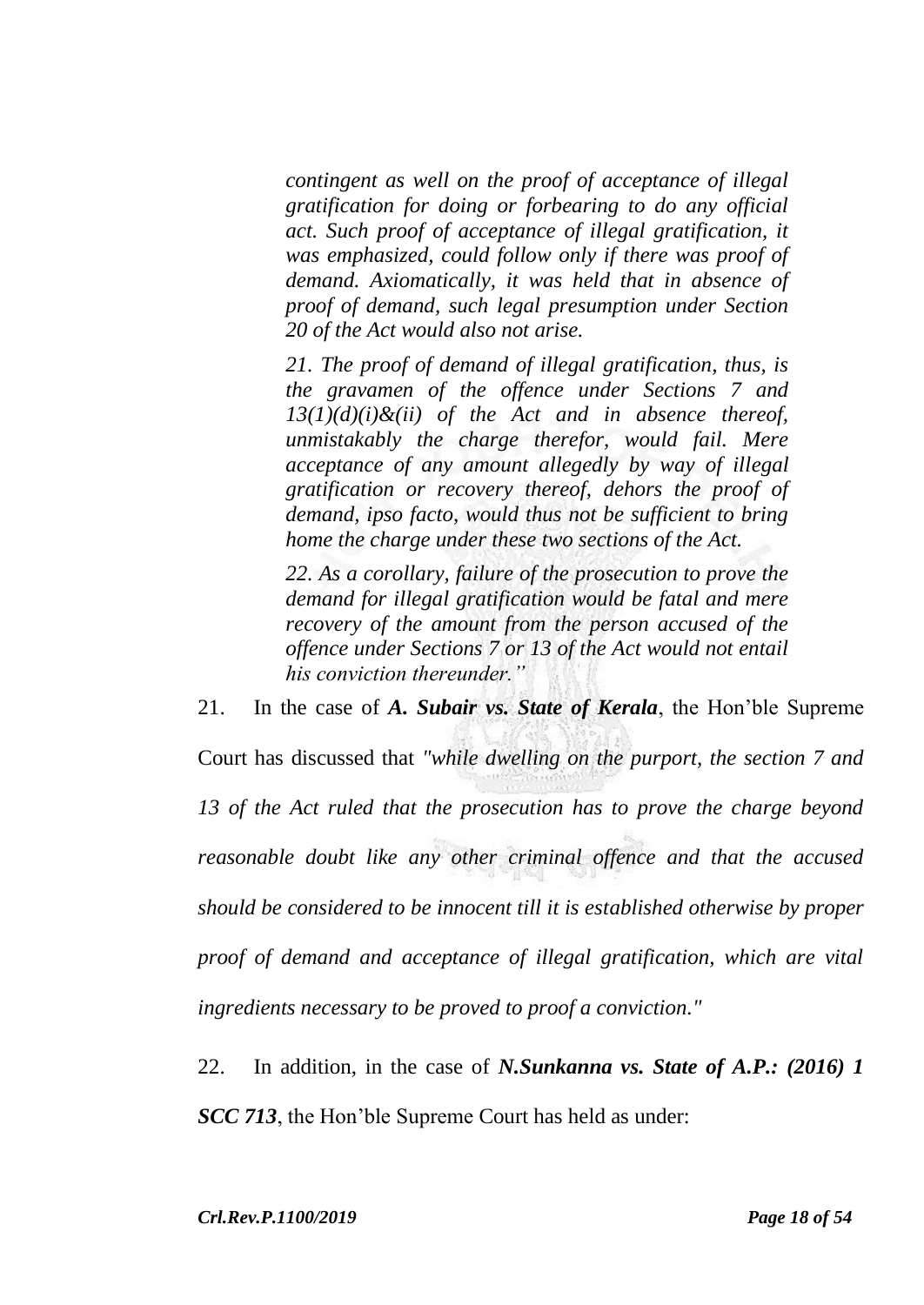*"5……..It is settled law that mere possession and recovery of the currency notes from the accused without proof of demand will not bring home the offence under Section 7, since demand of illegal gratification is sinequa-non to constitute the said offence. The above also will be conclusive insofar as the offence under Section 13(1)(d) is concerned as in the absence of any proof of demand for illegal gratification the use of corrupt or illegal means or abuse of position as a public servant to obtain any valuable thing or pecuniary advantage cannot be held to be established. It is only on proof of acceptance of illegal gratification that presumption can be drawn under Section 20 of the Act that such gratification was received for doing or forbearing to do any official act. Unless there is proof of demand of illegal gratification proof of acceptance will not follow. Reference may be made to the two decisions of three-Judge Bench of this Court in B. Jayaraj vs. State of Andhra Pradesh [(2014) 13 SCC 55] and P. Satyanarayna Murthy vs. The District Inspector of Police and another [(2015 (9) SCALE 724]."*

23. In *Sujit Biswas vs. State of Assam: (2013) 12 SCC 406*, the Court has

held as under:

*"The reiteration of the golden principle runs through the web of the administration of justice in criminal cases has been done. It has further been held that suspicion, however grave, cannot take the place of proof and the prosecution cannot afford to rest its case in the realm of "may be" true but has to upgrade it in the domain of "must be" true in order to steer clear of any possible surmises or conjectures. Thus, on the material on record when judged on the touch stone of legal principles adumbrated hereinabove, leave no manner of doubt that the prosecution, in the instant case, has failed to prove unequivocally, the demand of illegal gratification."*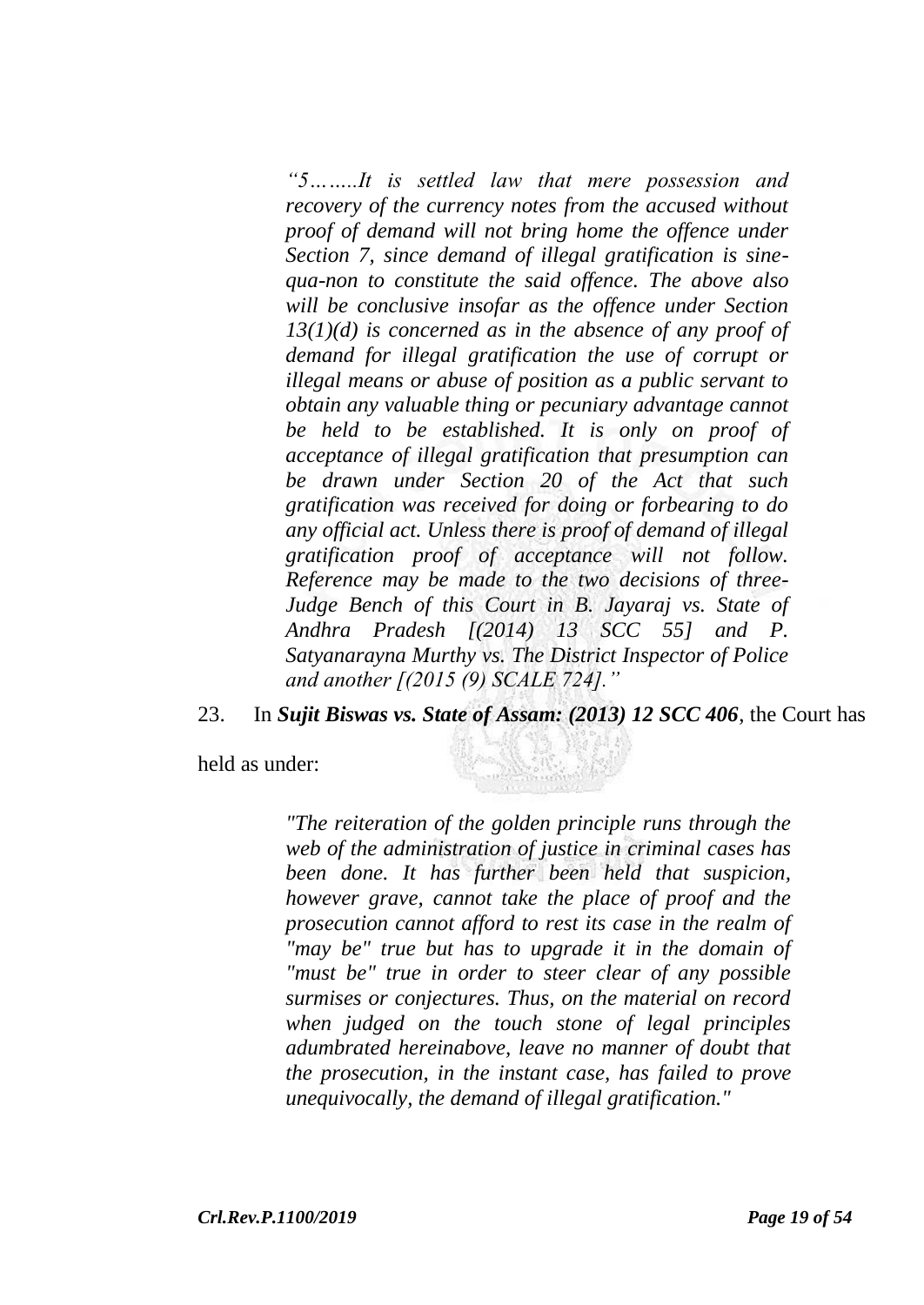24. Undisputedly, when there is no demand by accused, mere recovery itself could not be a ground for conviction. As far as the recovery of treated note is concerned, if the demand is not proved beyond all reasonable doubt recovery would be of no consequence. However, mere recovery of tainted money, divorced from the circumstances under which it is paid, is not sufficient to convict the accused when the substantive evidence in the case is not reliable. Mere recovery by itself cannot prove the charge of the prosecution against the accused in the absence of any evidence to prove the payment of bribe or to show that the accused voluntarily accepted the money knowing it to be illegal gratification.

25. Section 20 of the Prevention of Corruption Act, which reads as under:

*"20. Presumption where public servant accepts gratification other than legal remuneration.—(1) Where, in any trial of an offence punishable under section 7 or section 11 or clause (a) or clause (b) of subsection (1) of section 13 it is proved that an accused person has accepted or obtained or has agreed to accept or attempted to obtain for himself, or for any other person, any gratification (other than legal remuneration) or any valuable thing from any person, it shall be presumed, unless the contrary is proved, that he accepted or obtained or agreed to accept or attempted to obtain that gratification or that valuable thing, as the case may be, as a motive or reward such as is mentioned in section 7 or, as the case may be, without consideration or for a*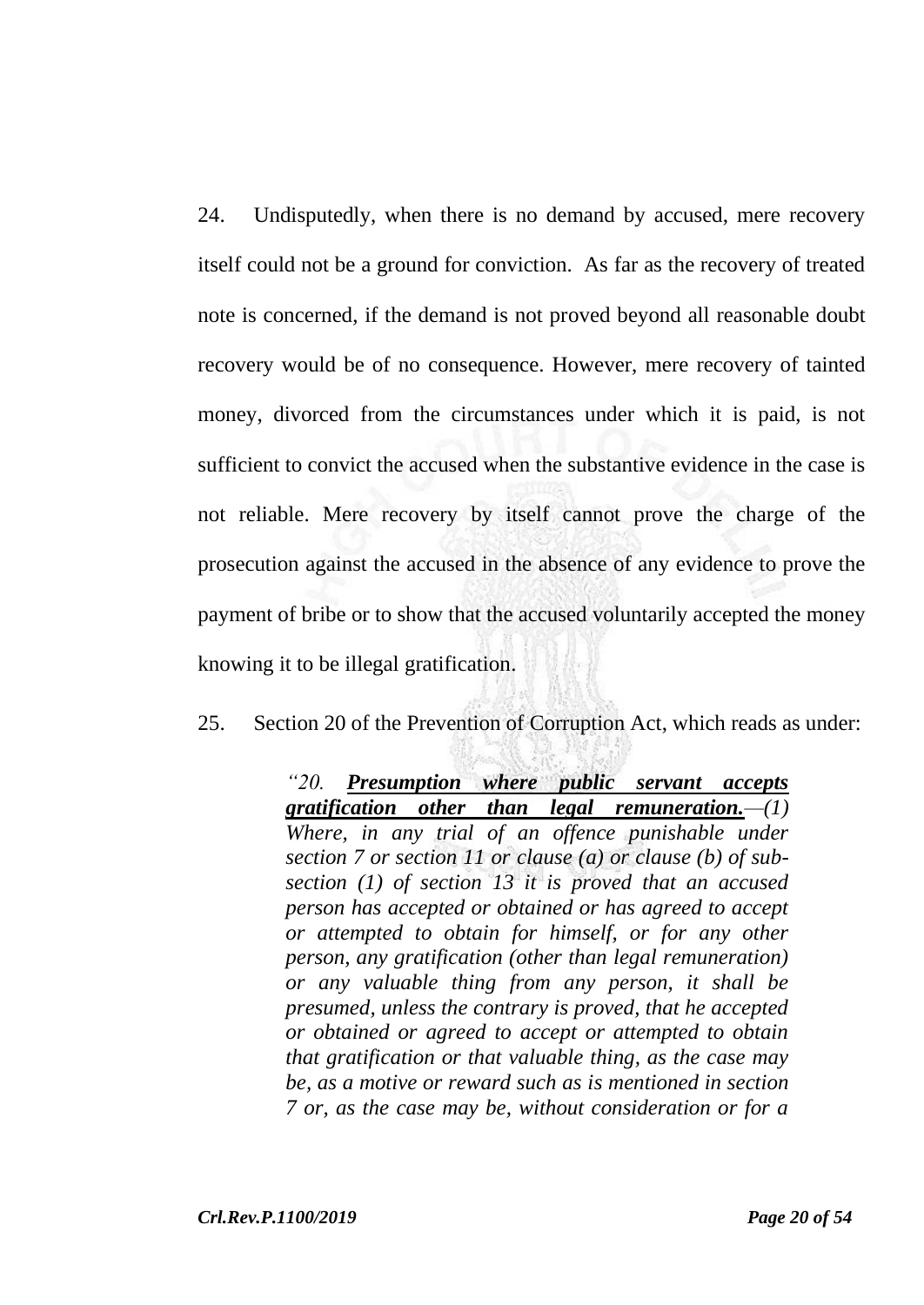*consideration which he knows to be inadequate.*

*(2) Where in any trial of an offence punishable under section 12 or under clause (b) of section 14, it is proved that any gratification (other than legal remuneration) or any valuable thing has been given or offered to be given or attempted to be given by an accused person, it shall be presumed, unless the contrary is proved, that he gave or offered to give or attempted to give that gratification or that valuable thing, as the case may be, as a motive or reward such as is mentioned in section 7, or as the case may be, without consideration or for a consideration which he knows to be inadequate.*

*(3) Notwithstanding anything contained in sub-sections (1) and (2), the court may decline to draw the presumption referred to in either of the said sub-sections, if the gratification or thing aforesaid is, in its opinion, so trivial that no interference of corruption may fairly be drawn."*

26. In view of above settled principles of law, coming first to the aspect of recorded telephonic conversations, in the case in hand, the words Mawa/ Milk Cake are being used pseudonymously for demand. The relevant portions of the recorded conversations on which the prosecution is placing its reliance are reproduced as under:

# Call no. 1 dated 14.09.2017 at 10:33:58 hrs:

रामस्वरूप चन्देख मॉनिंग जी मॉनिंग क्या हाल है

बस सर मैं ये कह रहा था वो जो कल बात हुई थी सधीर खेडा तो अगर वो **तीन तीन अरेंज हो जाए** तो कितने बजे तक आप निकलोगे मतलब शाम को कितने बजे तक लेट से लेट मै दे सकता हं **रामस्वरूप चन्देल** छहः सात सात बजे तक दे दो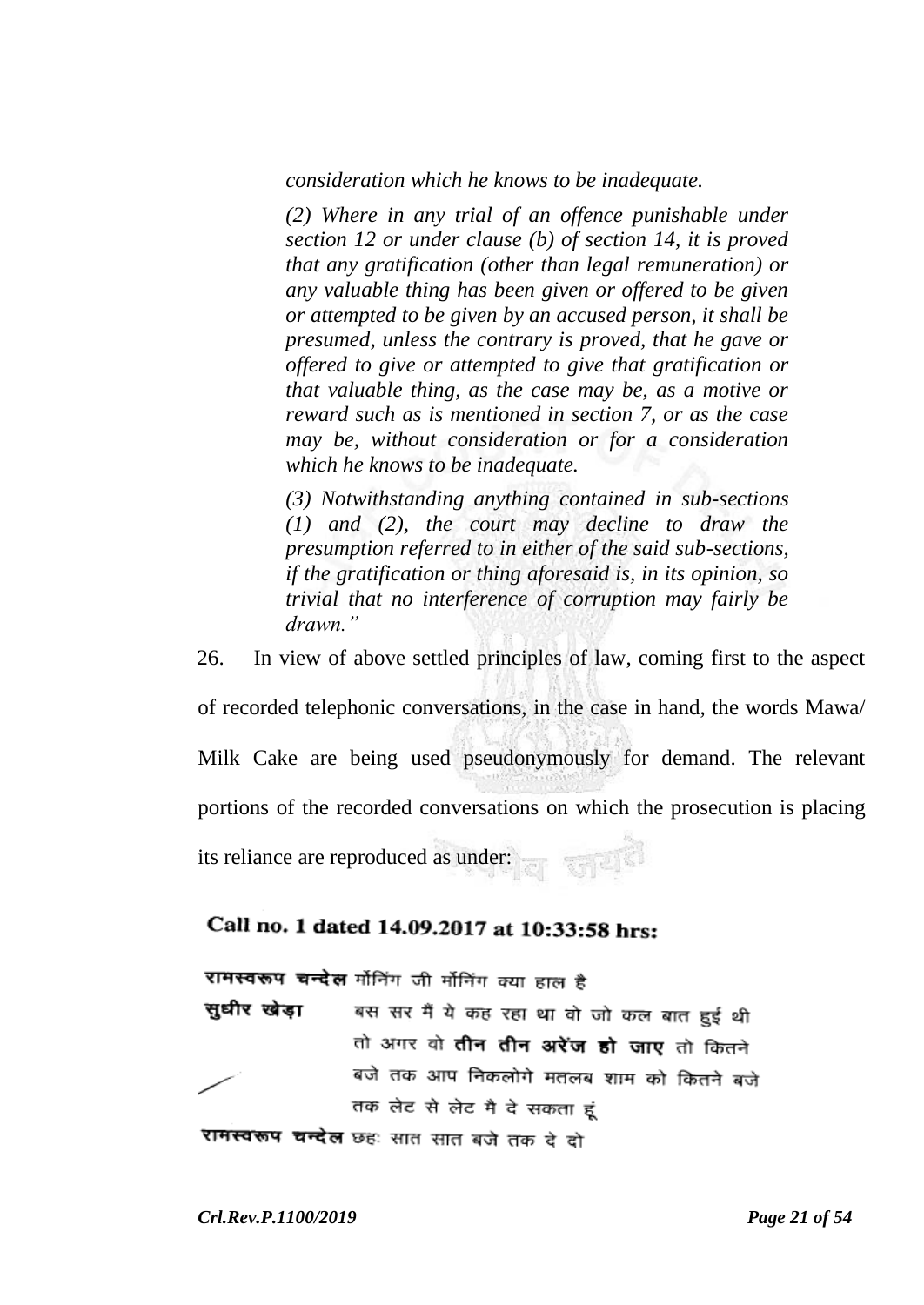27. Learned Trial Court has opined that the said call cannot be read in isolation. There is no evidence to show that the words, "...  $d\vec{r}$   $d\vec{r}$   $d\vec{r}$   $d\vec{r}$   $d\vec{r}$   $d\vec{r}$ were being used in the context of money/demand.

### Call no. 76 dated 10.02.2018 at 18:42:22 hrs:

रामस्वरूप चन्देल हैलो मिल्क केक मिल जाएगा कल सधीर खेडा मैं बोल देता हूं **राजस्थान से आना होता है ना** रामस्वरूप चन्देल दूर से आता है कहीं से । अच्छा । तो कल नही सुधीर खेड़ा अस्पष्ट रामस्वरूप चन्देल ऍ सुधीर खेडा यहां का चाहिए हो तो मिल जाएगा रामस्वरूप चन्देल नही यहां का कौन बढिया बनाता होगा तो है सधीर खेडा हां बढिया बनाता है रामस्वरूप चन्देल यहां पे सुधीर खेड़ा हां हां कल कल सन डे कल एक बार दिन में बात कर लीजिएगा तो कल दिन में ही कर लेंगे **रामस्वरूप चन्देल** हां ठीक है ऐसा करते है नहीं सुधीर खेड़ा क्योंकि दो बजे के बाद मुझे कहीं जाना है तो मोरनिंग रामस्वरूप चन्देल ठीक है कल दिन में ही जो है सुधीर खेड़ा ग्यारह बारह बजे कोई रामस्वरूप चन्देल हां तो मिल्क केक पूछना जरा दो किलो अलग अलग है सुधीर खेड़ा हां पूछता हूं रामस्वरूप चन्देल बढिया सा बना बना दे तो सुधीर खेड़ा हां हां पूछता हूं

28. Accordingly, learned Trial Court was of the view that the case of the

*Crl.Rev.P.1100/2019 Page 22 of 54*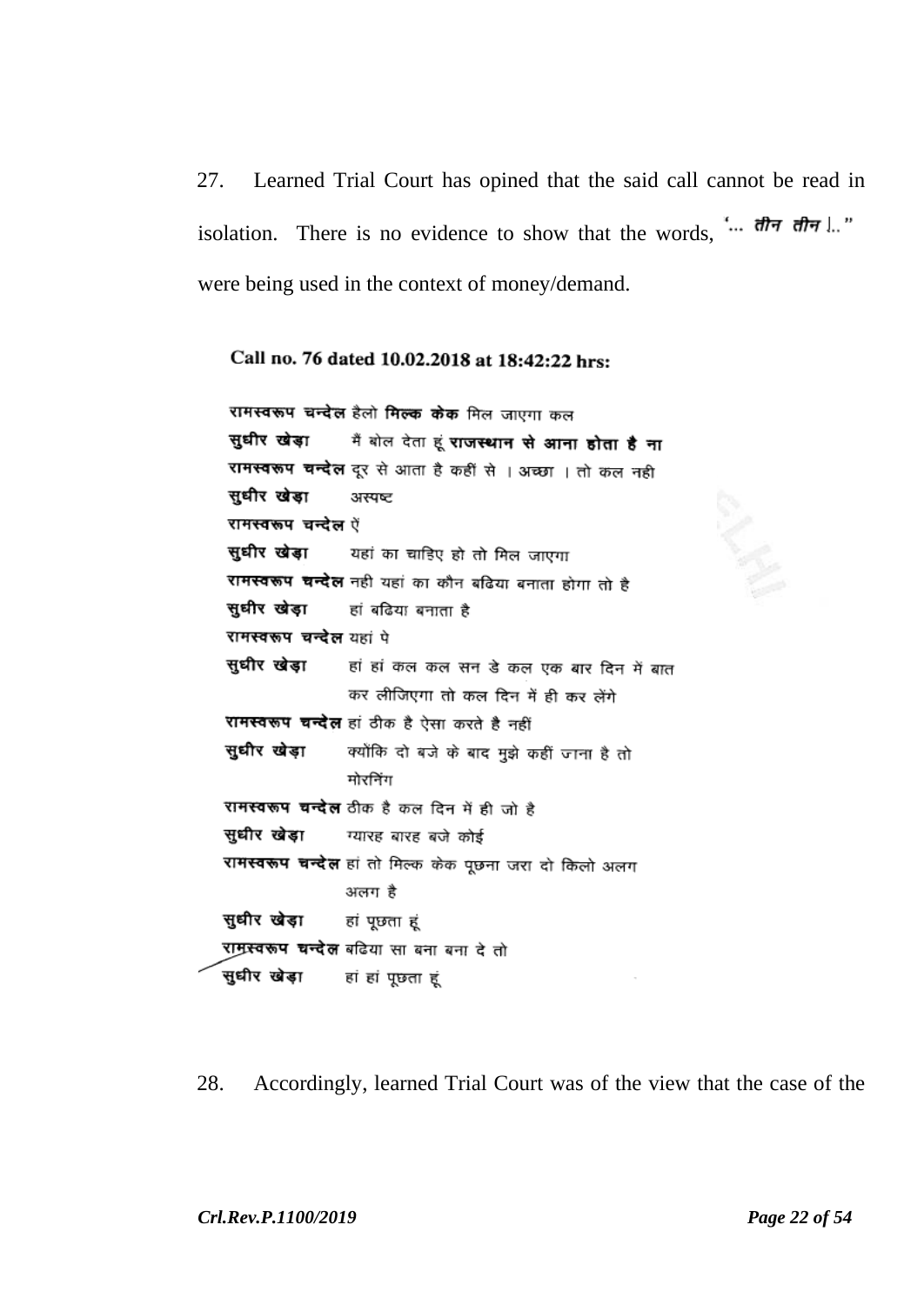prosecution is that the word "*Milk Cake*" is being pseudonymously used for money is totally unfounded since R.S. Chandel (A-1) has specifically asked to Sudhir Khera (A-2) in the context of milk-cake as to who is the person who prepares the same well after which Sudhir Khera (A-2) has explained that it has to come from Rajasthan. He further says that the demand for milk cake is of 2 kg. It cannot, under any circumstances, be assumed to be used pseudonymously for demand of money.

### Call no. 84 dated 16.02.2018 at 18:59:51 hrs:

|                                      | राम स्वरूप चंदेल हां क्या हुआ उसका मिल्क केक का                       |
|--------------------------------------|-----------------------------------------------------------------------|
|                                      | सुधीर खेरा उसका अभी एक दो दिन और लग रहा है उसको                       |
|                                      | राम स्वरूप चंदेल क्या यार 2 दिन कौन सा यार                            |
|                                      | <b>सुधीर खेरा</b> अभी क्या बताऊं  साहब अभी आज सुबह उसे बहुत           |
|                                      | गर्मी से बात की है <b>एक्चुअली गांव से आना है ना</b>                  |
| राम स्वरूप चंदेल हां हां हां         |                                                                       |
|                                      | <b>सुधीर खेरा</b> थोड़ा सा टाइम लग रहा है                             |
| राम स्वरूप चंदेल तो                  |                                                                       |
| <b>सुधीर खेरा</b> हेलो               | ٠.                                                                    |
| राम स्वरूप चंदेल हां हां हां हां हां |                                                                       |
|                                      | <b>सुधीर खेरा</b> हां जी बाकी एक दो दिन में हो जाएगा                  |
| राम स्वरूप चंदेल हां                 |                                                                       |
|                                      | <b>सुधीर खेरा</b> जी एकदो दिन में अस्पष्ट                             |
| राम स्वरूप चंदेल अच्छा               |                                                                       |
|                                      | <b>र्राम स्वरूप चंदेल</b> कल देखो यदि वह आ सकता है तो नहीं छोड़ो नहीं |
|                                      | तो मना कर दो साला और क्या                                             |

सुधीर खेरा नई.नई मना किस लिए कर दो नहीं वह गांव के लोग हैं ना साहब राम स्वरूप चंदेल तभी तो कह रहा हूं छोड़ो ना फिर काहे को ऐसे ही

मना कर दो कल बोल रहा है तो ठीक है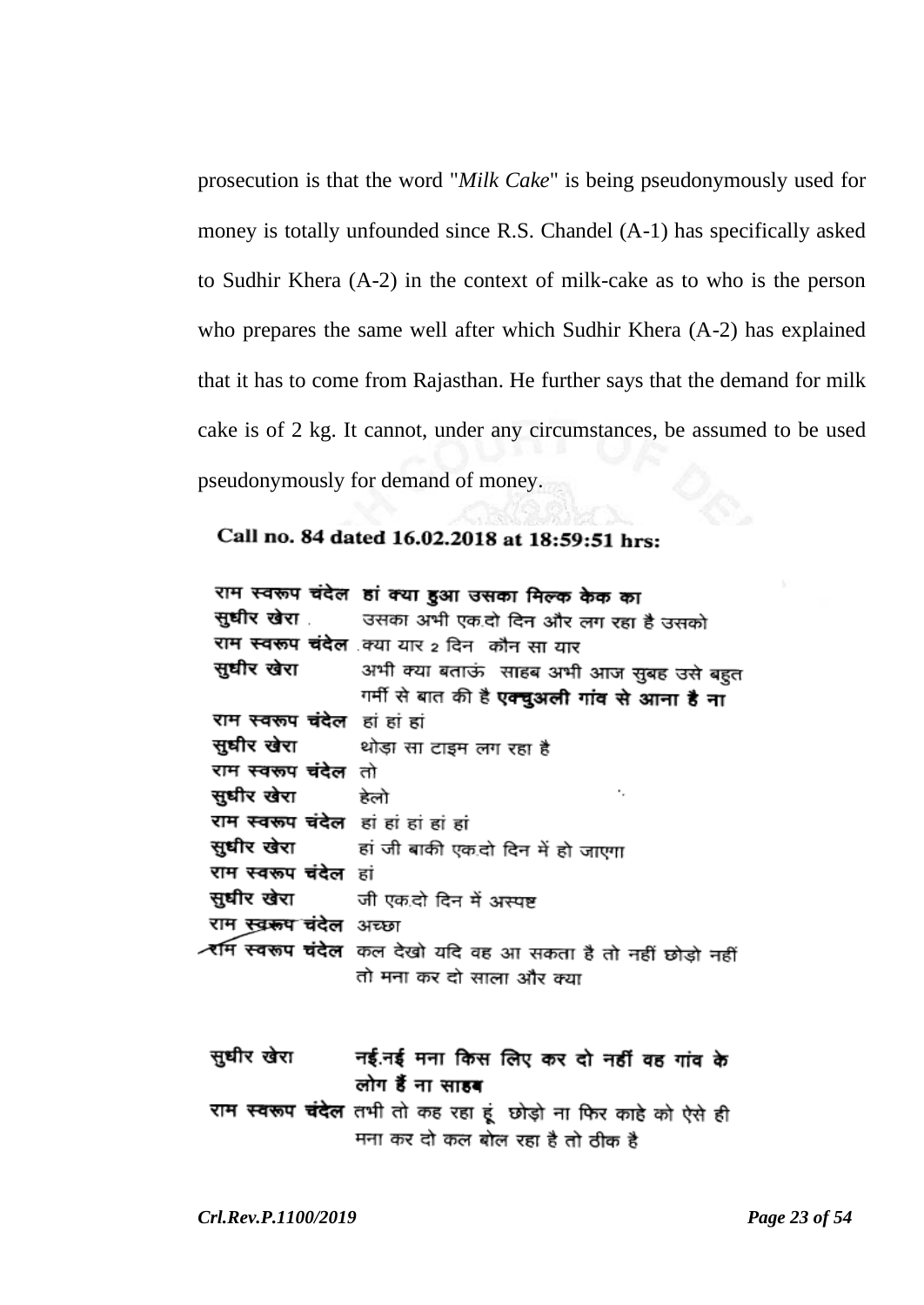29. The Court recorded that in this conversation also the word milk-cake cannot be assumed to be used pseudonymously for demand of money since the accused Sudhir Khera (A-2) says that because of summer season there is a delay of milk cake since the said milk cake has to come from village.

#### Call no. 91 dated 25.02.2018 at 14:49:10 hrs:

|                                   | रामस्वरूप चन्देल अरे वो क्या हुआ उसका था वो था मिल्क केक का   |
|-----------------------------------|---------------------------------------------------------------|
|                                   | <b>सुधीर खेड़ा</b> वो सर सब चीज में एक दिन का टाईम. मैं इसलिए |
|                                   | आप से ले रहा हूं                                              |
| <b>रामस्वरूप चन्देल</b> वो        |                                                               |
|                                   | <b>सुधीर खेड़ा</b> सारी चीज एक साथ                            |
|                                   | रामस्वरूप चन्देल कहे तो वो पूछ तो, नहीं है तो छोड़ो फिर       |
| <b>सुधीर खेड़ा</b> नहीं नहीं हैलो |                                                               |
| <b>रामस्वरूप चन्देल</b> हां       |                                                               |
|                                   | <b>सुधीर खेड़ा</b> आपको बहुत फेंन्कली बताउं कि परसो का डेड    |
|                                   | लाईन रख लीजिए कल का मत रखिए                                   |
| <b>रामस्वरूप चन्देल</b> अच्छा     |                                                               |
| सुधीर खेडा<br>हां                 |                                                               |
|                                   | रामस्वरूप चन्देल हां तो पूछ लो ना कि - -                      |
|                                   | <b>सुधीर खेड़ा</b> मैं आपको बोल दिया न परसो का, डेड लाइन रख   |
|                                   | लीजिए सारे काम परसो हो जाएगे                                  |

# **Report of the Second Party**

रामस्वरूप चन्देल नहीं पूछ लो पहले उनसे क्या पता मावा 1 - -गाली – – ऐसा नहीं कि **आजकल, होली की** वजह से गडबड हिसाब बना दे नानानामा सुधीर खेड़ा रामस्वरूप चन्देल नहीं सधीर खेडा नानानाना रामस्वरूप चन्देल मावा उसके लिए भी चाहिए न, वो मावा भी दो किलो मांवा पूछ लेना सुधीर खेड़ा अच्छा अच्छा रामस्वरूप चन्देल नहीं सुधीर खेडा ठीक है रामस्वरूप चन्देल मिल्क केक तो है ही मावा पूछ लेना जरा क्या है सुधीर खेडा ओ0के0 ओ0के0 रामस्वरूप चन्देल और बढिया बनाये मांवा तब की बात है यार

 $\mathbf{f}$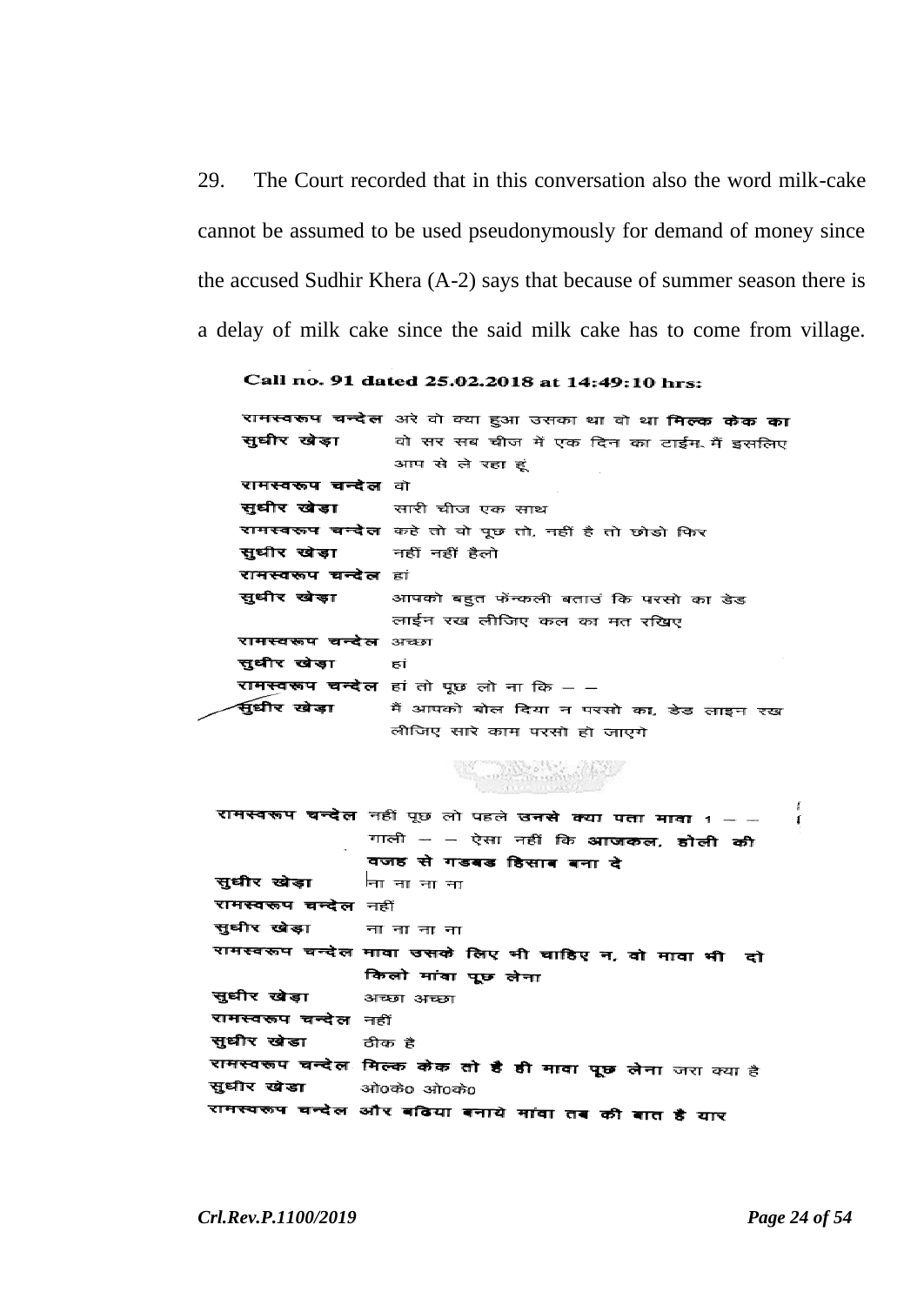30. The Trial Court was of the view that again the word milk-cake cannot be used for demand of money. The case of R.S. Chandel (A-1) that the milkcake was required on account of Holi festival, stand established from the above conversation where R.S. Chandel (A-1) has not only asked for milkcake but also for Mawa (both milk products) and has stated that because of Holi there should be no compromise with the same and later on he reiterated that apart from the milk-cake he required mawa. R.S. Chandel (A-1) further says that he needs 2 kg of mawa along with Milk Cake and Sudhir Khera (A-2) should ensure about the availability of Mawa (milk product) in addition of the milk-cake which should be of prepared well (Badhiya Banaye Mawa). The court observed that how the prosecution can link this with a demand for money.

#### Call no. 99 dated 27.02.2018 at 18:58:01 hrs:

|                         | <b>सुधीर खेड़ा</b> अच्छा रूट क्या ले रहे हो आप? चलिए फिर स सवा |
|-------------------------|----------------------------------------------------------------|
|                         | आठ में मोती नगर मिलू मैं फिर                                   |
| रामस्वरूप चन्देल हां जी |                                                                |
|                         | <b>सुधीर खेड़ा</b> एक बारी घर जाइएगा या डायरेक्ट आ जाओगे       |
|                         | रामस्वरूप चन्देल नहीं नहीं ठीक है देखते है मैं आउं सवा आठ तक   |
|                         | तो । आ ही जाएंगे फिर                                           |
|                         | <b>सुधीर खेड़ा</b> नहीं मतलब आप दुबारा फोन करोगे               |
|                         | रामस्वरूप घन्देल यार वो सवा आठ तक सवा आठ तक तो आ               |
|                         | जाएंगे                                                         |
|                         | <b>सुधीर खेड़ा</b> तो सवा आठ बजे मै वहीं मोती नगर मिलू जो      |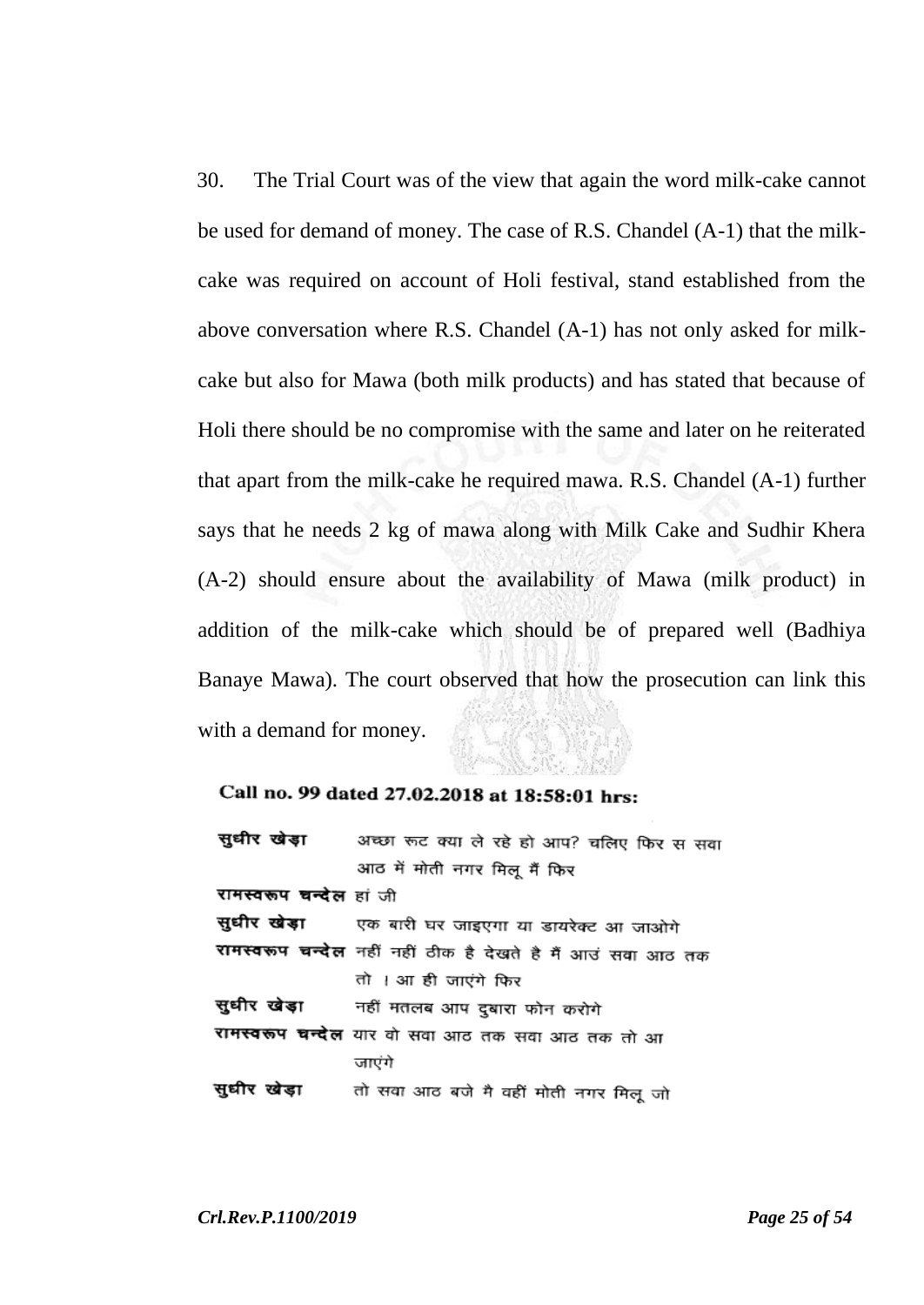31. Learned Trial Court observed that no demand of any kind is reflected from the above conversation likewise other conversations are also of the same nature.

32. The only incriminating words attributed to R.S. Chandel (A-1) are in call No.19 dated 23.12.2017 at 18:21:49 hours as under:

# Call No.19 dated 23.12.2017 at 18:21:49 hrs:

| सुधीर खेरा - | मैं ऐसा है ना कि मैं कुछ काम पर हूं मैं अभी घर आते |
|--------------|----------------------------------------------------|
|              | ही ना पवन को दिखाने के बाद मुझे जाना पड़ेगा चंदेल  |
|              | के पास                                             |
| महिमा -      | अच्छा                                              |
| सुधीर खेरा - | उसको आगे पीछे तो कर सकता हूं लेकिन जाना पड़ेगा     |
|              | नहीं तो कल संडे को ऐसी तैसी करेगा यह               |
| महिमा -      | अच्छा वह हर हफ्ते इसने सैटरडे संडे का उसने नियम    |
|              | ही बना लिया है                                     |
| सुधीर खेरा - | हां                                                |
| महिमा -      | बुलाते हैं                                         |
| सुधीर खेरा - | मना कर दूं तो मेरे यही तो एक-दो काम है जिसके पीछे  |
|              | यह डिपेंड हो रहे हैं                               |
| महिमा -      | हां हां हां                                        |
| सुधीर खेरा - | चालीस- पचास हज़ार आते हैं इसके पास से मेरे         |
|              | अपने                                               |

33. The Trial Court interpreted the above conversation that Sudhir Khera (A-2) is telling his wife that R.S. Chandel (A-1) was owing Rs.40,000/- to Rs.50,000/- to him (Sudhir Khera) (not vice-versa). However, there was a normal business transaction between Sudhir Khera (A-2) with Delhi Milk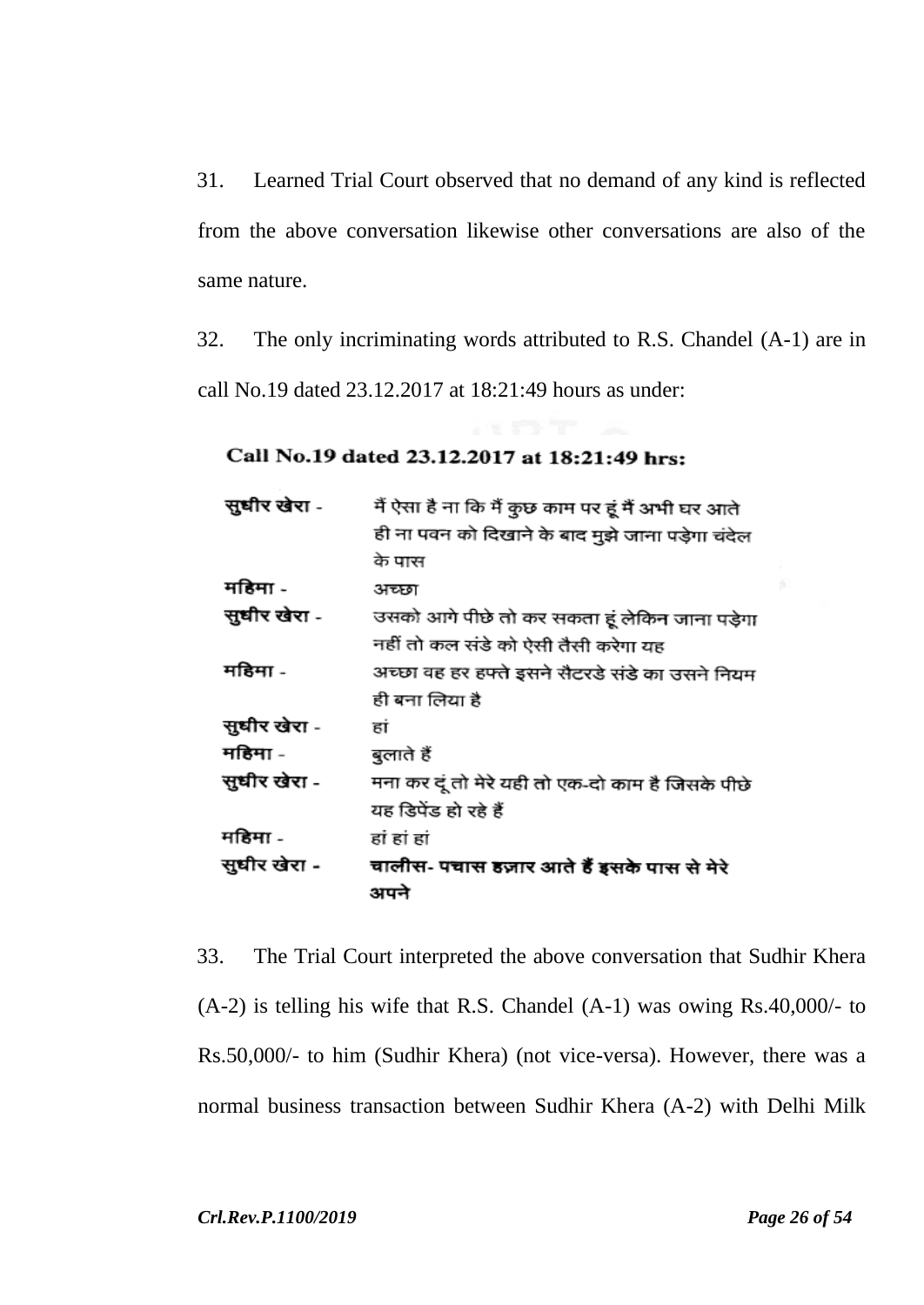Scheme where R.S. Chandel (A-1) was the concerned officer. Accordingly observed, under what circumstances, this amount was being paid is not clear. Hence, if read in context of earlier conversation it is evidence that R.S. ChandeI (A-1) has been placing the order for milk cake and mawa of small quantity for quite some time. This explains the background under which R.S. Chandel (A-1) owes Rs.40,000/- to Rs.50,000/- to Sudhir Khera (A-2). In the entire conversation Sudhir Khera (A-2) does not say that he has paid any amount to R.S. Chandel (A-1) pursuant to any demand. Rather, he is very clear that it is R.S. Chandel (A-1) who owes Rs.40,000/- to Rs.50,000/- to him. Thus, there is no demand of illegal gratification by accused R.S. Chandel (A-1) as alleged by the prosecution when as per Sudhir Khera himself it is accused R.S. Chandel who owes him money and not him.

34. Learned Trial Court further opined that it is evident from the telephonic conversations as above which cannot be read in isolation and have to be read in context inferred from the conversation preceding the use of said words and succeeding the same. When these conversations are in context as a whole, it is writ large that they do not suggest that the words Milk Cake/Mawa were being used pseudonymously for money, rather the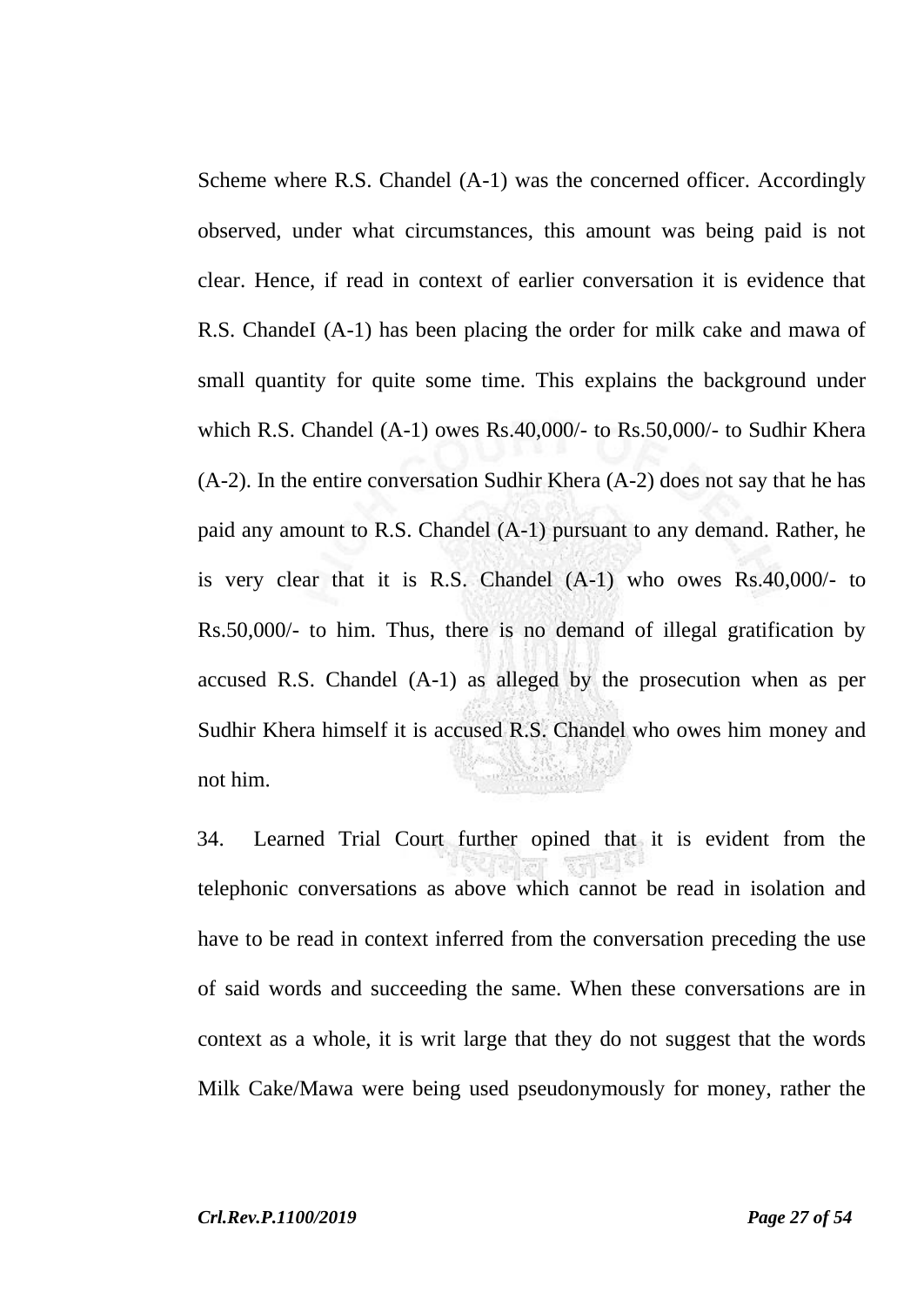said words are used in context of milk products. It is an admitted case of the prosecution that there is a supply of milk products to the Delhi Milk Scheme and it is apparent from the said conversations that R.S. Chandel (A-1) wanted some milk product of 2 kg which Sudhir Khera (A-2) had to procure from the market. The words used in the conversations i.e. ".... यहां का चाहिए हो तो मिल जाएगा..."; "... नही यहां का कौन बढिया बनाता होगा ..."; ".... बढिया बनाये मांवा तब की बात है......"; "....बढिया सा बना बना दे तो ..."; "... राजस्थान से आना होता है ना...."; "... वह गांव के लोग हैं ना साहब…."; "…ऐसा नहीं कि आजकल, होली की वजह से गडबड हिसाब बना दे....."; "... मिल्क केक तो है ही मावा पूछ लेना....." and "...वो मावा भी दो किलो मांवा पूछ लेना.....'

confirm that it is regarding the preparation of milk product and the demand is genuinely for milk cake/ Mawa. The argument of the Ld. Special PP (before Trial Court) that the words Milk cake/ Mawa were being pseudonymously used as money/ bribe is only a presumption. Neither any accused has disclosed that these words were used for consideration or money nor it has been alleged by any persons. The presumptions have solely been drawn by the Investigating Officer without any cogent material on record in this regard.

35. It is pertinent to mention here that search of the house of R.S. Chandel (A-1) was conducted and nothing incriminating was recovered. Further,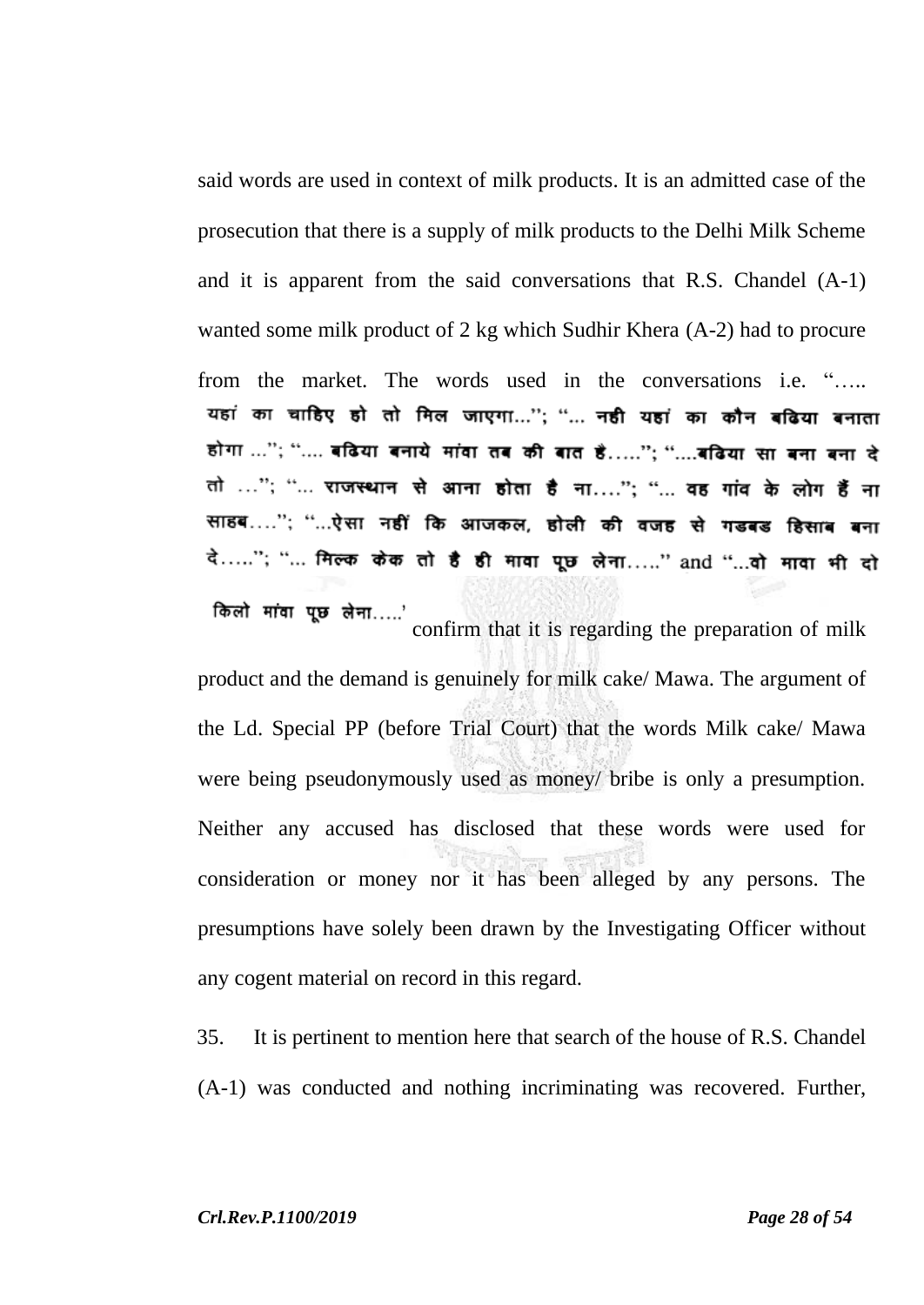there are no allegations of disproportionate assets. Had it been a case where R.S. Chandel (A-1) was regularly receiving illegal gratification of Rs.40,000/- to Rs.50,000/- from his co-accused and others, as alleged by the prosecution, CBI would have unearth his disproportionate assets and would have laid their hands on the unaccounted money which is not the present case.

36. In addition, none of the witnesses, including the independent witnesses Mukul and Shakti Singh and also the Trap Laying Officer have stated in their statements recorded under Section 161 Cr.P.C. about any demand of illegal gratification, exchange of illegal gratification and acceptance of alleged illegal gratification and there is absolutely no evidence on record to the effect that what transpired between R.S. Chandel (A-1) and Sudhir Khera (A-2) at the spot of alleged incident. Moreover, there is no witness who has alleged that the words Milk-Cake or Mawa were pseudonymously used for demand of money or that such a demand was made by R.S. Chandel (A-1) in lieu of favours.

37. It is also pertinent to mention here that there is no material on record whatsoever even to show *prima facie* that the accused R.S. Chandel had put any undue influence over the staff of Delhi Milk Scheme as alleged. In fact,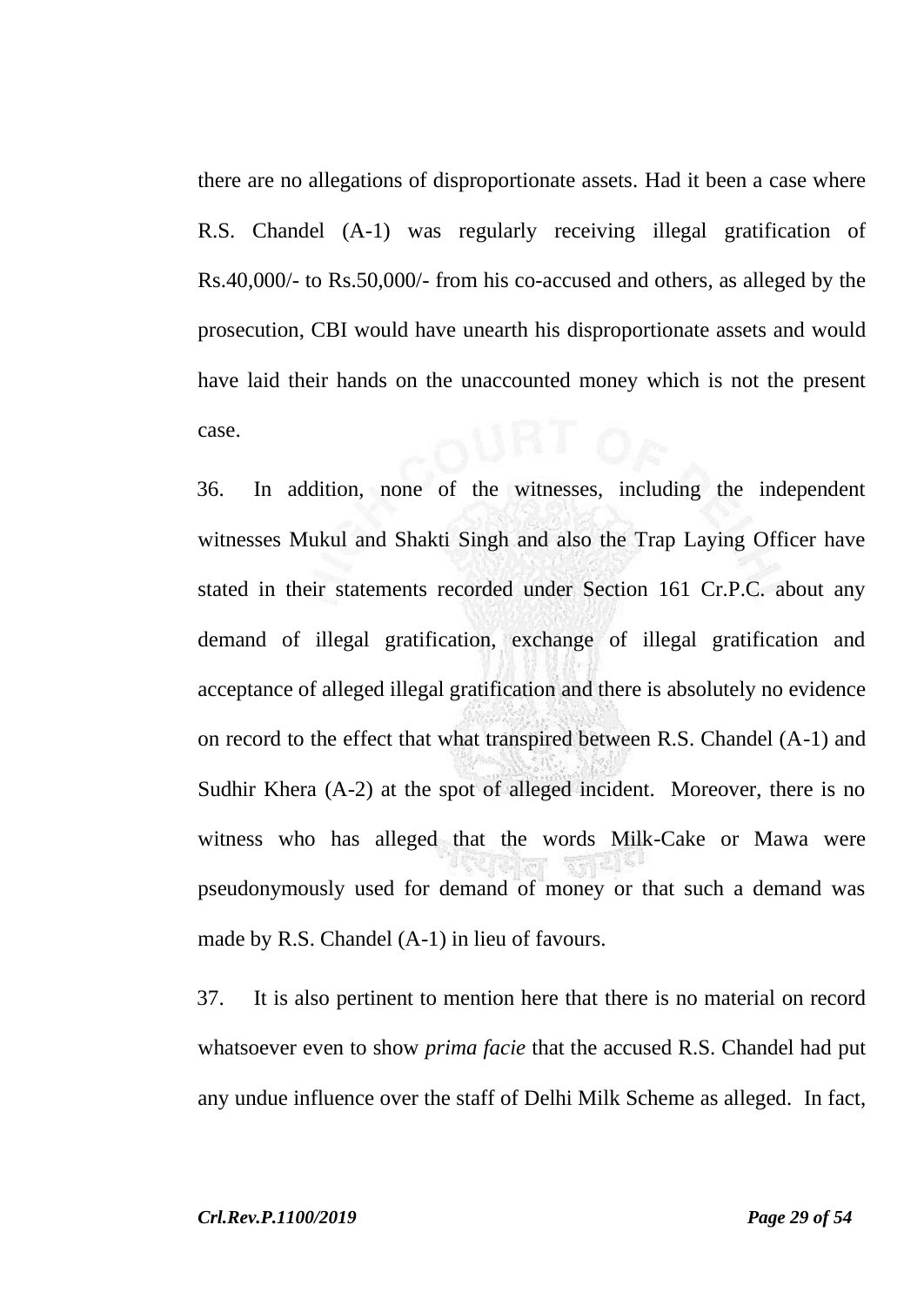the present case is totally based upon the telephonic conversations between the accused persons. Further, the loss to the institution (Delhi Milk Scheme) has not been alleged nor quantified, nor it is the case of the prosecution that the Delhi Milk Scheme has suffered any loss on account of any act of the accused R.S. Chandel. In fact, there is nothing to even *prima facie* show that the accused R.S. Chandel has given any undue benefits more particularly in context of financial benefits to M/s. Tasty Dairy and M/s. Aman Dairy.

38. Case of the prosecution is that when R.S. Chandel (A-1) and Sudhir Khera (A-2) were apprehended, an amount of Rs.86,000/-. was recovered from R.S. Chandel (A-1) and a sum of Rs.26,500/- was recovered from Sudhir Khera (A-2) which is highly incriminating qua them. The Recovery Memo dated 27.02.2018 (D-3) and the statements of witnesses Shakti Singh (PW-1), Mukul (PW-2) and TLO Inspector Harish Chander (PW23), the above evidence i.e. the alleged disclosure of Sudhir Khera (A-2) is inadmissible in evidence being hit by the provisions of Section 27 of Indian Evidence Act, having been made in police custody.

39. As per the provisions of Section 27 of Evidence Act, which is in the nature of a proviso to Section 26 of the Act, to the extent it is relevant, when any fact is deposed to as discovered in consequence of information received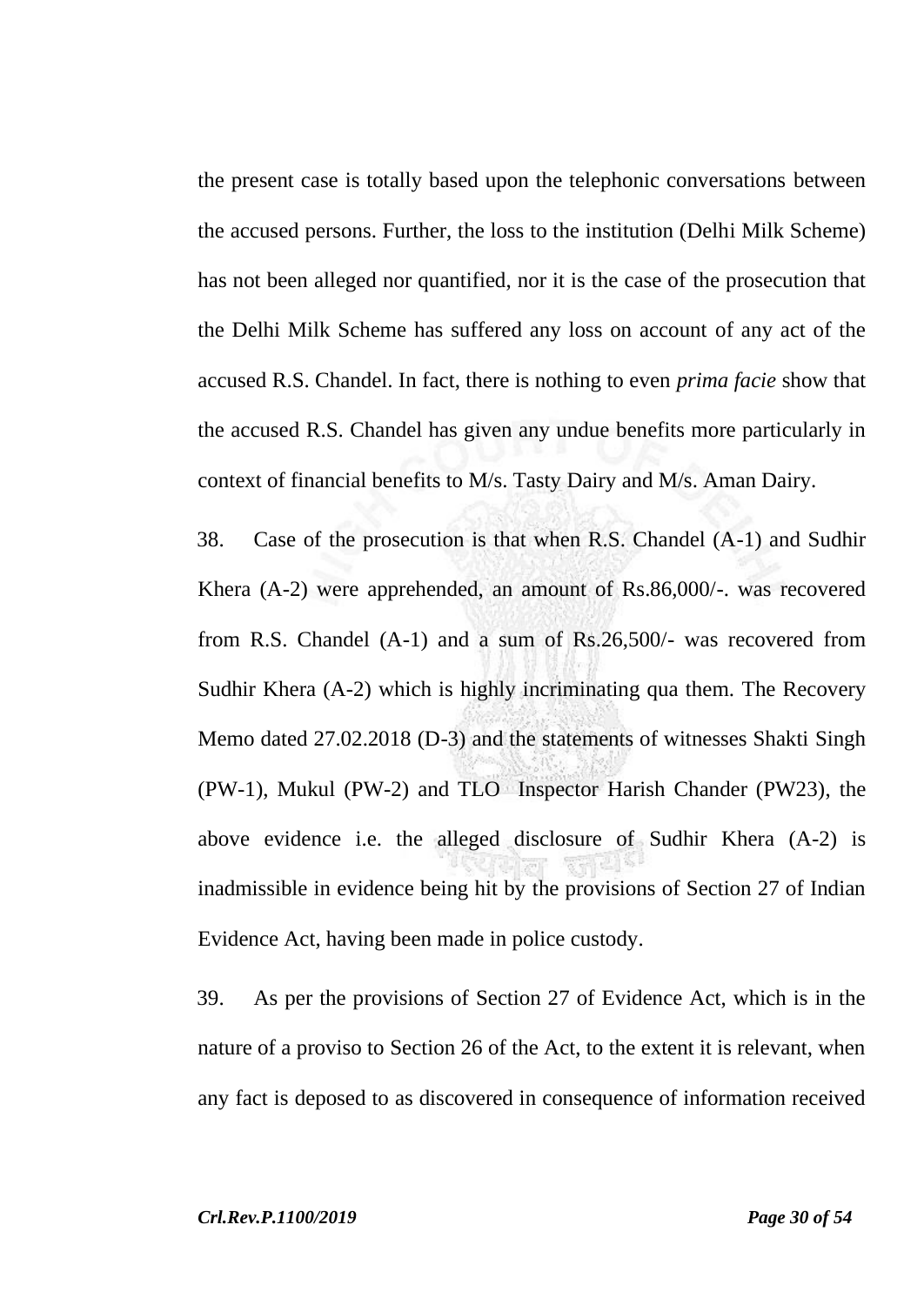from a person accused of any offence, in the custody of a police officer, so much of such information, whether it amounts to a confession or not, as relates distinctly to the fact thereby discovered, may be proved. Thus, the requirement of law is that before the fact discovered in consequence of an information received from an accused is allowed to be proved, he (accused) needs to be in the custody of a police officer.

40. Section 3 of the Indian Evidence Act explains the meaning of the word *Fact*. It provides that a fact means and includes:

- i. Anything, state of things, or relation of things, or capable of being perceived by the senses,
- ii. Any mental condition of which any person is conscious.

41. It further provides five illustrations as to what would constitute a fact which are as under:

- a. That there are certain objects arranged in a certain order in a certain place, is a fact;
- b. That a man heard or saw something, is a fact;
- c. That a man said certain words, is a fact;
- d. That a man holds a certain opinion, has a certain intention, acts in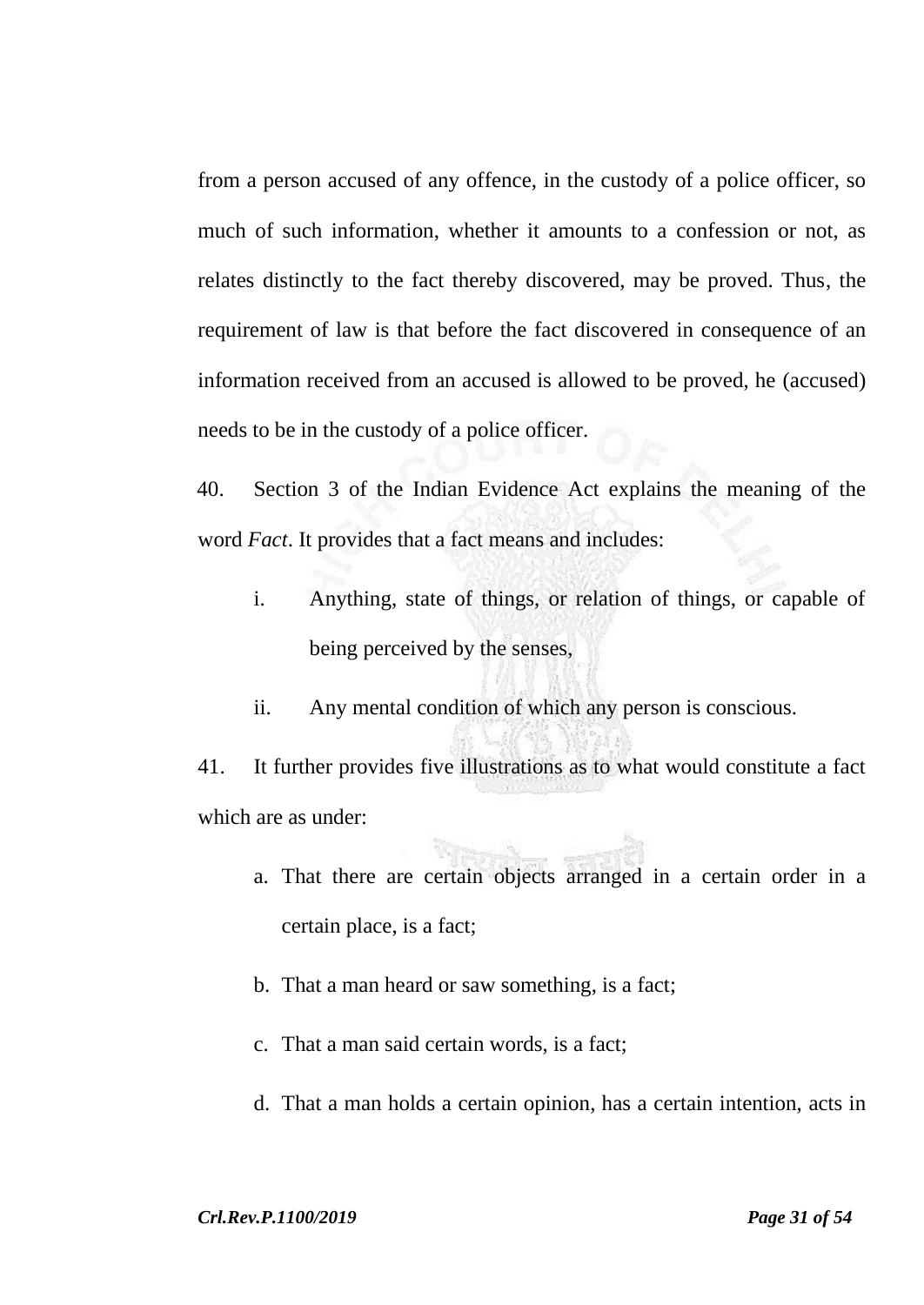good faith, or fraudulently, or uses a particular word in a particular sense, or is or was at a specified time conscious of a particular sensation, is a fact'

e. That a man has a certain reputation, is a fact.

42. Accordingly, learned Trial Court was of the view that a co-joint reading of Section 3 and Section 27 of Evidence Act would apply that as much of the statement as would relate to the discovery of fact connected with the accused would be admissible in evidence. The discovery of the fact is not only the discovery of the articles but also the discovery of the fact that the articles were kept by a particular accused at a particular place because in principle there is no difference between the statement made by the accused to the effect that *"I will show you the person to whom I have given the articles"* and the statement that *"I will show you the place where I have kept*  শহন্যনীল জাত্মই *the articles"*.

43. The Hon'ble Supreme Court in the case of *K. Chinnaswamy Reddy vs. State of A.P.: AIR 1962 SC 1788* had exhaustively discussed the scope and ambit of Section 27 of the Evidence Act and had considered the question as to whether the statement of the accused to the effect that *"he had hidden them (the ornaments)"* and *"would point out the place"*, where they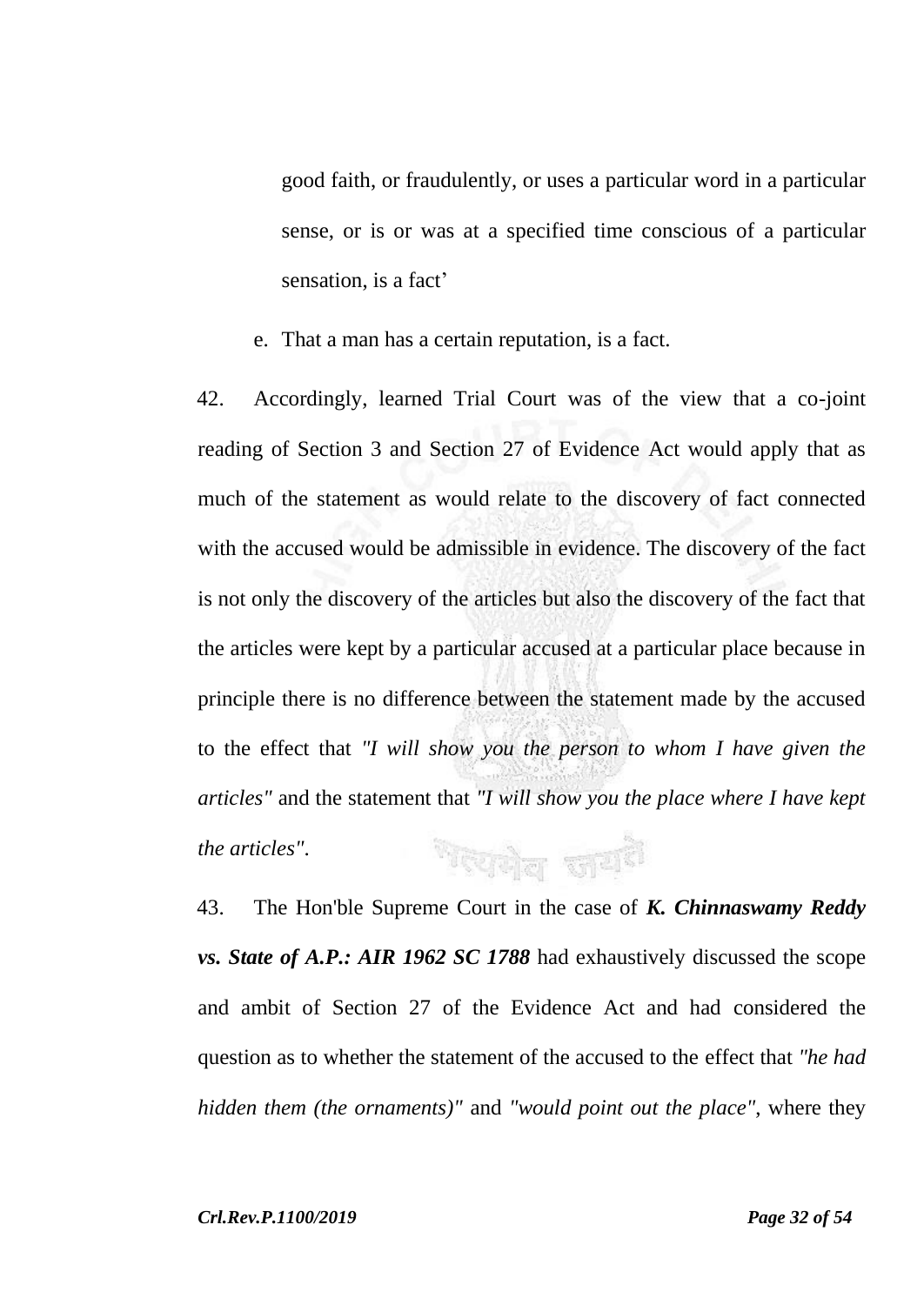were, is wholly admissible in evidence under Section 27 or only that part of it is admissible where he stated that he would point out the place but not that part where he stated that he had hidden the ornaments.

44. Now coming to the present case, it is not disputed that after registration of the case, a team of CBI officials was constituted for laying the trap on 27.02.2018 and pursuant to the information received from the source, the trap team reached near Milan Cinema, Moti Nagar, Delhi. R.S. Chandel (A-1) arrived there in his Maruti SX-4 bearing No. DL.8CQ-0899 and, Sudhir Khera (A-2) reached in a Swift Dzire bearing No. DL-lCS-8326. Both the accused then came out of their vehicles and after talking for some time they started walking towards car No. DL-8C0-0899 and sat inside the car. After 10-15 minutes the said car started on and Sudhir Khera gestured to come out of the car on which TLO challenged Sudhir Khera (A-2) who disclosed that he had paid commission to R.S. Chandel (A-1). Thereafter R.S. Chandel (A-1) was directed to come out of the car and both the accused were apprehended and during the search of accused R.S. Chandel, a bunch of currency notes i.e. Rs.86,000/- were recovered from the left side pocket of Nehru Jacket worn by the accused R.S. Chandel. During interrogation Sudhir Khera (A-2) disclosed that he was also having some money with him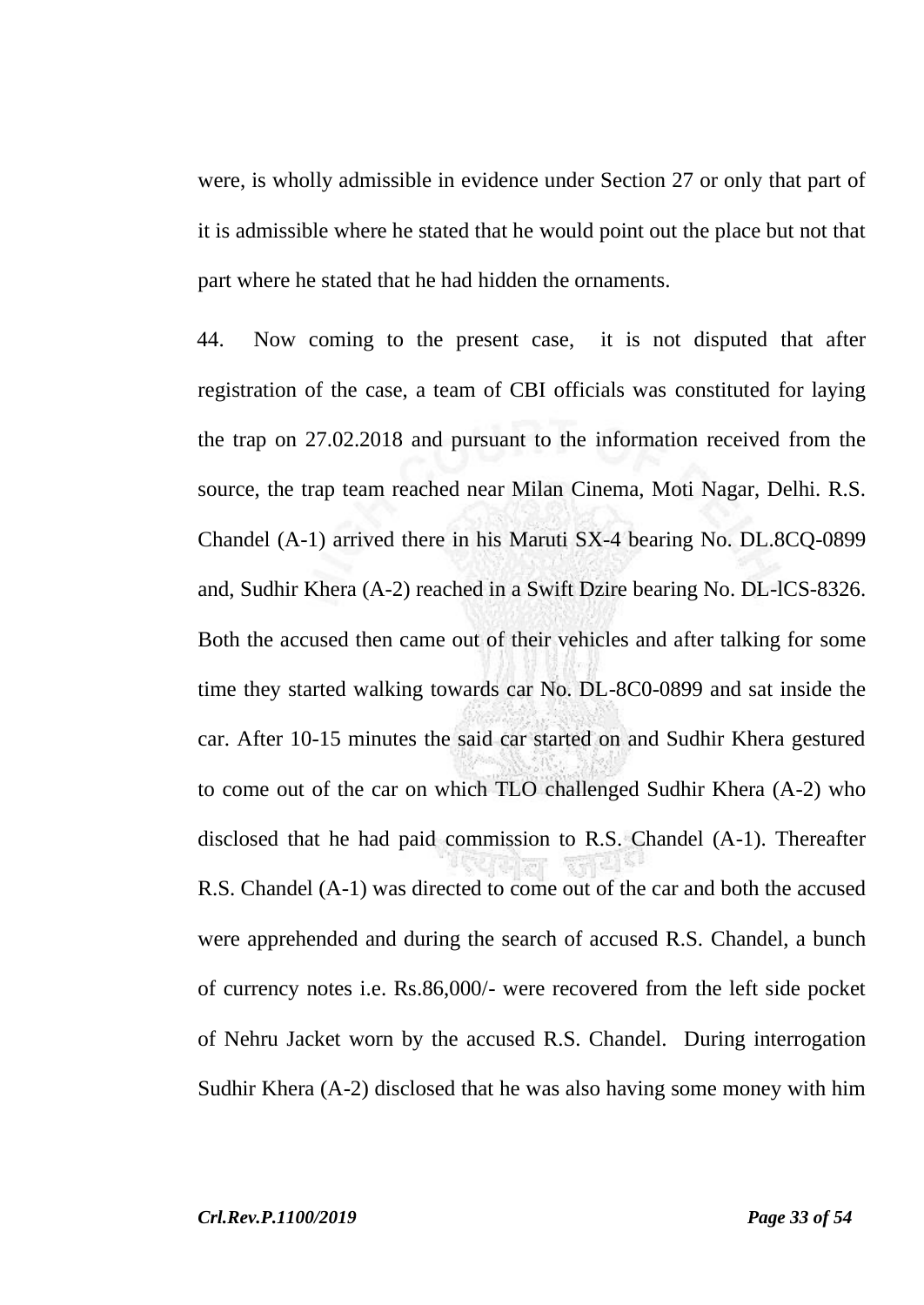as part of his commission as received from Ashok Kumar (A-3) of Aman Dairy. Pursuant to the same, the search of Sudhir Khera (A-2) was conducted and from the right side back pocket of the worn pants of Sudhir Khera (A-2) a brown leather purse was recovered which was containing a sum of Rs.26,500/. which Sudhir Khera (A-2) disclosed as his commission. On the basis of the disclosure of Sudhir Khera (A-2), Ashok Kumar (A-3) was arrested from Alwar, Rajasthan.

45. Learned counsel for CBI has also placed his reliance upon the statements of the various witnesses recorded under Section 161 Cr.P.C. including the statements of independent witnesses namely Mukul and Shakti Singh; the recorded telephonic conversation of the accused persons and the recovery memos prepared by the Investigating Officer.

46. Insofar as Ashok Kumar (A-3) is concerned, it is not disputed that he was arrested from Alwar, Rajasthan and no recovery was effected from him. Regarding, R.S. Chandel (A-l), it is the case of the prosecution that search of R.S. Chandel (A-l) was conducted at the spot on 27.02.2018 near Milan Cinema, Moti Nagar and during the personal search only currency notes of Rs.4,630/- was recovered from his possession and accordingly a search memo was prepared which bears the signature of witnesses as well as R.S.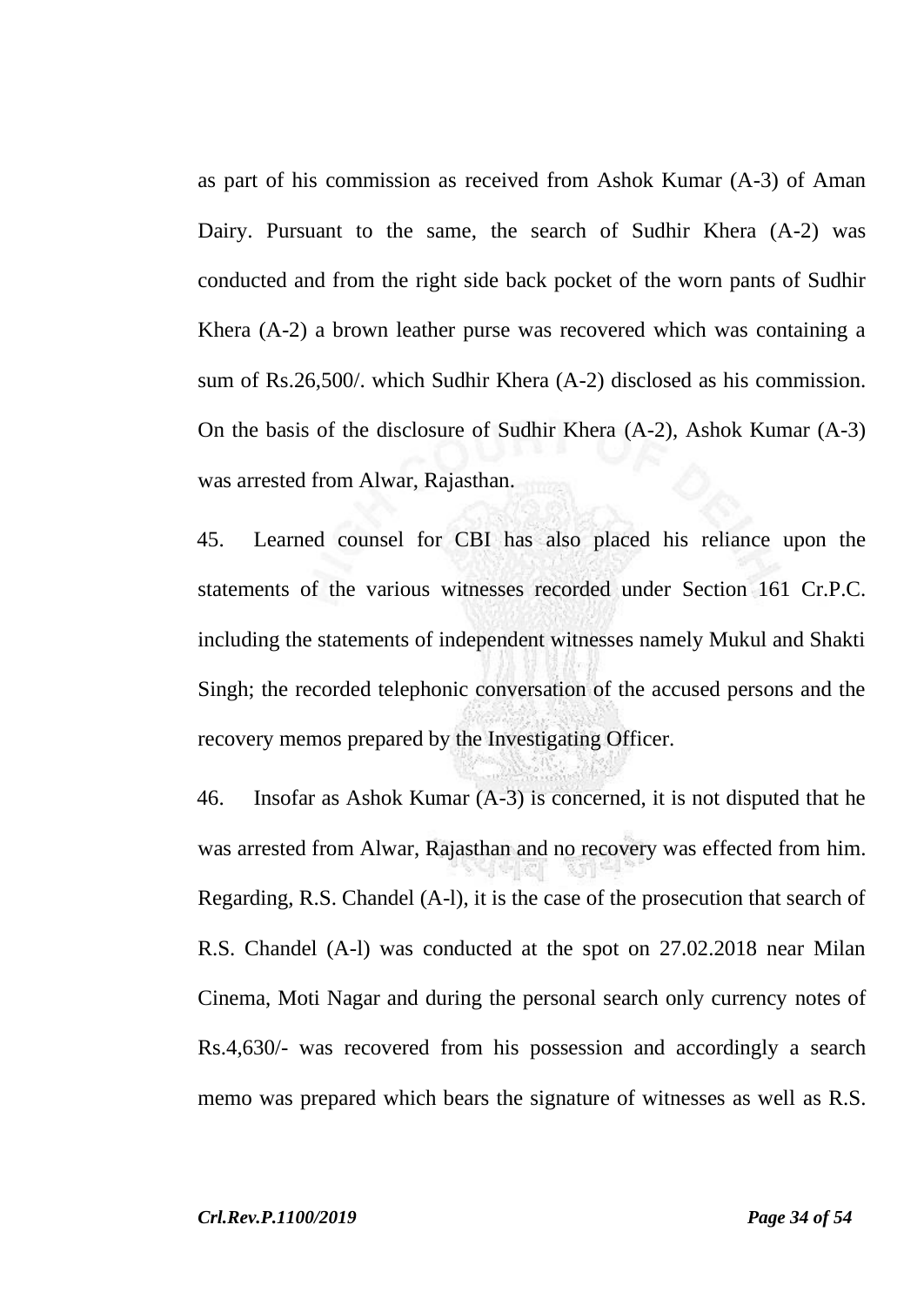Chandel (A-l). However, the recovery memo relating to alleged recovery of Rs.86,000/- from R.S. Chandel (A-l) does not bear his signatures and admittedly this recovery memo was prepared by the Investigating Officer in his office but not at the spot. Two distinct and different recovery memos for same search which negates each other, particularly so because the subsequent recovery memo find no mention of recovery of Rs.4,630/- and the entire story falls flat in the eyes of law.

47. So far as Sudhir Khera (A-2) is concerned, it is the case of the prosecution that search of Sudhir Khera (A-2) was conducted at the spot on 27.02.2018 near Milan Cinema, Moti Nagar and during his personal search only Rs.140/- was recovered from his possession and accordingly a search memo was prepared which bears the signature of witnesses as well as Sudhir Khera (A-2). It is also the case of the prosecution that the alleged recovery of Rs.26,500/- was effected from the right side back pocket of the pants of Sudhir Khera (A-2). However, the recovery memo relating to alleged recovery of Rs.26,500/- from the Sudhir Khera (A-2) do not bear his signatures and only bear the signatures of the trap team.

48. The question which now arises is why the recovery memo was not prepared at the spot and explanation of the prosecution is that R.S. Chandel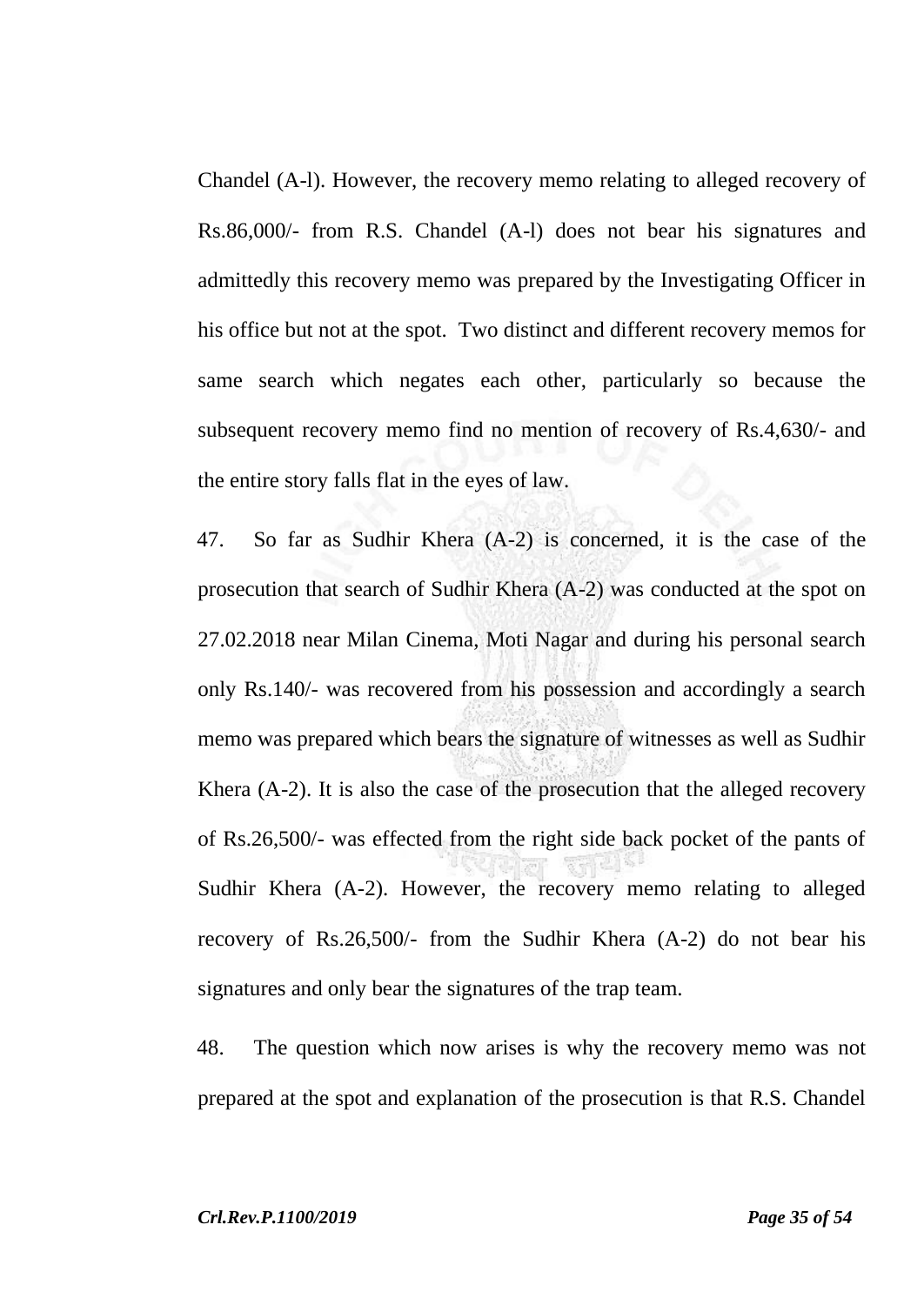(A-1) had become violent. If this was so, then under the given circumstances, the videography of the proceedings could have been conducted or some independent witnesses who gathered at the spot, should have been joined which is not the case of prosecution. Moreover, any CCTV Footage were not obtained by the Investigating Officer to prove the recovery proceedings.

49. Insofar as Ram Swaroop Chandel (A-1) is concerned, the case of the prosecution is based on the alleged recovery of Rs.86,000/- from his possession on 27.02.2018 at the spot in Moti Nagar area and the alleged disclosure of Sudhir Khera (A-2) that he had paid the said amount to R.S. Chandel (A-1) as commission which disclosure statement was admittedly recorded after the recovery of the said amount, in the CBI office after he had been taken into custody by the CBI. Insofar as Sudhir Khera (A-2) is concerned, the case of the CBI is based on the recovery of Rs.26,500/- from Sudhir Khera (A-2) which as per the disclosure statement of Sudhir Khera (A-2) was the commission retained by him.

50. In view of above case of prosecution, there is absolutely no evidence on record even *prima facie* about the demand of illegal gratification, acceptance of illegal gratification and even to say that the recovered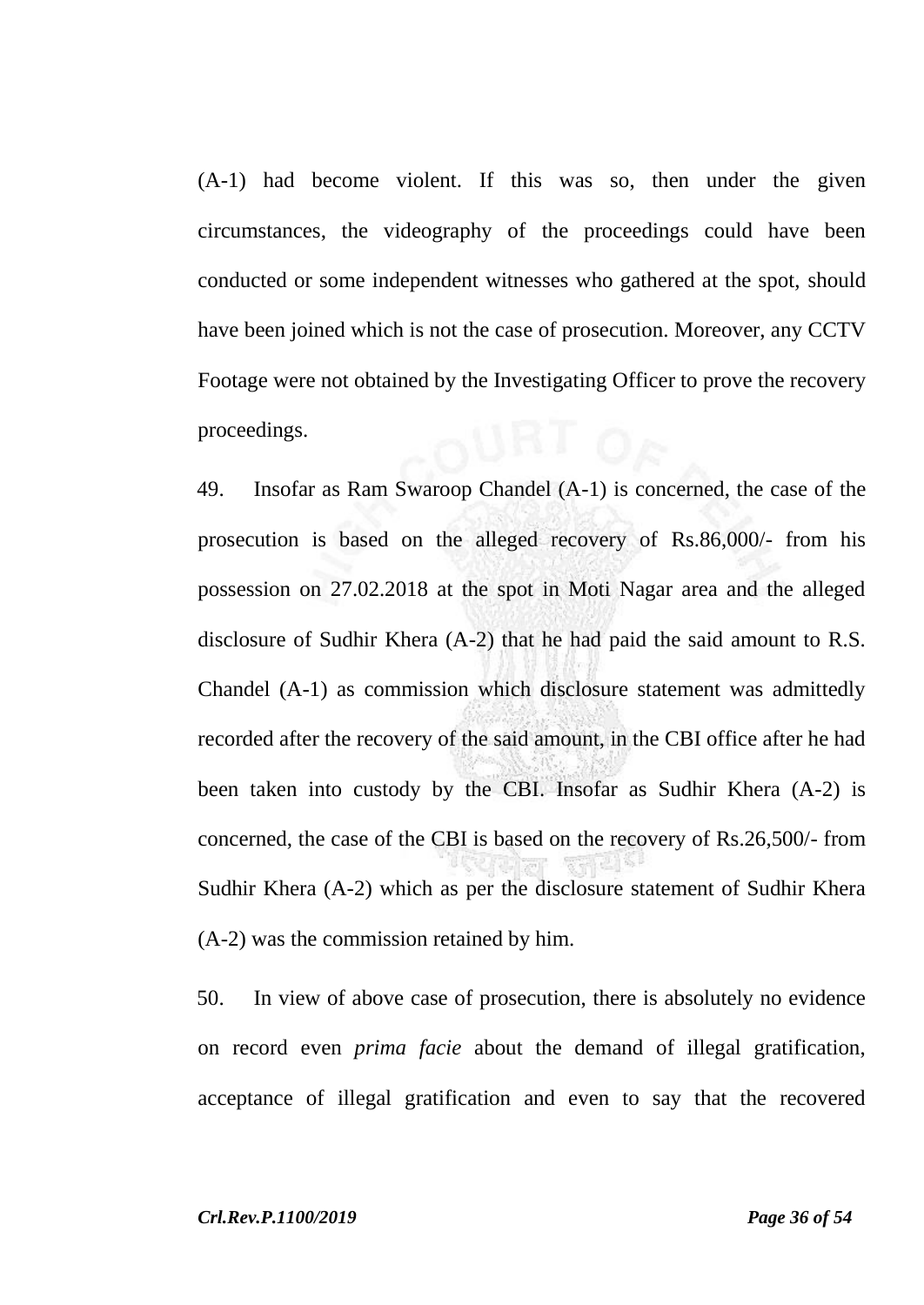amounts were part of illegal gratification, if any. This being the background, assuming that there is a recovery of currency notes from R.S. Chandel (A-1) and Sudhir Khera (A-2), the only other evidence on record is the disclosure statements of the accused which were recorded later on and the only corroborative evidence is their recorded telephonic conversion. There is no identification of voice in respect of the accused but even if it is taken as truth, it does not show any demand of illegal gratification. The disclosure statements of accused which succeeds the recovery, are inadmissible in evidence and cannot be the basis of framing of charge. This Court in a similar case of *Roshan Lai Saini vs. C.B.I.: 2011 (1) JCC 102* has observed that the statement of accused after apprehension to the effect that he had accepted the money on the directions of the co-accused, was in-admissible in evidence being the confessional statement made in the presence of a police officer.

51. Moreover, the Hon'ble Supreme Court in the case of *Vijay Thakur vs. State of Himachal Pradesh: 2014 STPL(Web) 624 SC* held that *"... what is important is discovery of the material object at the disclosure of the accused but such disclosure alone would not automatically lead to the conclusion that the offence was also committed by the accused What is admissible u/s*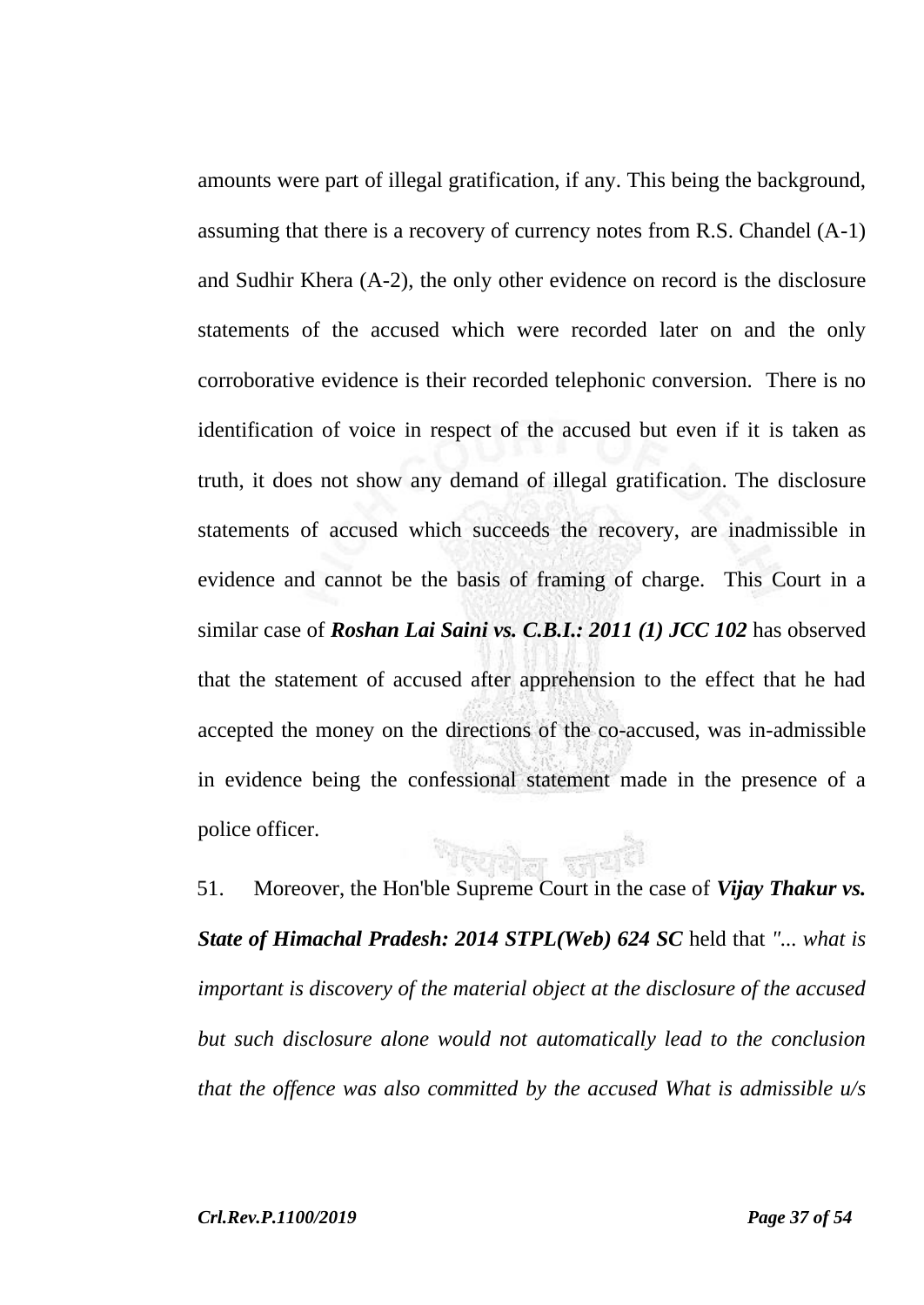*27 of the Act (Evidence Act) is the information leading to discovery and not any opinion formed on it by the prosecution. It is settled position of law that Suspicion, however strong, cannot take the character of proof..."*.

52. It is evident from the record that R.S. Chandel (A-1) and Sudhir Khera (A-2) were apprehended at the spot whereas Ashok Kumar (A-3) was not apprehend from the spot. As per the case of the prosecution and allegations in the FIR, Ashok Kumar (A-3) is the person who gave money to Sudhir Khera (A-2) a private person and not a public servant. However, the Trial Court noted that there is no evidence of Ashok Kumar (A-3) having handed over the money to Sudhir Khera (A-2) or Sudhir Khera (A-2) handing over the same to R.S. Chandel (A-1). Further noted that there is no hand wash, or any recovery of any amount from the accused which is the normal procedure the CBI adopts in such cases and everything in the present case is attributed to an unknown "*source*" and according to that "*source*" Sudhir Khera (A-2) used to collect money for R.S. Chandel (A-1) and these persons were only apprehended at the alleged place of occurrence of the offence. Moreover, there is no investigations and evidence to even *prima facie* substantiate the allegations made by the unknown source and entire case is based upon assumptions.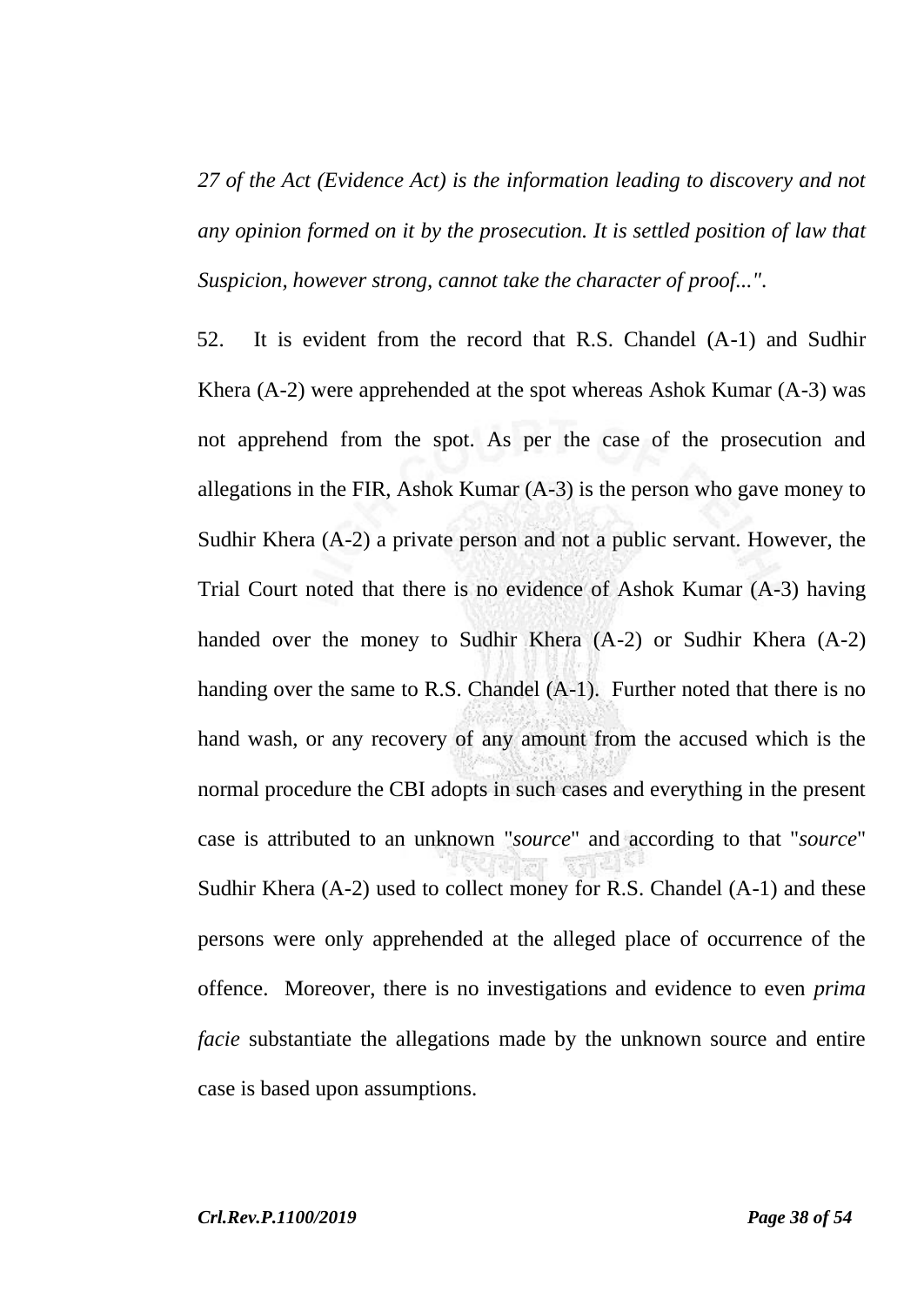53. The Trial Court further observed that there is no separate disclosure statement of the accused recorded. Rather, the recovery memo which is only signed by the member of the raiding team, do not bear the signatures of the accused or of any independent private persons and it is this recovery memo which contain a narrative paragraph with regard to the disclosure. Be that as it may, even if the narration of the recovery memo is taken to be correct, the said disclosure is pursuant to the alleged recovery of Rs.86,000/- from R.S. Chandel (A-1) and Rs.26,500/- from Sudhir Khera (A-2) which had already been effected. Therefore, even if the allegations and the averments of the prosecution are taken to be correct on their face value, the said disclosure statement made by the accused while in police custody which is subsequent to the alleged recovery, is hit by Section 27 of Evidence Act and is clearly inadmissible in evidence.

54. It is pertinent to mention here that as per the allegations, R.S. Chandel (A-1) being the DGM (Technical) was showing undue influence to show special favours to M/s. Aman Dairy causing loss to the organization (Delhi Milk Scheme). However, case of the prosecution is that there was a loss to the organisation on account of special favours shown by R.S. Chandel (A-1) to certain dairies. In this regard, it was necessary to the prosecution to *prima*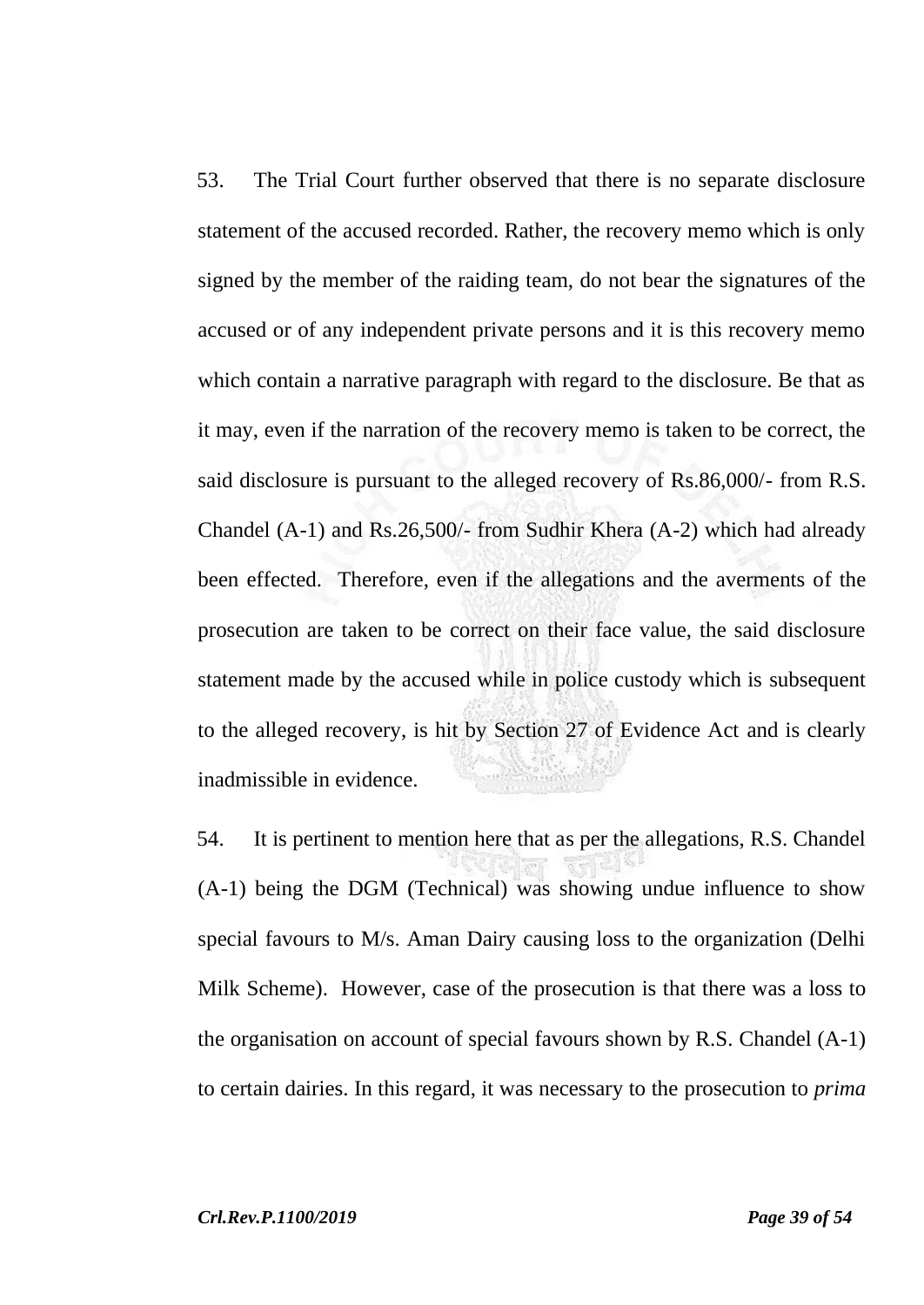*facie* show, first that there were special flavours shown by the accused R.S. Chandel; secondly to whom those special favours were shown and lastly that there was a financial loss caused to the organization i.e. Delhi Milk Scheme. However, it is nowhere alleged or shown in the entire charge-sheet that there was any loss to the organization (Delhi Milk Scheme). Assuming the allegations made by the prosecution that special favours were shown by R.S. Chandel (A-1) to certain handpicked Dairies, the Investigating Officer ought to have collected the evidence relating to loss to the organization which has not been done. Merely because there was interactions between certain officials of the organization and milk suppliers, there can be no presumption or assumption of any undue benefits. The said benefits, if any, to the detriment of other suppliers or to the interest of the organization ought to have been investigated and shown, which has not been done. On the contrary, as a DGM (Technical), it was necessary for R.S. Chandel (A-1) to maintain cordial relation with all the existing milk suppliers which would include Tasty Dairy and Aman Dairy. The aspect of partiality has neither been alleged nor *prima facie* brought on record. It is not disputed that as per the guidelines of Organization and the duty assigned to R.S. Chandel (A-1), he was required to ensure hassle free and running of milk plant at its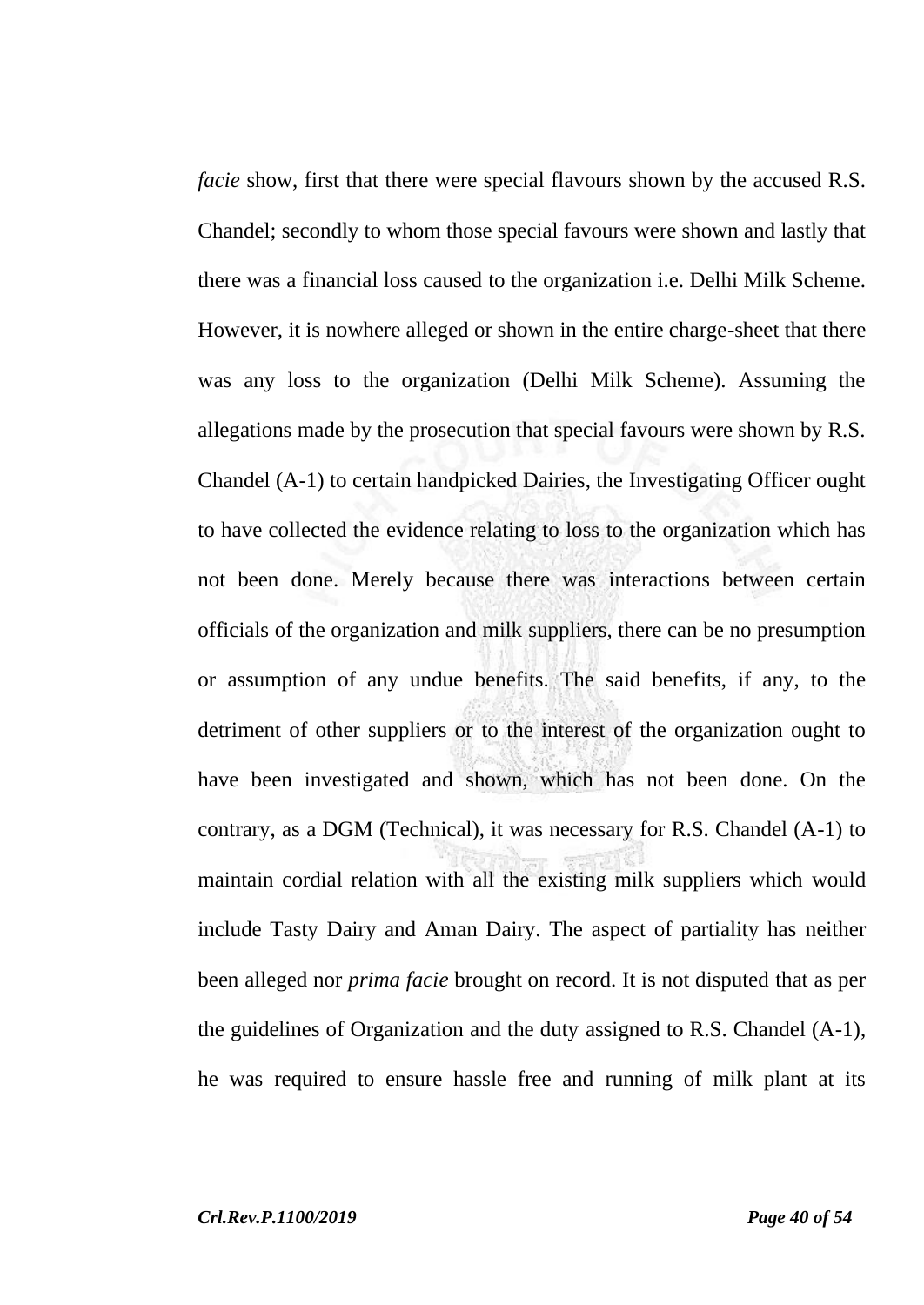maximum capacity and supply of the milk and milk products to its end users. Admittedly, in a commercial organizations, more particularly an organization involved in supply of milk and milk products, a high degree of proficiency and efficiency to evaluate the purchases of raw materials like milk, milk products, etc. from cost point of view, the nature of job assigned to R.S. Chandel (A-1) required constant feedback from the market and a need of cordial relations with the suppliers/ stake holders/ vendors.

55. In addition to above, there is also nothing on record to show that R.S. Chandel (A-1) had given any undue financial benefits to M/s Tasty Dairy and M/s. Aman Dairy thereby causing any loss to the organization (Delhi Milk Scheme) or the Government.

56. It is pertinent to mention here that as per the case of CBI, R.S. Chandel (A-1) had put undue influence over the staff of Delhi Milk Scheme in order to favour the co-accused i.e. Sudhir Khera (A-2) and Ashok Kumar (A-3). In this regard, the CBI has placed his reliance upon the statements of Sh. Deepak Kumar Chaudhary, DGM (Admn. General Manager, Delhi Milk Scheme and Sh. Jitendra Kumar, IC Manager, Procurement/ Security Officer Delhi Milk Scheme, recorded on 23.03.2018 under Section 161 Cr.P.C. However, both these witnesses have cited an incident dated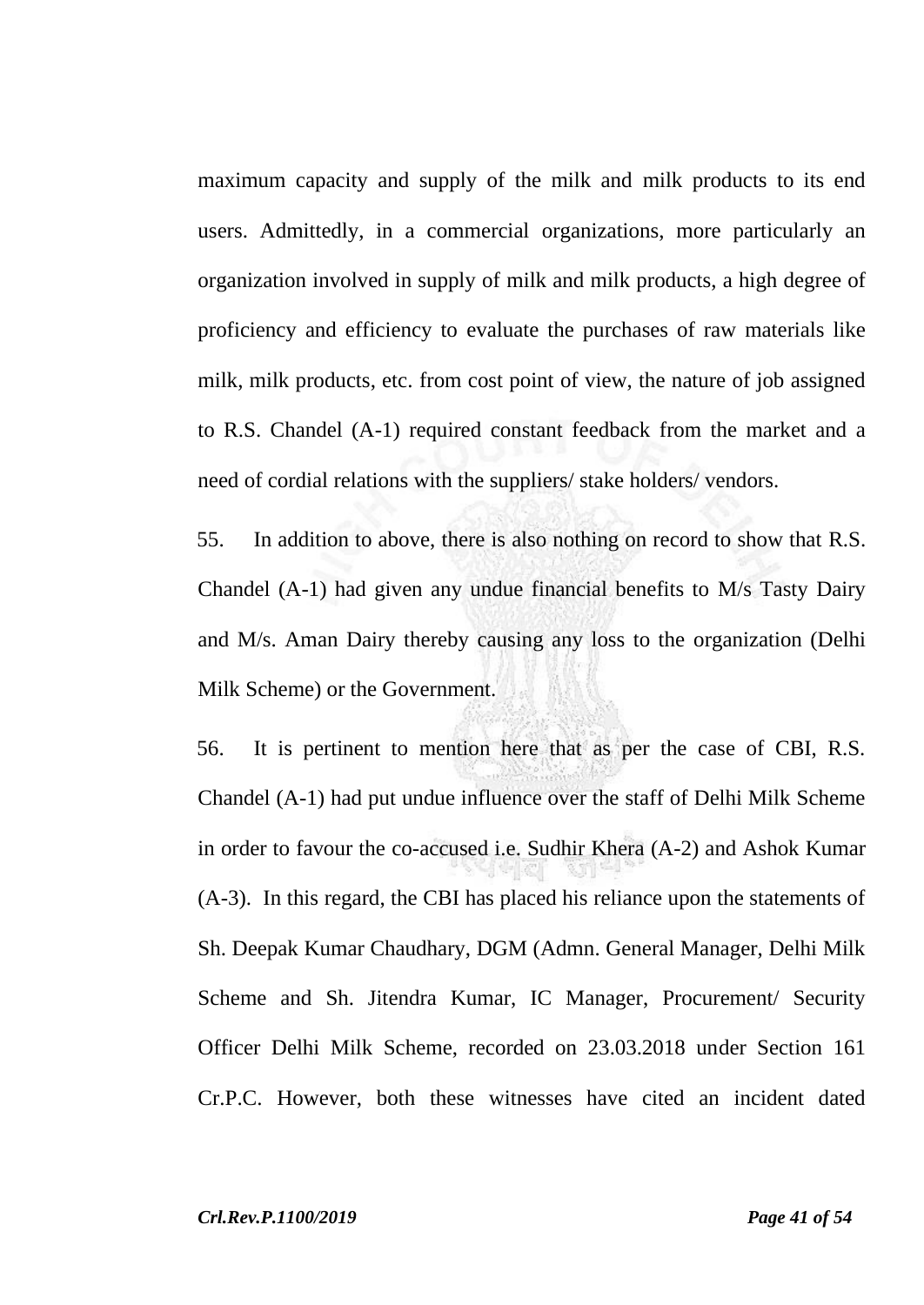29.01.2018 at 9:30 PM when the DGM (T) i.e. R.S. Chandel (A-1) had directed him to take the tankers of three milk suppliers i.e. MCC Renuwal Dairy, Shree Gopala Dairy and Aman Dairy, inside Central Dairy despite the fact that they were informed two days ago for not sending their milk tankers in Delhi Milk Scheme. The witness Jitendra Kumar further stated that he discussed the matter with General Manager, DMS telephonically who directed him not to do any undue favour to any milk supplier out of turn, after which he informed the same to DGM (T) i.e. R.S. Chandel (A-1) who threatened him (witness Jitendra Kumar) and forced him to take the tankers inside the Central Dairy. It is also alleged that R.S. Chandel (A-1) had communicated to Sudhir Khera (A-2) about the extension of contract even before its decision which reflects their malafidies and is incriminating qua them.

57. It is note out of place to observe that both these witnesses are the officials of Delhi Milk Scheme and the tone and tenor of their statements recorded by the Investigating Officer shows that they had certain differences with R.S. Chandel (A-1) on issues relating to supply. Firstly, assuming there were organizational issues relating to functioning of an officer and decisions taken thereof, unless there is cogent evidence of such decisions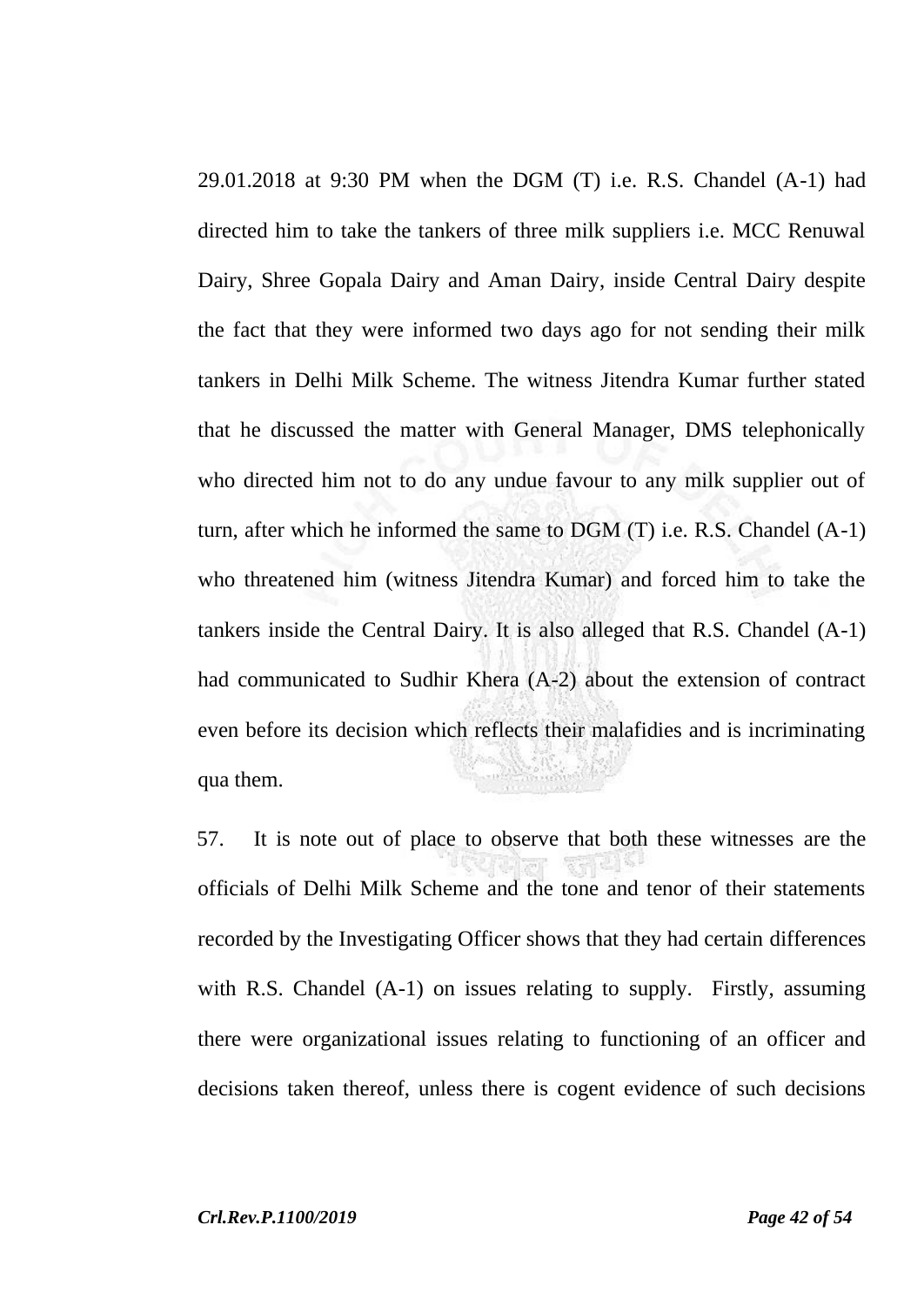being backed by financial considerations and illegal gains, then how criminality can be attached to the same. Secondly, assuming that an influence had been exerted upon them, these officials (one of whom is of an equivalent rank) would have certainly disclosed the same or at-least made a complaint before their senior officers, which is not the case. The Investigating Officer has failed to place on record any material to confirm that these officers had reported the incident dated 29.01.2018 to their senior officers in writing either at the relevant time or even later after the arrest of the accused. Obviously, they would not have waited till 23.03.2018 to make these kind of statements for the first time before the CBI. Hence, the said statements which were recorded by the Investigating Officer much after the incident and the possibility of the witnesses being tutored only to create evidence against the accused, is not all that unfounded. Thirdly, coming to the issue relating to extension of existing contract, it is evident from the statement of these witnesses that the contract in question had been finalized and awarded through an e-tendering process. There are no allegations whatsoever of any inequality in the same. It is admitted by all the departmental witnesses that till the finalization of fresh e-tender for procurement of mixed milk/cow milk/ concentrated skimmed milk for the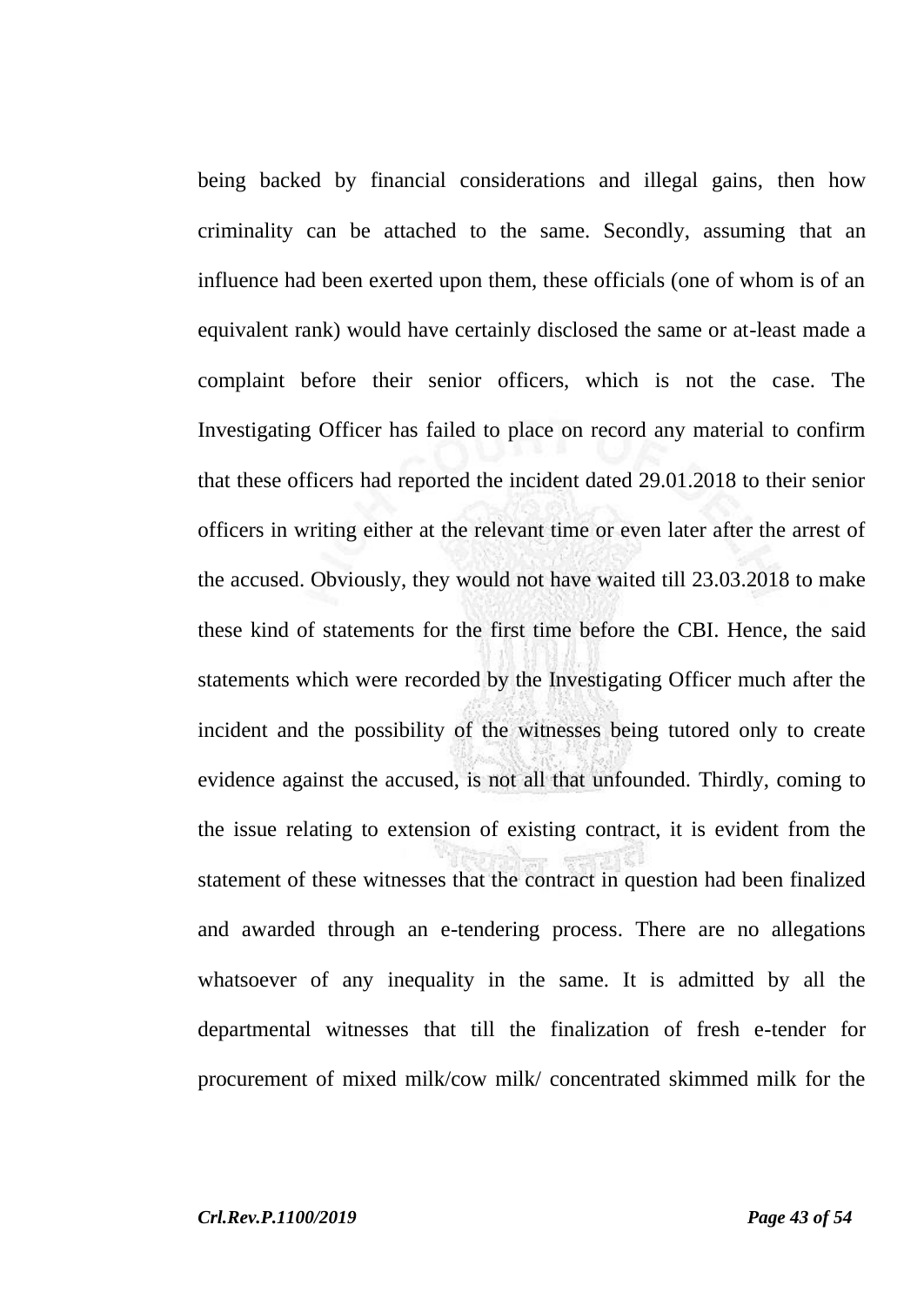year 2018, the agreement with the existing supplier is bound to be extended as per the normal practice. Hence, the extension being a routine issue and having been given as per existing practice, nothing incriminating can be attributed to R.S. Chandel (A-1) having informed the suppliers of such extension.

58. With regard to the witnesses from Delhi Milk Scheme, certain favours being done by R.S. Chandel (A-1) to selected diaries, however, hardly any favours has been stated and for all the decisions taken by the DGM (T) i.e. R.S. Chandel with regard to the tankers being taken inside the central dairy were stopped by the Security officer on account of mismatch in registration number plate, R.S. Chandel (A-1) was fully competent to do so in his official capacity as DGM (T) to have directed their entry.

59. It is not in dispute that on 27.01.2017, R.S. Chandel (A-1) had issued a warning to M/s. Aman Dairy after which an undertaking was received for not repeating the said mistake regarding mismatch of registration number plates. These are small incidents which take place in routine and do not reflect any misconduct on behalf of R.S. Chandel (A-1). Rather, the decision taken by him on day to day basis is in the interest of the organization and he is competent to take such decisions. Even otherwise, Jitendra Kumar has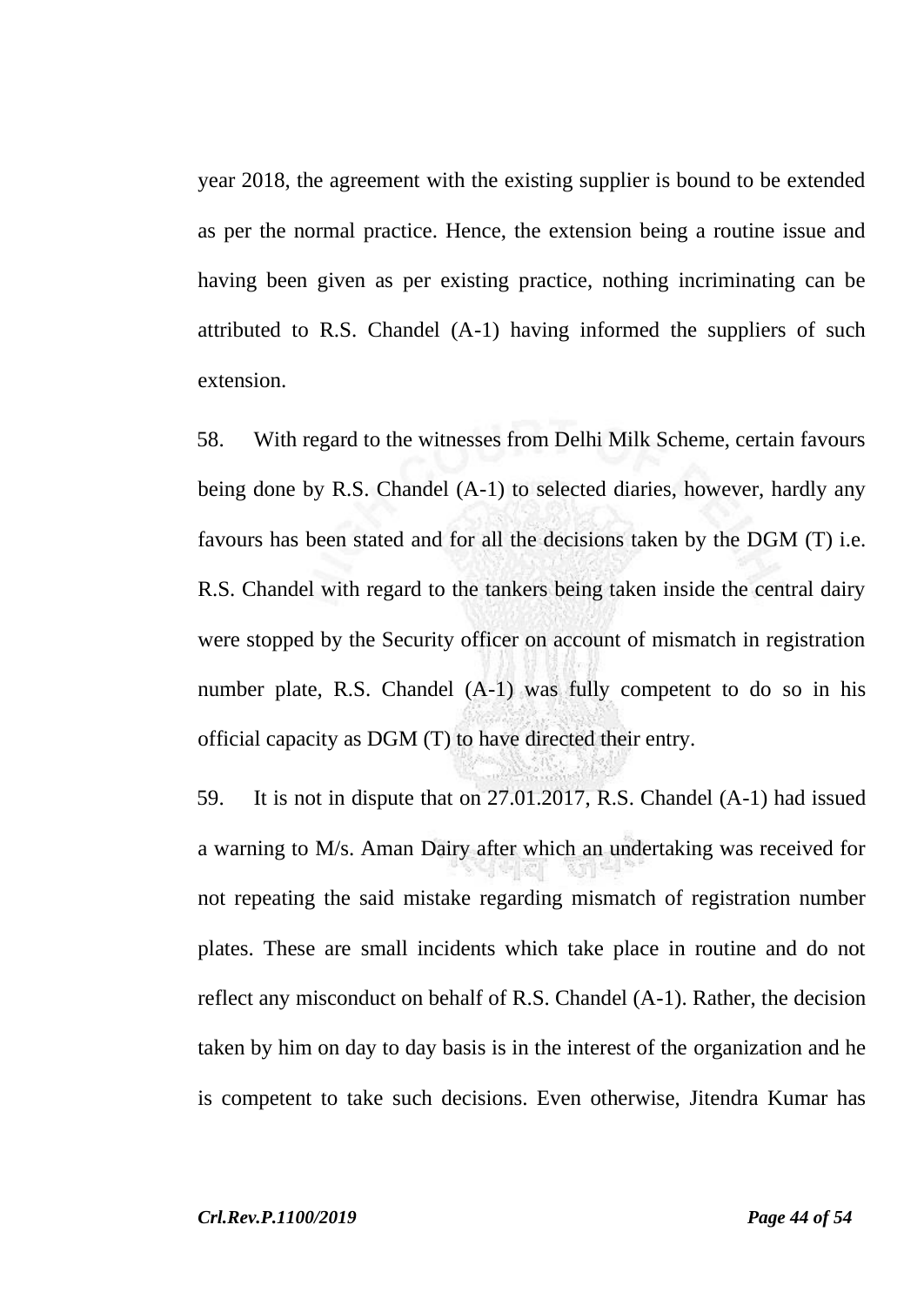himself stated that R.S. Chandel directed him not only to take the tankers of M/s. Aman Dairy but also the milk tankers of MCC Renuwal Dairy and Shree Gopala Dairy. This reflects that there was no special treatment given to M/s. Aman Dairy as alleged by the prosecution.

60. It is evident from the statement of witness Dr. Chetan Prakash, Senior Analyst, Delhi Milk Scheme that he had objected to the acceptance of the milk tankers as the milk was not upto the mark. However, the said allegations are against Varun Kumar Nigam and Mohan Lal Biarwa and not directly against R.S. Chandel (A-1). He has shown these persons Varun Kumar and Mohan Lal Baira (both not arrayed as accused) as representatives of R.S. Chandel (A-1). On this aspect, learned Trial Court observed that the investigations are totally silent and there is nothing to show that Varun Kumar Nigam and Mohan Lal Bairwa were acting at the behest of R.S. Chandel. Rather, on the contrary there is a specific instruction in the handwriting of R.S. Chandel (A-1) dated 13.12.2016 wherein he has mentioned that *"the tanker if not as per the standard it must be re-checked by SM/ AM level officer in the night...."*. (Reference in this regard is made to the statement of Dr.Chetak Prakash recorded under Section 161 Cr.P.C.). This confirms that officially the officers of SM/ AM level were competent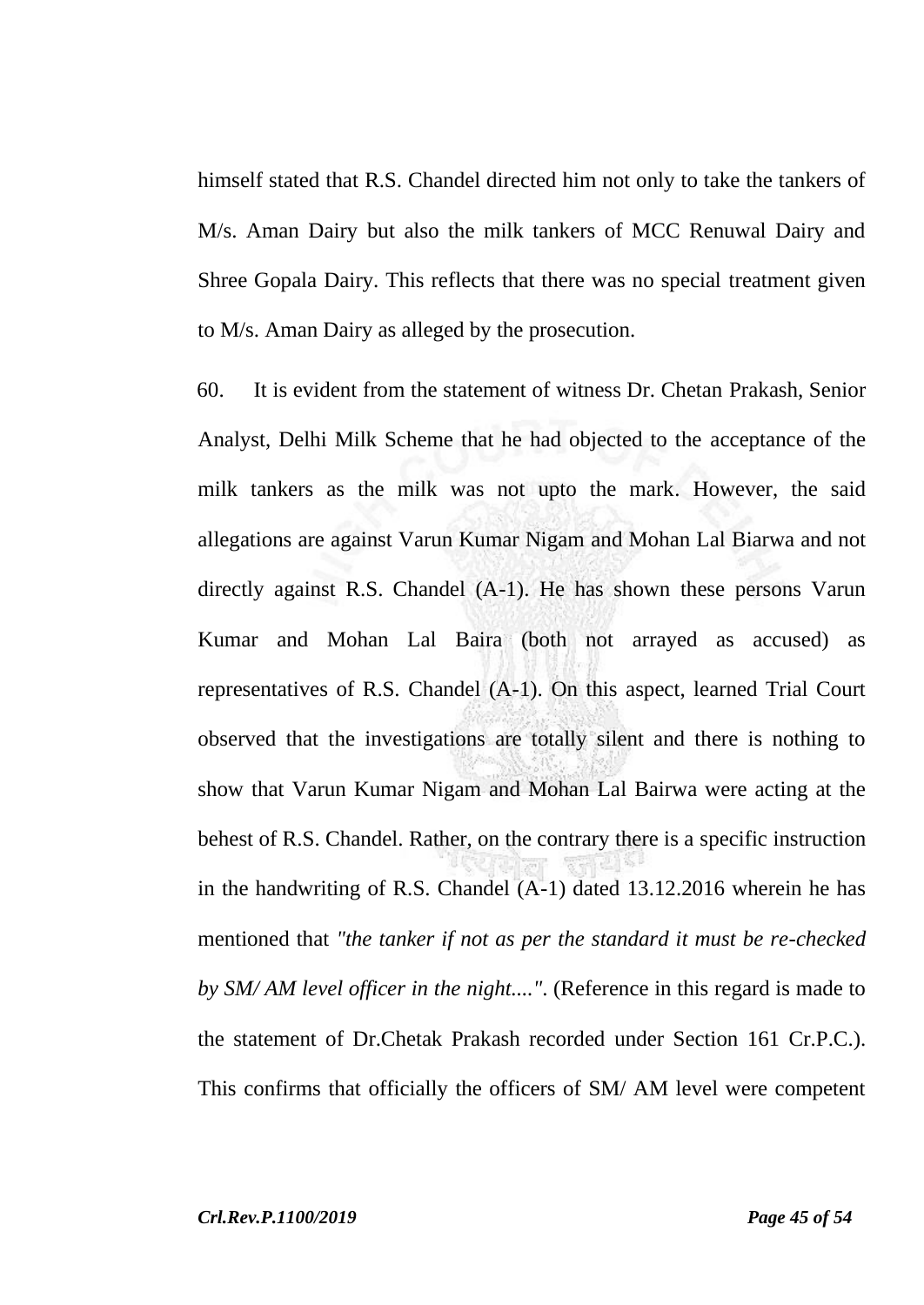to check the quality control. Even otherwise, this issue directly concerns departmental policy and cannot be termed as a misconduct as attributed to R.S. Chandel (A-1).

61. In addition, the witness Jitendra Kumar, Manager (Procurement) has clearly stated in his statement under Section 161 Cr.P.C. that he is not aware of the movement/ illegal activities of Sudhir Khera (A-2) of Tasty Dairy specialities Ltd. and Ashok Kumar (A-3) of Aman Dairy plant in DMS premises and their contact with R.S. Chandel (A-1) with them. Hence, his statement does not incriminate the accused persons.

62. Admittedly, there is no complaint against the R.S. Chandel (A-1) in the department nor any departmental inquiry has been initiated against him on the aspects discussed above. Assuming that all what has been stated by the officials of the Delhi Milk Scheme is correct, at the best these are allegations of irregularities where the department could have proceeded which the department has chosen not to do so. Then how these statements and allegations could incriminate R.S. Chandel (A-1) under the Prevention of Corruption Act that too when the demand of illegal gratification has not been proved.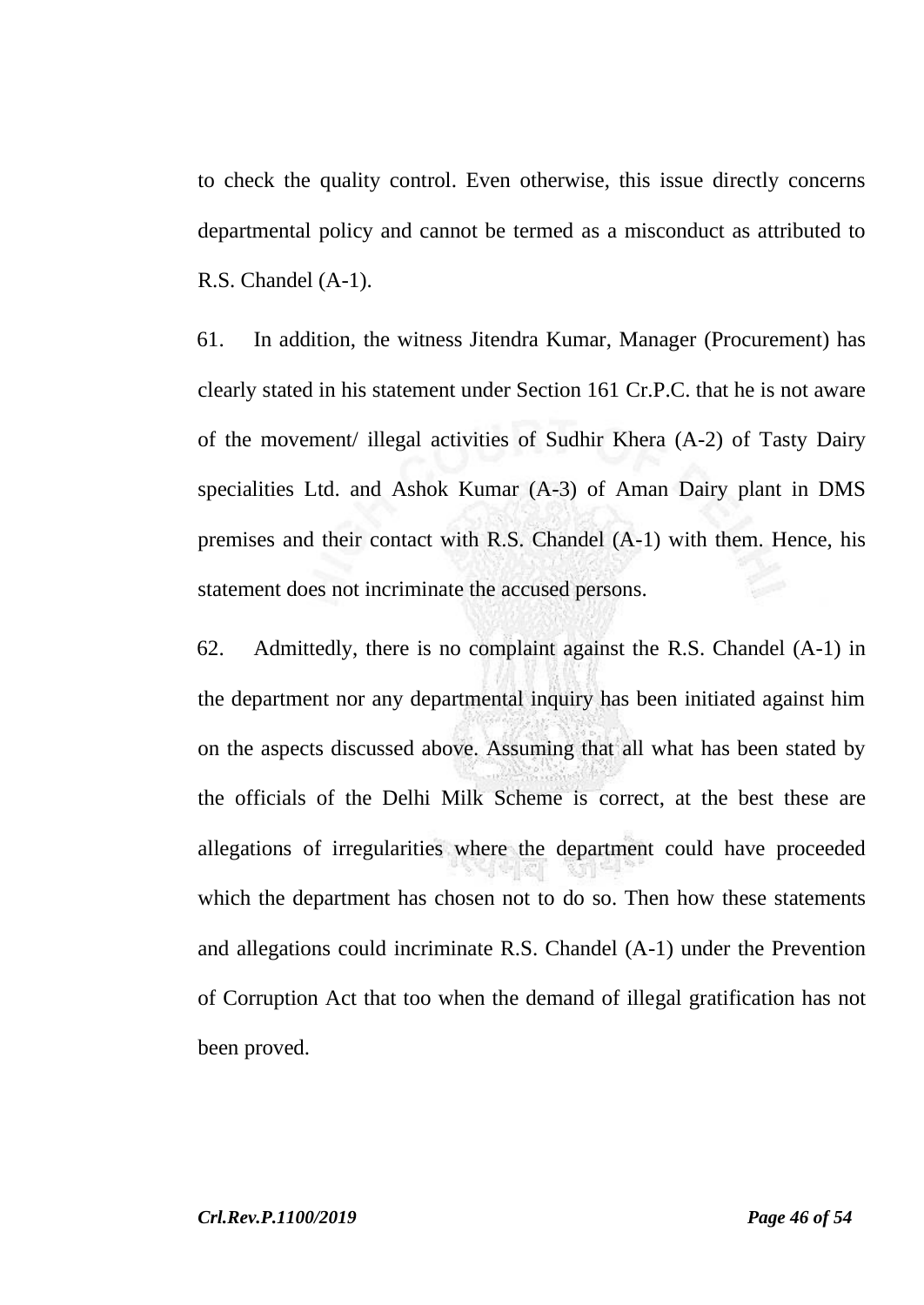### 63. The Hon'ble Supreme Court in the case of *Manjeet Singh Khera Vs.*

*State of Maharashtra: 2013 (9) SCC 276* held as under:

*"……..8. The Court also noticed that seizure of large number of documents in the course of investigation of a criminal case is a common feature. After completion of the process of investigation and before submission of the report to the Court under Section 173 Cr.P.C, a fair amount of application of mind on the part of the investigating agency is inbuilt in the process. These documents would fall in two categories: one, which supports the prosecution case and other which supports the accused. At this stage, duty is cast on the investigating officer to evaluate the two sets of documents and materials collected and, if required, to exonerate the accused at that stage itself. However, many times it so happens that the investigating officer ignores the part of seized documents which favour the accused and forwards to the Court only those documents which supports the prosecution. If such a situation is pointed out by the accused and those documents which were supporting the accused and have not been forwarded and are not on the record of the Court, whether the prosecution would have to supply those documents when the accused person demands them? The Court did not answer this question specifically stating that the said question did not arise in the said case. In that case, the documents were forwarded to the Court under Section 173(5) Cr.P.C. but were not relied upon by the prosecution and the accused wanted copies/inspection of those documents. This Court held that it was incumbent upon the trial court to supply the copies of these documents to the accused as that entitlement was a facet of just, fair and transparent investigation/trial and constituted an inalienable attribute of the process of a fair trial which Article 21 of the Constitution guarantees to every accused. We would*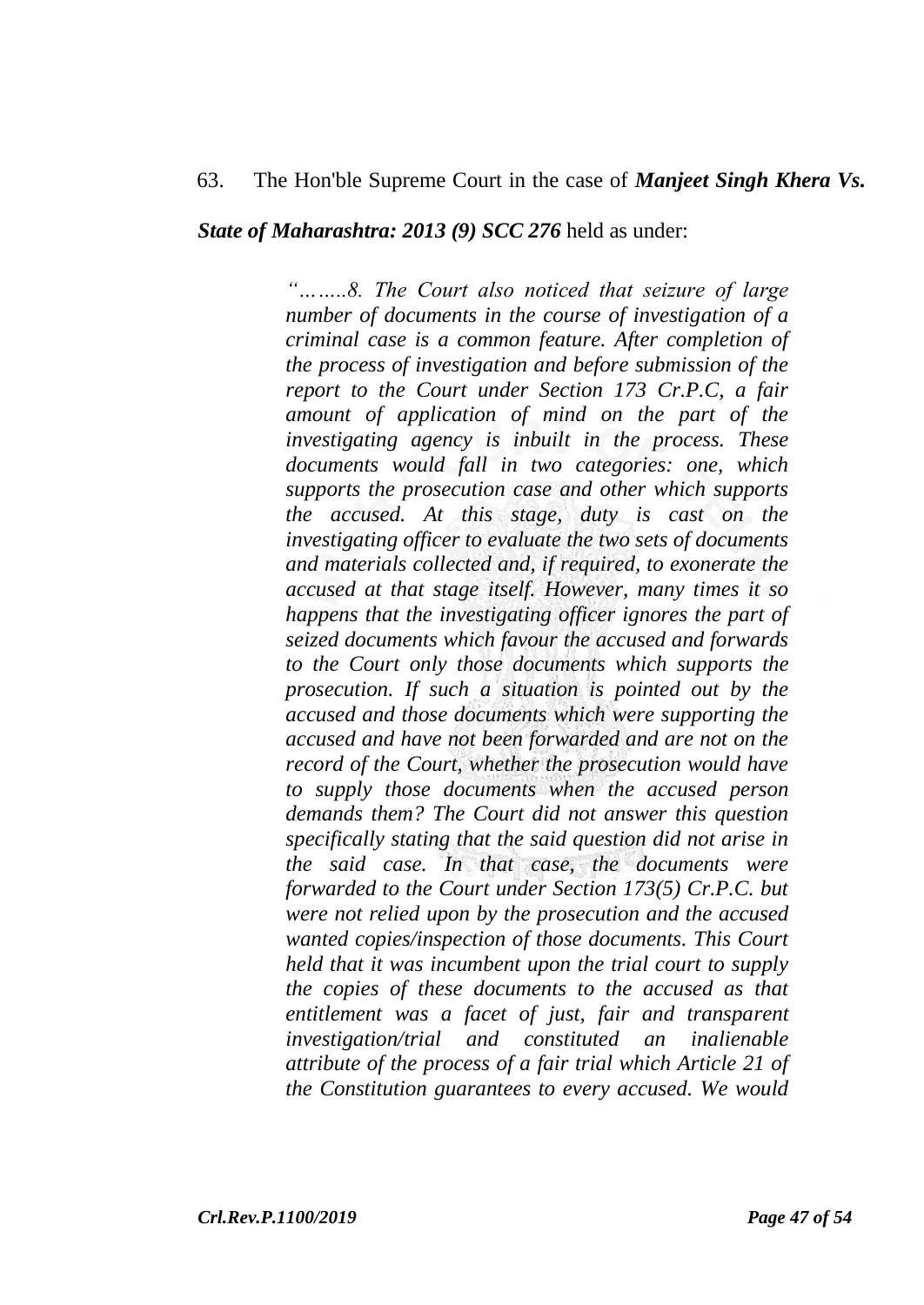*like to reproduce the following portion of the said judgment discussing this aspect:*

*"21.The issue that has emerged before us is, therefore, somewhat larger than what has been projected by the State and what has been dealt with by the High Court. The question arising would no longer be one of compliance or noncompliance with the provisions of Section 207 Cr.P.C. and would travel beyond the confines of the strict language of the provisions of Cr.P.C. and touch upon the larger doctrine of a free and fair trial that has been painstakingly built up by the courts on a purposive interpretation of Article 21 of the Constitution. It is not the stage of making of the request; the efflux of time that has occurred or the prior conduct of the accused that is material. What is of significance is if in a given situation the accused comes to the court contending that some papers forwarded to the court by the investigating agency have not been exhibited by the prosecution as the same favours the accused the court must concede a right to the accused to have an access to the said documents, if so claimed. This, according to us, is the core issue in the case which must be answered affirmatively. In this regard, we would like to be specific in saying that we find it difficult to agree with the view taken by the High Court that the accused must be made to await the conclusion of the trial to test the plea of prejudice that he may have raised. Such a plea must be answered at the earliest and certainly before the conclusion of the trial, even though it may be raised by the accused belatedly. This is how the scales of justice in our criminal jurisprudence have to be balanced."*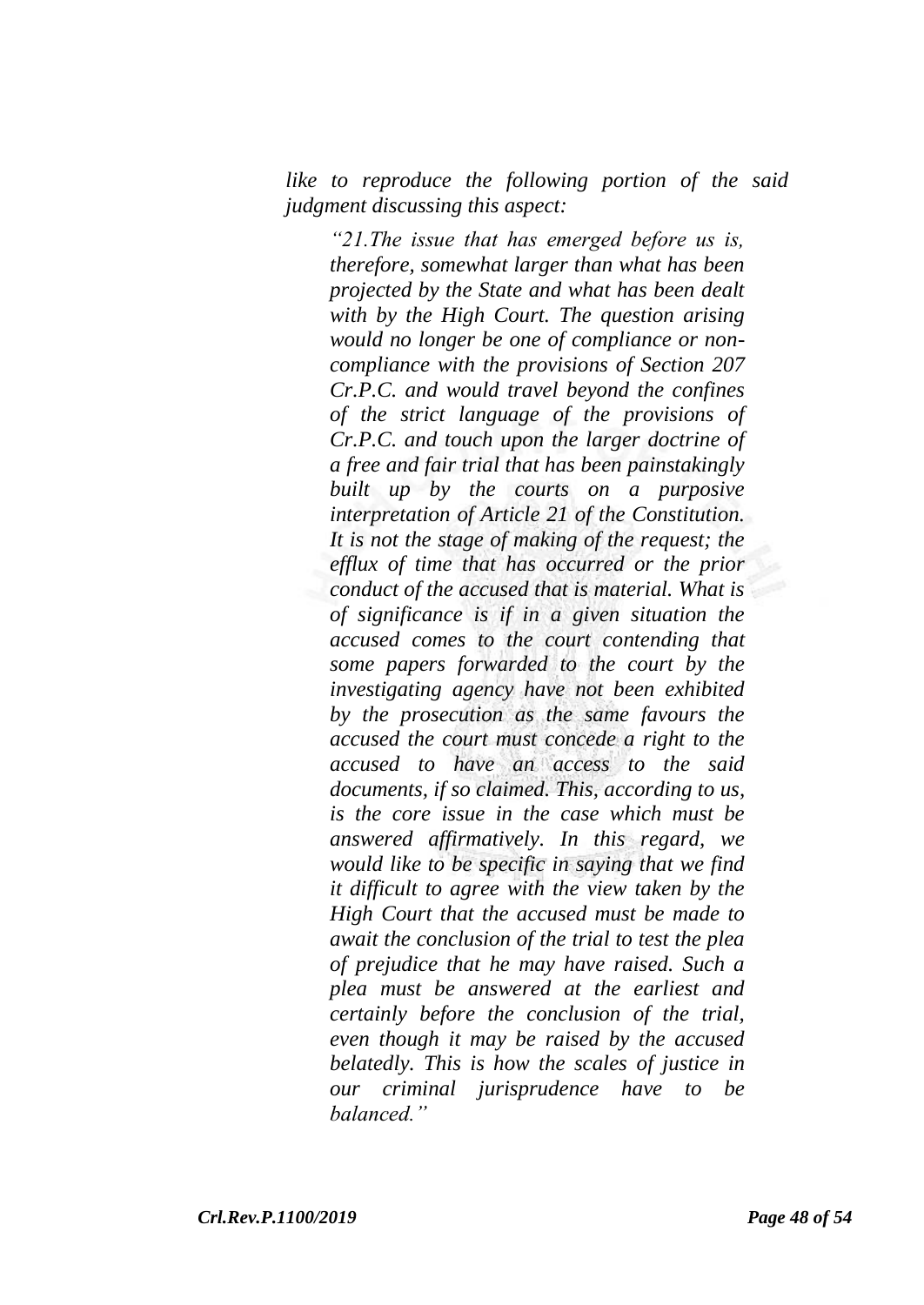64. Emphasizing the need to place all the relevant documents i.e. the ones that favour the prosecution and those favouring the accused on record the Rajasthan High Court in the case of *Neelesh Jain vs. State of Rajasthan: 2006 CriLJ 215*1 held that:

> *"15. At times, the prosecution has used the loophole in the law, in the garb of using the power and Section 173 of the Code, to withhold those documents, which weaken their case against the accused. However, such a free exercise of power is against the spirit of the Code. Once a person has been accused of the commission of an offence, it is for the investigating agency to discover if in fact the offence has been committed by the said offender or by someone else. Like an archeologist, the investigator must brush layers of evidence to reach the truth. But in his endeavor to book the accused, he cannot collect onesided evidence and present it to the court. For the investigating agency has to be impartial in its investigation. Moreover, the prosecutor cannot convert himself into a persecutor by submitting one side of the investigation and by withholding relevant portion that would favor the accused person. Neither the investigating agency, nor the prosecution is supposed to merely claim, "Ashwatham maro," without informing the Court as to who has died, the Man or the elephant.*

> *16. In case the prosecution is permitted to withhold vital evidence from the court, the unscrupulous prosecution would be permitted to keep the Court in the dark. The law does not permit the prosecution to play fowl with the Court. Like any party before the Court, the prosecution, too, must come to the court with clean hands. If information is withheld from the Court, then adverse inference should be drawn against the prosecution. Such an inference flows legally from Section 114 of the Evidence Act.*"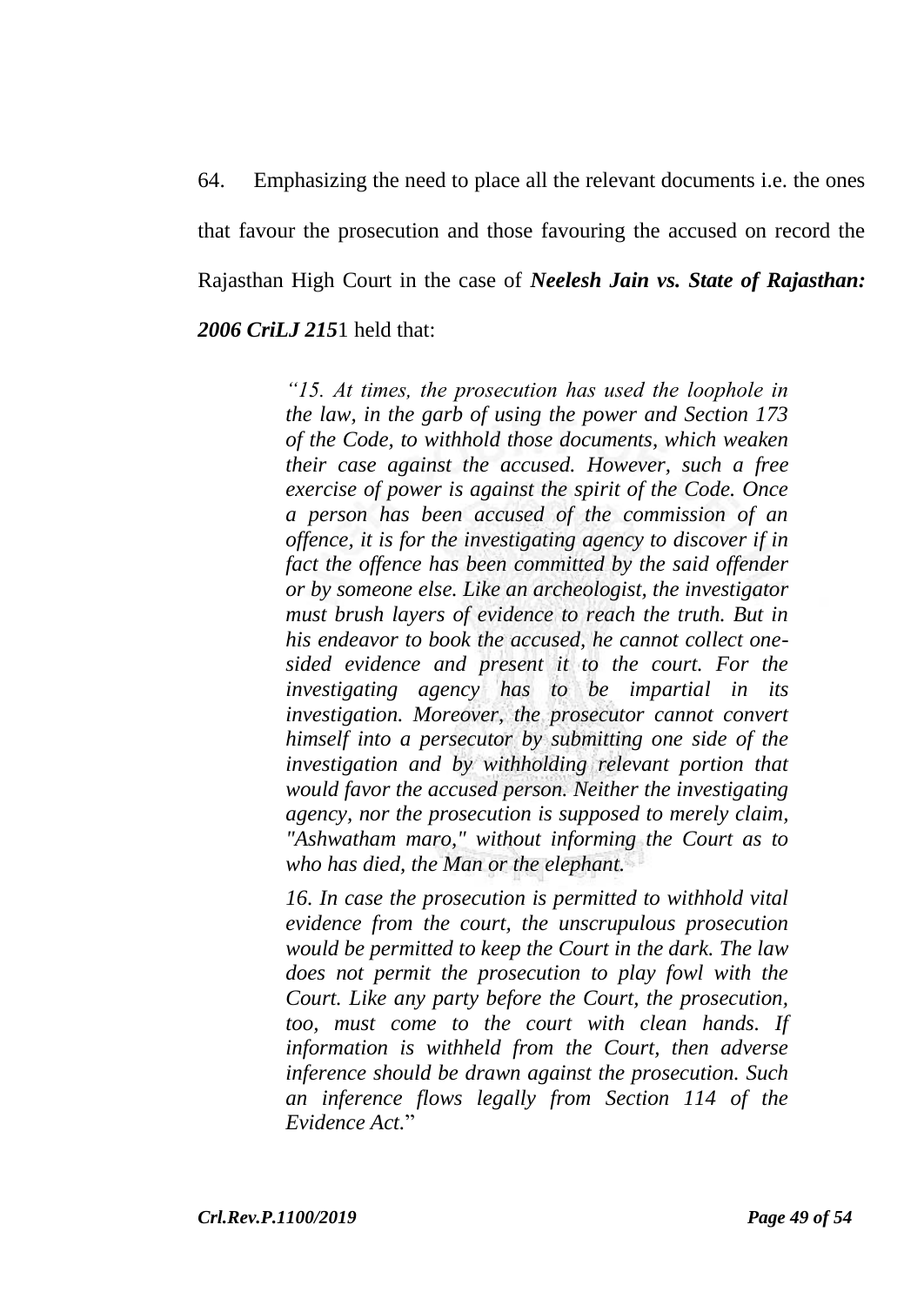65. Thus, it is settled law that the Investigating Officer cannot collect one sided evidence by withholding relevant evidence that would favour the accused.

66. Accordingly, learned Trial Court observed that there is nothing which could prompt the court from looking into the documents of the defence particularly when the said documents have not been collected by the investigating agency and the aspects so highlighted therein find confirmation from the statements of official witnesses recorded by the Investigating Officer under Section 161 Cr.P.C.

67. The Trial Court noted that R.S. Chandel (A-1) has placed his reliance upon the internal noting No.A-12001/1/2017/ Proc/ DMS) and also on the Office Order dated 24.03.2017 issued by Sh. D.K. Chaudhary. Copies of both these documents were supplied to the Ld. Senior Public Prosecutor and to the Investigating Officer despite which they neither admitted nor denied the same. Accordingly observed, it is evident from the internal noting No.A-12001/1/2017/ Proc/ DMS that various complaints were being received from different milk suppliers/ societies regarding irregularities during quality testing of milk tanker, acceptance of petty amount for rejecting or not rejecting any milk tanker, difference in measurement of FAT% and SNF%,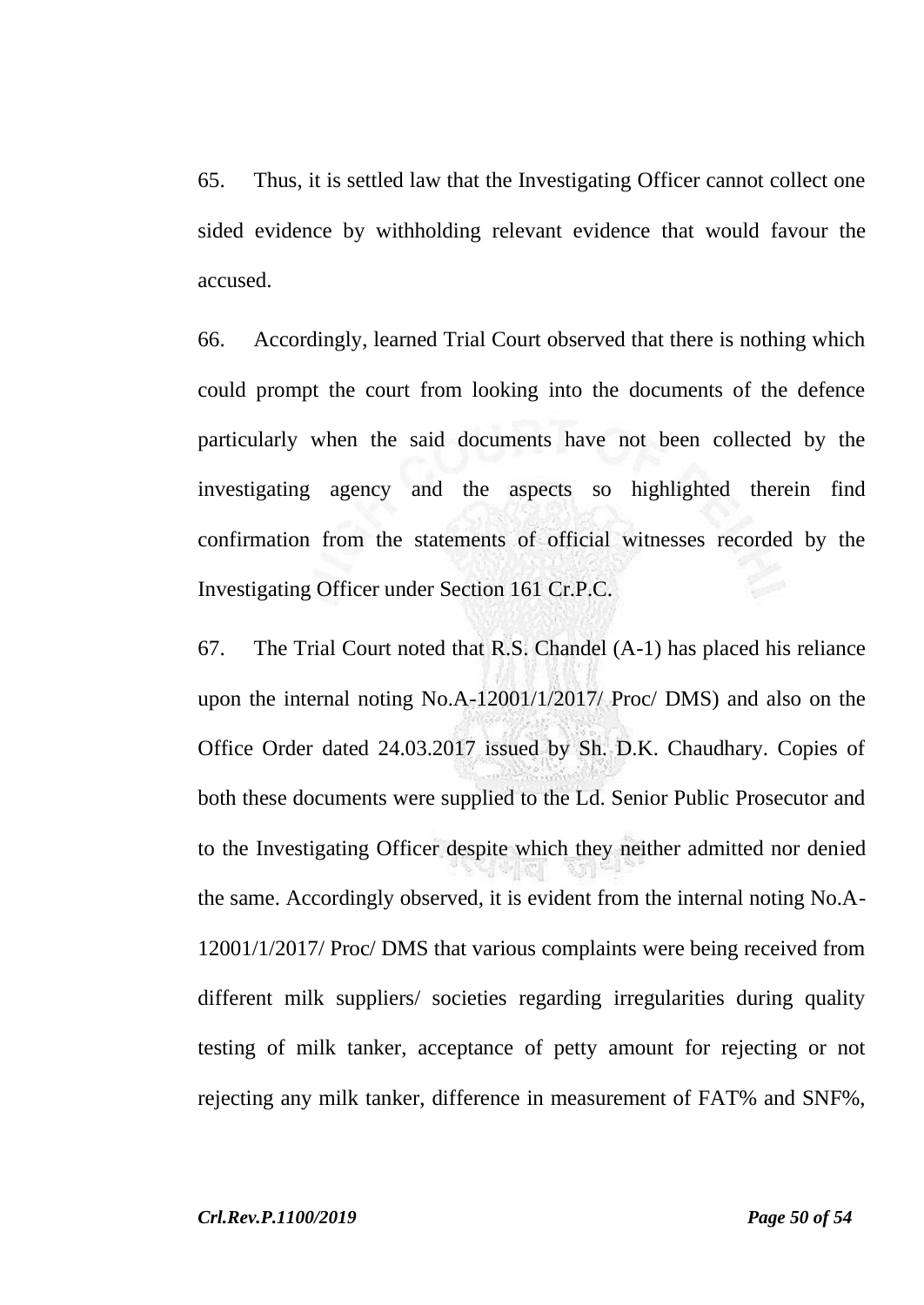which were placed before the General Manager concerned who keeping in view the perishable nature of the time and in the public interest had tried his best to remedy the situation so that the interest of the organization does not suffer as that would directly impact on public health. The General Manager Sh. D.K. Chaudhary, had then issued an Office Order dated 24.03.2017 which reads as under:

> *"…..In supersession of above letter of even no. dated 23.03.2017, it is hereby order that the rejection of the milk tanker will be done by the Sr. regular staff of QCL instead of contractual staff. In order to ensure the fair and transparent testing procedures it has been decided that if the quality of the milk tanker is deviating from the acceptable norms/ standards in such cases the resampling of such milk tankers will be done by a team of 2-3 officers one each from Processing (Section Manager/ Shift Manager) & OCL under DGM (T) supervision and this team will take final decision of acceptance/ rejection of such milk tanker on the basis of testing report of resample of the concern milk tanker. The gate pass of rejected tanker will also be issued only by the regular employee of DMS on duty at that time……"*

68. The above Office Order which has not been disputed, confirms that R.S. Chandel (A-1) was specifically nominated officer to supervise and take a final decision of acceptance/ rejection of milk tankers. He was also well within his jurisdiction to decide as to which milk tanker is to be taken inside the Central Dairy and which is to be rejected. However, said Office Order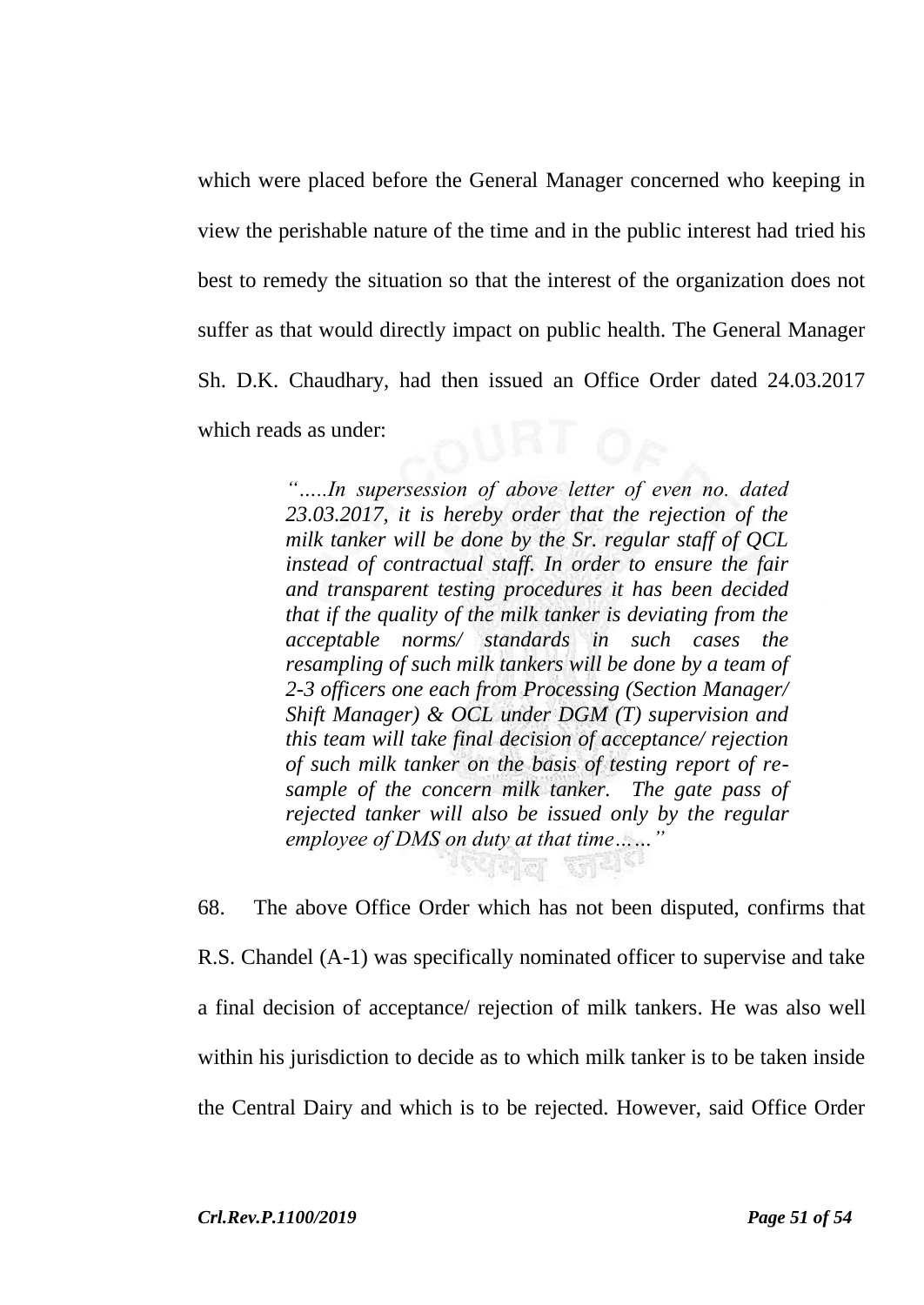dated 24.03.2017 does not form a part of the record. Since the accused having placed his reliance on it and the prosecution not being disputed the same, the Court observed that fair investigation and a fair trial to the accused is a constitutional mandate and the same cannot be violated and it is open to the Court, in the interest of justice, to look into these documents at this stage.

69. Regarding the allegations that Ram Swaroop Chandel (A-1) has conveyed about the extension of milk supply contract for a period of ninety days w.e.f. 01.01.2018 to accused Sudhir Khera before an order for the same was issued. However, fact remains that the entire purchases of milk and milk products are through e-procurement tendering process to which there is no rebuttal. There is nothing on record to show that the fresh tender for the year 2018 (January to December) had been finalized and therefore, under the given circumstances, there was no alternative except to extend the existing tender of milk suppliers for the year 2018 a fact which would have been known to every officials of DMS not being a secret or confidential matter. In the past, extension of tenders has been granted in same manner many times so that the continuous supply of milk and milk products on daily basis as per the requirement of milk sellers is ensured and daily demand of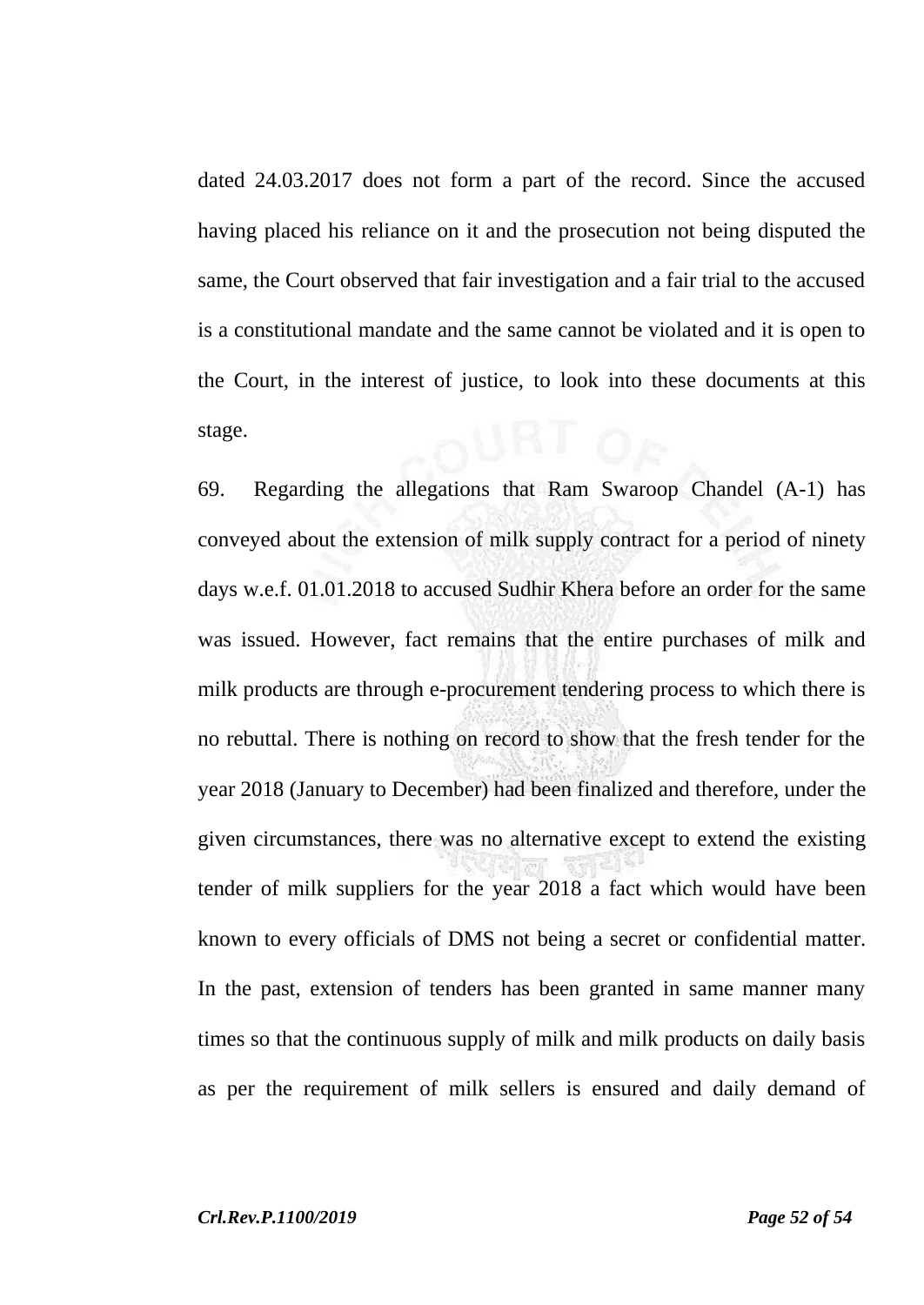consumers is fulfilled without any fail. Thus, it was the responsibility of the accused to arrange the required quantity of raw milk from the milk suppliers/ vendors and hence, it was informed to the various milk suppliers including Sudhir Khera (A-2) about the extension after the approval of the General Manager, DMS.

70. As argued by R.S. Chandel (A-1) that he had been a whistle blower and had raised voice against the irregularities in the organization including embezzlement of funds causing loss to the organization by the senior officials of the organization including quality control Lab, procurement of raw milk and several correspondences were made by the accused wherein the information of misappropriation of funds of the organization by such officials were conveyed to the Joint Secretary/CVO, Animal Husbandry Commissioner and Secretary in connection of HRA, TPT Allowance, Milk Procurement, etc. for appropriate action and recovery of amount from such persons, admittedly complaints are still pending disposal before the superior authorities. In this regard, there is nothing on record to show that any departmental action had been initiated against R.S. Chandel (A-1).

71. In view of above facts discussed, the settled law is that if the prosecution witnesses presumed to be true, without any cross examination,